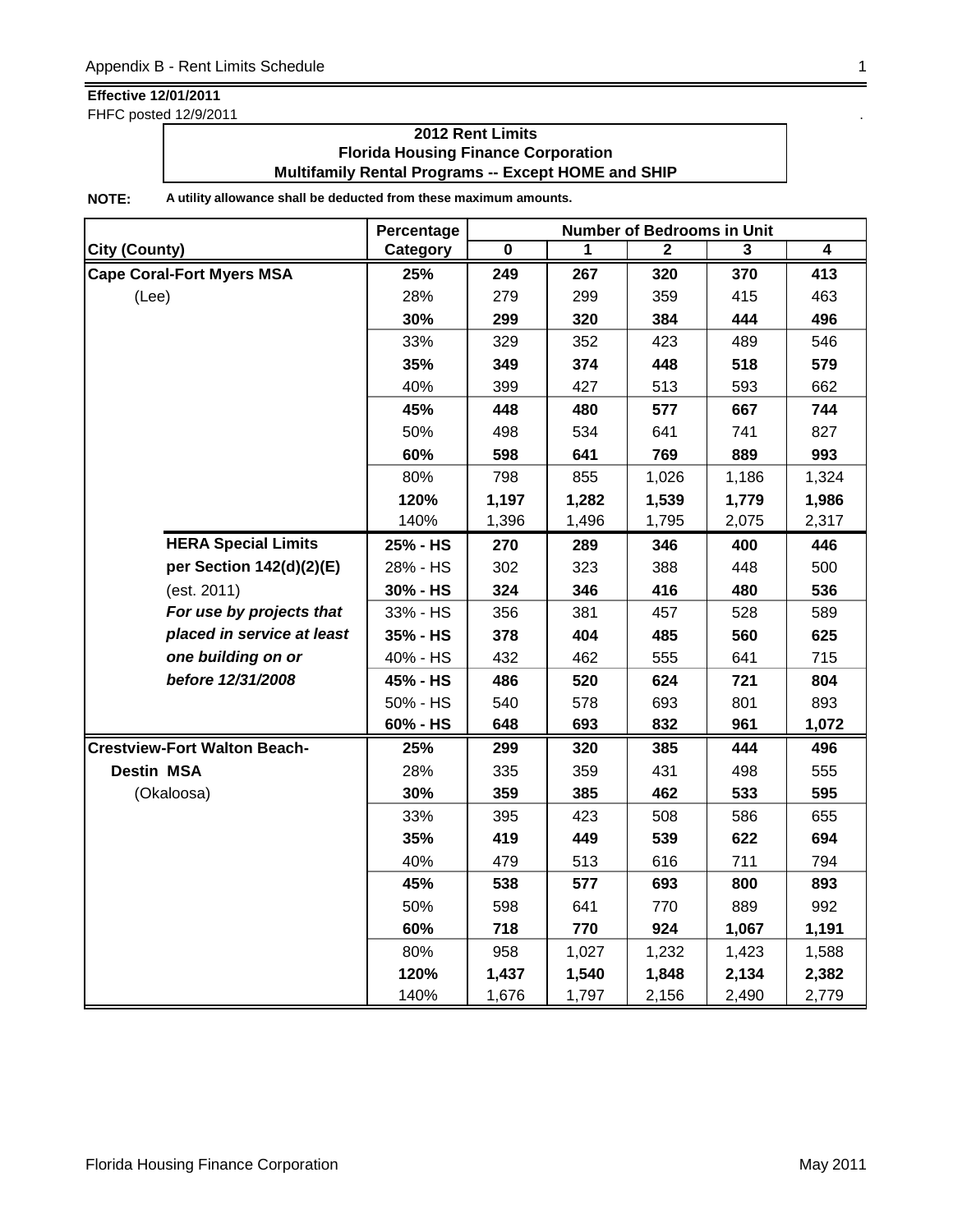FHFC posted 12/9/2011 .

### **2012 Rent Limits Florida Housing Finance Corporation Multifamily Rental Programs -- Except HOME and SHIP**

|                            | Percentage | <b>Number of Bedrooms in Unit</b> |       |              |       |                |  |
|----------------------------|------------|-----------------------------------|-------|--------------|-------|----------------|--|
| <b>City (County)</b>       | Category   | $\overline{\mathbf{0}}$           | 1     | $\mathbf{2}$ | 3     | $\overline{4}$ |  |
| Deltona-Daytona Beach-     | 25%        | 253                               | 271   | 326          | 376   | 420            |  |
| <b>Ormond Beach MSA</b>    | 28%        | 284                               | 304   | 365          | 421   | 470            |  |
| (Volusia)                  | 30%        | 304                               | 326   | 391          | 451   | 504            |  |
|                            | 33%        | 334                               | 358   | 430          | 497   | 554            |  |
|                            | 35%        | 355                               | 380   | 456          | 527   | 588            |  |
|                            | 40%        | 406                               | 435   | 522          | 602   | 672            |  |
|                            | 45%        | 456                               | 489   | 587          | 677   | 756            |  |
|                            | 50%        | 507                               | 543   | 652          | 753   | 840            |  |
|                            | 60%        | 609                               | 652   | 783          | 903   | 1,008          |  |
|                            | 80%        | 812                               | 870   | 1,044        | 1,205 | 1,344          |  |
|                            | 120%       | 1,218                             | 1,305 | 1,566        | 1,807 | 2,016          |  |
|                            | 140%       | 1,421                             | 1,522 | 1,827        | 2,108 | 2,352          |  |
| <b>Gainesville MSA</b>     | 25%        | 243                               | 260   | 313          | 361   | 403            |  |
| (Alachua/Gilchrist)        | 28%        | 273                               | 292   | 350          | 404   | 451            |  |
|                            | 30%        | 292                               | 313   | 375          | 433   | 483            |  |
|                            | 33%        | 321                               | 344   | 413          | 477   | 532            |  |
|                            | 35%        | 341                               | 365   | 438          | 506   | 564            |  |
|                            | 40%        | 390                               | 417   | 501          | 578   | 645            |  |
|                            | 45%        | 438                               | 469   | 563          | 650   | 725            |  |
|                            | 50%        | 487                               | 521   | 626          | 723   | 806            |  |
|                            | 60%        | 585                               | 626   | 751          | 867   | 967            |  |
|                            | 80%        | 780                               | 835   | 1,002        | 1,157 | 1,290          |  |
|                            | 120%       | 1,170                             | 1,252 | 1,503        | 1,735 | 1,935          |  |
|                            | 140%       | 1,365                             | 1,461 | 1,753        | 2,024 | 2,257          |  |
| <b>HERA Special Limits</b> | 25% - HS   | 268                               | 287   | 345          | 398   | 445            |  |
| per Section 142(d)(2)(E)   | 28% - HS   | 301                               | 322   | 386          | 446   | 498            |  |
| (est. 2011)                | 30% - HS   | 322                               | 345   | 414          | 478   | 534            |  |
| For use by projects that   | 33% - HS   | 354                               | 379   | 455          | 526   | 587            |  |
| placed in service at least | 35% - HS   | 376                               | 402   | 483          | 558   | 623            |  |
| one building on or         | 40% - HS   | 430                               | 460   | 552          | 638   | 712            |  |
| before 12/31/2008          | 45% - HS   | 483                               | 518   | 621          | 717   | 801            |  |
|                            | 50% - HS   | 537                               | 575   | 690          | 797   | 890            |  |
|                            | 60% - HS   | 645                               | 690   | 828          | 957   | 1,068          |  |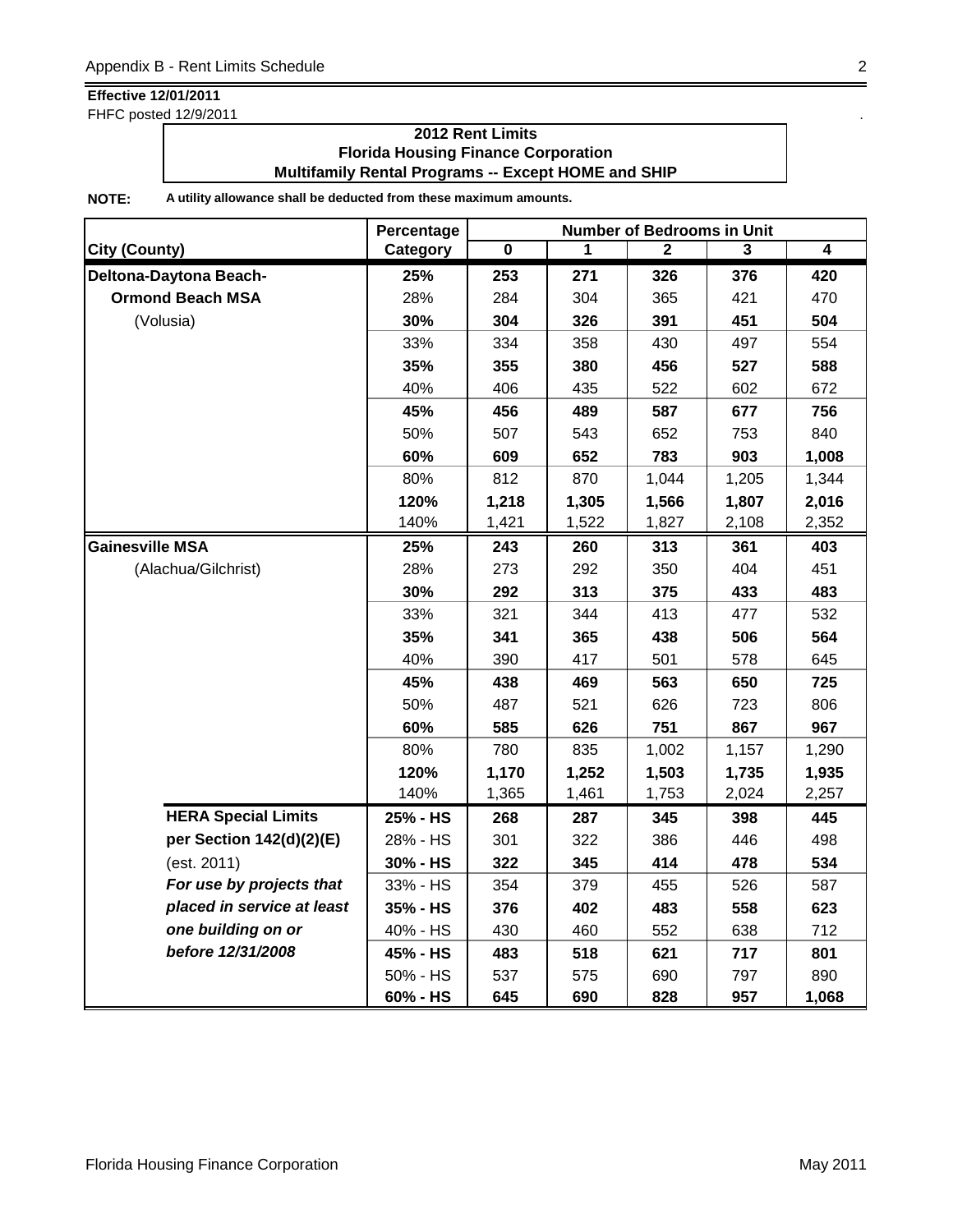FHFC posted 12/9/2011 .

### **2012 Rent Limits Florida Housing Finance Corporation Multifamily Rental Programs -- Except HOME and SHIP**

|                          | Percentage | <b>Number of Bedrooms in Unit</b> |       |              |       |                  |  |
|--------------------------|------------|-----------------------------------|-------|--------------|-------|------------------|--|
| <b>City (County)</b>     | Category   | $\pmb{0}$                         | 1     | $\mathbf{2}$ | 3     | $\boldsymbol{4}$ |  |
| <b>Jacksonville MSA</b>  |            |                                   |       |              |       |                  |  |
| <b>Baker County HMFA</b> | 25%        | 255                               | 273   | 327          | 378   | 422              |  |
|                          | 28%        | 285                               | 305   | 366          | 423   | 473              |  |
|                          | 30%        | 306                               | 327   | 393          | 454   | 507              |  |
|                          | 33%        | 336                               | 360   | 432          | 499   | 557              |  |
|                          | 35%        | 357                               | 382   | 458          | 529   | 591              |  |
|                          | 40%        | 408                               | 437   | 524          | 605   | 676              |  |
|                          | 45%        | 459                               | 491   | 589          | 681   | 760              |  |
|                          | 50%        | 510                               | 546   | 655          | 756   | 845              |  |
|                          | 60%        | 612                               | 655   | 786          | 908   | 1,014            |  |
|                          | 80%        | 816                               | 874   | 1,048        | 1,211 | 1,352            |  |
|                          | 120%       | 1,224                             | 1,311 | 1,572        | 1,816 | 2,028            |  |
|                          | 140%       | 1,428                             | 1,529 | 1,834        | 2,119 | 2,366            |  |
| <b>Jacksonville HMFA</b> | 25%        | 295                               | 315   | 378          | 437   | 488              |  |
| (Clay/Duval/             | 28%        | 330                               | 353   | 424          | 490   | 546              |  |
| Nassau/Saint Johns)      | 30%        | 354                               | 379   | 454          | 525   | 585              |  |
|                          | 33%        | 389                               | 417   | 499          | 577   | 644              |  |
|                          | 35%        | 413                               | 442   | 530          | 612   | 683              |  |
|                          | 40%        | 472                               | 505   | 606          | 700   | 781              |  |
|                          | 45%        | 531                               | 568   | 681          | 787   | 878              |  |
|                          | 50%        | 590                               | 631   | 757          | 875   | 976              |  |
|                          | 60%        | 708                               | 758   | 909          | 1,050 | 1,171            |  |
|                          | 80%        | 944                               | 1,011 | 1,212        | 1,400 | 1,562            |  |
|                          | 120%       | 1,416                             | 1,516 | 1,818        | 2,100 | 2,343            |  |
|                          | 140%       | 1,652                             | 1,769 | 2,121        | 2,450 | 2,733            |  |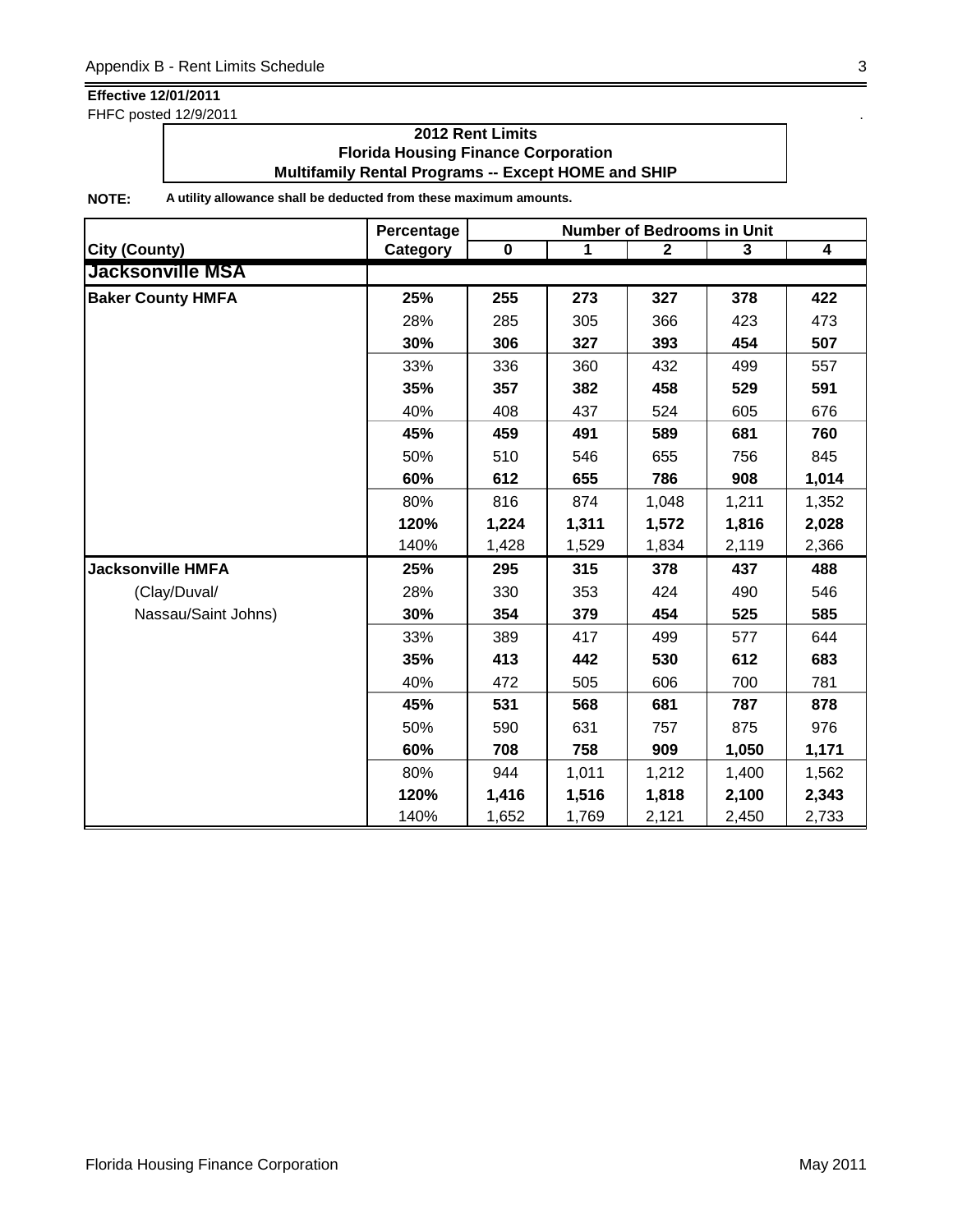FHFC posted 12/9/2011 .

### **2012 Rent Limits Florida Housing Finance Corporation Multifamily Rental Programs -- Except HOME and SHIP**

|                                         | Percentage | <b>Number of Bedrooms in Unit</b> |       |              |       |       |  |
|-----------------------------------------|------------|-----------------------------------|-------|--------------|-------|-------|--|
| <b>City (County)</b>                    | Category   | $\mathbf 0$                       | 1     | $\mathbf{2}$ | 3     | 4     |  |
| <b>Lakeland-Winter Haven MSA</b>        | 25%        | 238                               | 255   | 306          | 354   | 395   |  |
| (Polk)                                  | 28%        | 267                               | 286   | 343          | 396   | 443   |  |
|                                         | 30%        | 286                               | 306   | 368          | 425   | 474   |  |
|                                         | 33%        | 315                               | 337   | 405          | 467   | 522   |  |
|                                         | 35%        | 334                               | 357   | 429          | 496   | 553   |  |
|                                         | 40%        | 382                               | 409   | 491          | 567   | 633   |  |
|                                         | 45%        | 429                               | 460   | 552          | 637   | 712   |  |
|                                         | 50%        | 477                               | 511   | 613          | 708   | 791   |  |
|                                         | 60%        | 573                               | 613   | 736          | 850   | 949   |  |
|                                         | 80%        | 764                               | 818   | 982          | 1,134 | 1,266 |  |
|                                         | 120%       | 1,146                             | 1,227 | 1,473        | 1,701 | 1,899 |  |
|                                         | 140%       | 1,337                             | 1,431 | 1,718        | 1,984 | 2,215 |  |
| Miami-Fort Lauderdale-Pompano Beach MSA |            |                                   |       |              |       |       |  |
| <b>Fort Lauderdale HMFA</b>             | 25%        | 313                               | 335   | 403          | 465   | 519   |  |
| (Broward)                               | 28%        | 351                               | 376   | 451          | 521   | 581   |  |
|                                         | 30%        | 376                               | 403   | 483          | 558   | 623   |  |
|                                         | 33%        | 414                               | 443   | 532          | 614   | 685   |  |
|                                         | 35%        | 439                               | 470   | 564          | 651   | 727   |  |
|                                         | 40%        | 502                               | 537   | 645          | 745   | 831   |  |
|                                         | 45%        | 564                               | 604   | 725          | 838   | 934   |  |
|                                         | 50%        | 627                               | 671   | 806          | 931   | 1,038 |  |
|                                         | 60%        | 753                               | 806   | 967          | 1,117 | 1,246 |  |
|                                         | 80%        | 1,004                             | 1,075 | 1,290        | 1,490 | 1,662 |  |
|                                         | 120%       | 1,506                             | 1,612 | 1,935        | 2,235 | 2,493 |  |
|                                         | 140%       | 1,757                             | 1,881 | 2,257        | 2,607 | 2,908 |  |
| Miami-Miami Beach-                      | 25%        | 287                               | 307   | 369          | 426   | 475   |  |
| <b>Kendall HMFA</b>                     | 28%        | 322                               | 344   | 413          | 477   | 532   |  |
| (Miami-Dade)                            | 30%        | 345                               | 369   | 443          | 511   | 570   |  |
|                                         | 33%        | 379                               | 406   | 487          | 563   | 627   |  |
|                                         | 35%        | 402                               | 430   | 517          | 597   | 665   |  |
|                                         | 40%        | 460                               | 492   | 591          | 682   | 761   |  |
|                                         | 45%        | 517                               | 554   | 664          | 767   | 856   |  |
|                                         | 50%        | 575                               | 615   | 738          | 853   | 951   |  |
|                                         | 60%        | 690                               | 738   | 886          | 1,023 | 1,141 |  |
|                                         | 80%        | 920                               | 985   | 1,182        | 1,365 | 1,522 |  |
|                                         | 120%       | 1,380                             | 1,477 | 1,773        | 2,047 | 2,283 |  |
|                                         | 140%       | 1,610                             | 1,723 | 2,068        | 2,388 | 2,663 |  |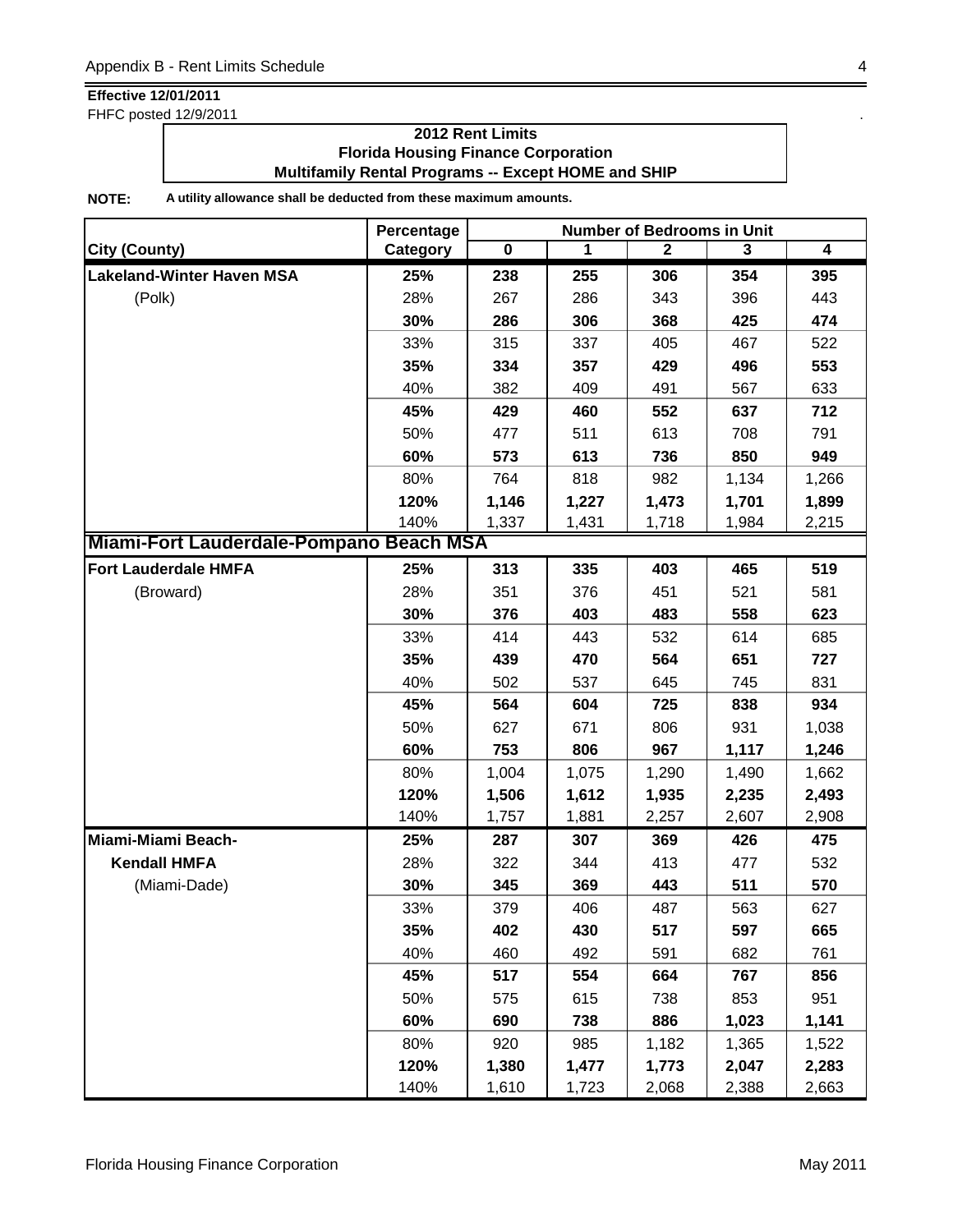FHFC posted 12/9/2011 .

### **2012 Rent Limits Florida Housing Finance Corporation Multifamily Rental Programs -- Except HOME and SHIP**

|                            | Percentage | <b>Number of Bedrooms in Unit</b> |       |              |       |       |  |
|----------------------------|------------|-----------------------------------|-------|--------------|-------|-------|--|
| <b>City (County)</b>       | Category   | $\mathbf 0$                       | 1     | $\mathbf{2}$ | 3     | 4     |  |
| <b>West Palm Beach-</b>    | 25%        | 316                               | 339   | 406          | 470   | 524   |  |
| <b>Boca Raton HMFA</b>     | 28%        | 354                               | 380   | 455          | 526   | 587   |  |
| (Palm Beach)               | 30%        | 380                               | 407   | 488          | 564   | 629   |  |
|                            | 33%        | 418                               | 447   | 537          | 620   | 692   |  |
|                            | 35%        | 443                               | 475   | 569          | 658   | 734   |  |
|                            | 40%        | 507                               | 543   | 651          | 752   | 839   |  |
|                            | 45%        | 570                               | 610   | 732          | 846   | 943   |  |
|                            | 50%        | 633                               | 678   | 813          | 940   | 1,048 |  |
|                            | 60%        | 760                               | 814   | 976          | 1,128 | 1,258 |  |
|                            | 80%        | 1,014                             | 1,086 | 1,302        | 1,504 | 1,678 |  |
|                            | 120%       | 1,521                             | 1,629 | 1,953        | 2,256 | 2,517 |  |
|                            | 140%       | 1,774                             | 1,900 | 2,278        | 2,632 | 2,936 |  |
| <b>HERA Special Limits</b> | 25% - HS   | 333                               | 356   | 428          | 494   | 551   |  |
| per Section 142(d)(2)(E)   | 28% - HS   | 373                               | 399   | 479          | 554   | 618   |  |
| (est. 2012)                | 30% - HS   | 399                               | 428   | 513          | 593   | 662   |  |
| For use by projects that   | 33% - HS   | 439                               | 471   | 565          | 652   | 728   |  |
| placed in service at least | 35% - HS   | 466                               | 499   | 599          | 692   | 772   |  |
| one building on or         | 40% - HS   | 533                               | 571   | 685          | 791   | 883   |  |
| before 12/31/2008          | 45% - HS   | 599                               | 642   | 770          | 890   | 993   |  |
|                            | 50% - HS   | 666                               | 713   | 856          | 989   | 1,103 |  |
|                            | 60% - HS   | 799                               | 856   | 1,027        | 1,187 | 1,324 |  |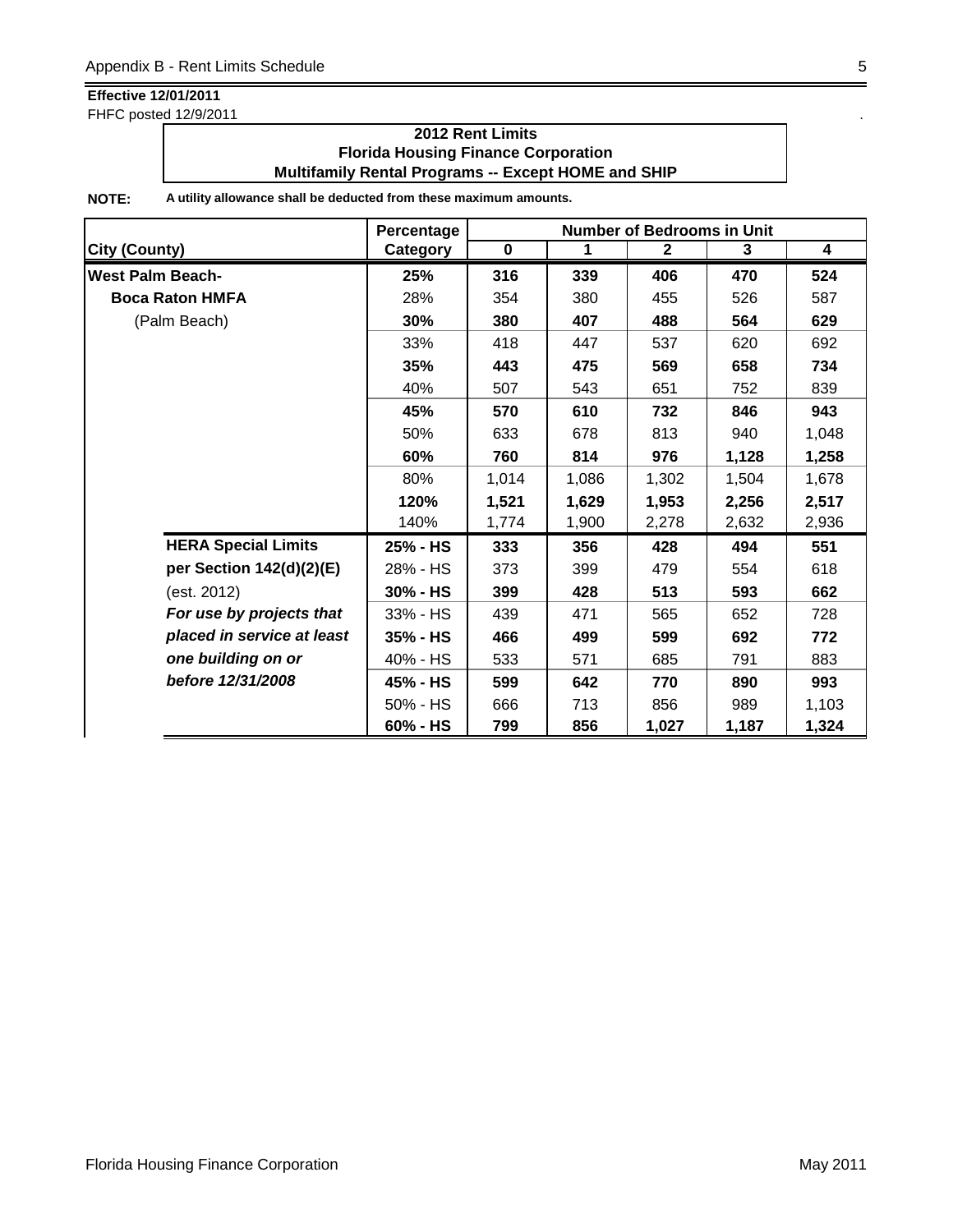FHFC posted 12/9/2011 .

### **2012 Rent Limits Florida Housing Finance Corporation Multifamily Rental Programs -- Except HOME and SHIP**

|                                | Percentage |           |       | <b>Number of Bedrooms in Unit</b> |       |                         |
|--------------------------------|------------|-----------|-------|-----------------------------------|-------|-------------------------|
| <b>City (County)</b>           | Category   | $\pmb{0}$ | 1     | $\mathbf{2}$                      | 3     | $\overline{\mathbf{4}}$ |
| <b>Naples-Marco Island MSA</b> | 25%        | 318       | 341   | 410                               | 473   | 528                     |
| (Collier)                      | 28%        | 357       | 382   | 459                               | 530   | 591                     |
|                                | 30%        | 382       | 409   | 492                               | 568   | 633                     |
|                                | 33%        | 420       | 450   | 541                               | 624   | 697                     |
|                                | 35%        | 446       | 478   | 574                               | 662   | 739                     |
|                                | 40%        | 510       | 546   | 656                               | 757   | 845                     |
|                                | 45%        | 573       | 614   | 738                               | 852   | 950                     |
|                                | 50%        | 637       | 683   | 820                               | 946   | 1,056                   |
|                                | 60%        | 765       | 819   | 984                               | 1,136 | 1,267                   |
|                                | 80%        | 1,020     | 1,093 | 1,312                             | 1,515 | 1,690                   |
|                                | 120%       | 1,530     | 1,639 | 1,968                             | 2,272 | 2,535                   |
|                                | 140%       | 1,785     | 1,912 | 2,296                             | 2,651 | 2,957                   |
| <b>HERA Special Limits</b>     | 25% - HS   | 321       | 344   | 413                               | 477   | 532                     |
| per Section 142(d)(2)(E)       | 28% - HS   | 359       | 385   | 462                               | 534   | 596                     |
| (est. 2009)                    | 30% - HS   | 385       | 413   | 495                               | 572   | 639                     |
| For use by projects that       | 33% - HS   | 424       | 454   | 545                               | 629   | 702                     |
| placed in service at least     | 35% - HS   | 449       | 482   | 578                               | 668   | 745                     |
| one building on or             | 40% - HS   | 514       | 551   | 661                               | 763   | 852                     |
| before 12/31/2008              | 45% - HS   | 578       | 619   | 743                               | 858   | 958                     |
|                                | 50% - HS   | 642       | 688   | 826                               | 954   | 1,065                   |
|                                | 60% - HS   | 771       | 826   | 991                               | 1,145 | 1,278                   |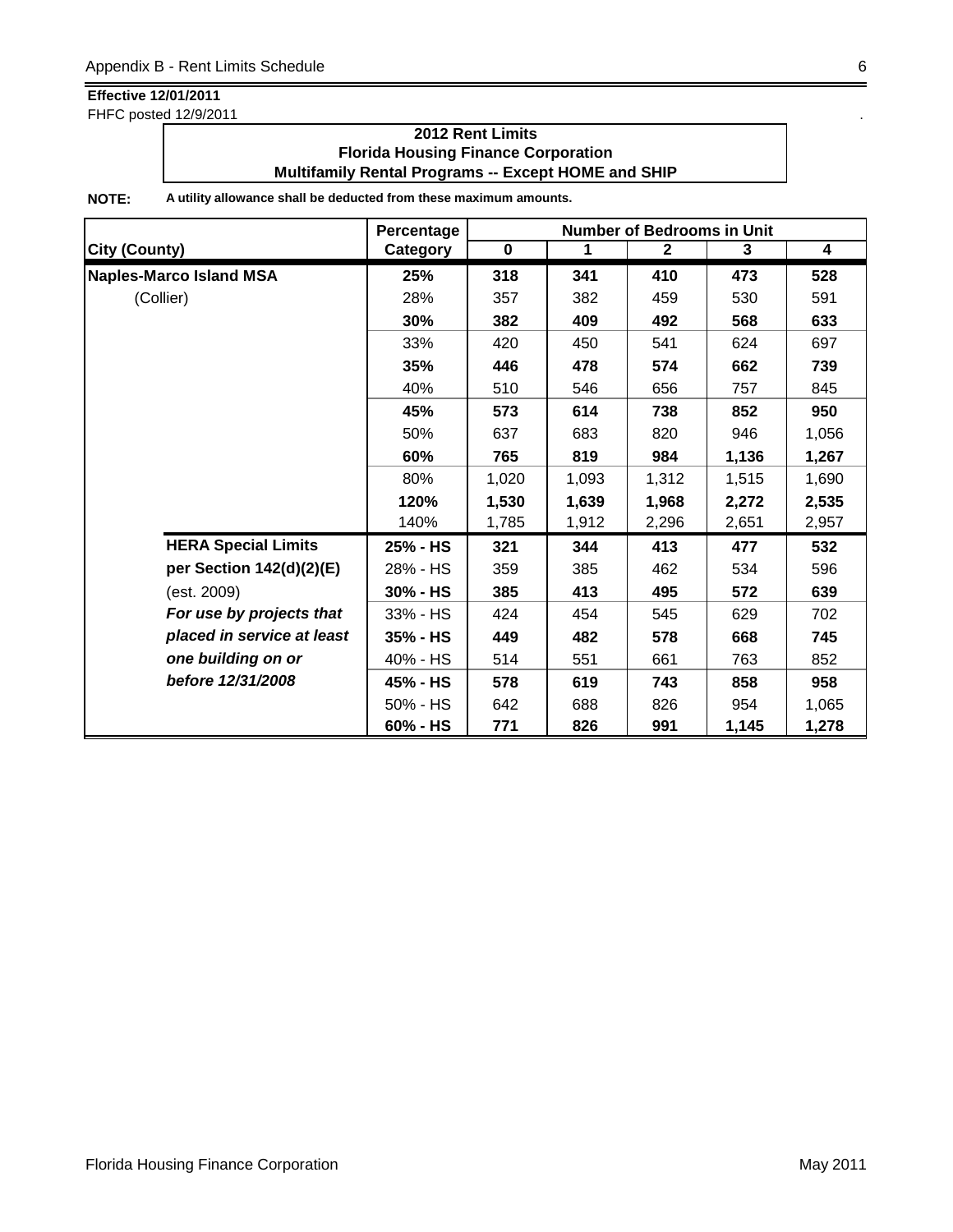FHFC posted 12/9/2011 .

### **2012 Rent Limits Florida Housing Finance Corporation Multifamily Rental Programs -- Except HOME and SHIP**

|                              |          | <b>Number of Bedrooms in Unit</b> |       |              |       |                         |  |
|------------------------------|----------|-----------------------------------|-------|--------------|-------|-------------------------|--|
| <b>City (County)</b>         | Category | $\mathbf 0$                       | 1     | $\mathbf{2}$ | 3     | $\overline{\mathbf{4}}$ |  |
| <b>North Port-Bradenton-</b> | 25%      | 270                               | 289   | 346          | 400   | 446                     |  |
| Sarasota MSA                 | 28%      | 302                               | 323   | 388          | 448   | 500                     |  |
| (Manatee/Sarasota)           | 30%      | 324                               | 346   | 416          | 480   | 536                     |  |
|                              | 33%      | 356                               | 381   | 457          | 528   | 589                     |  |
|                              | 35%      | 378                               | 404   | 485          | 560   | 625                     |  |
|                              | 40%      | 432                               | 462   | 555          | 641   | 715                     |  |
|                              | 45%      | 486                               | 520   | 624          | 721   | 804                     |  |
|                              | 50%      | 540                               | 578   | 693          | 801   | 893                     |  |
|                              | 60%      | 648                               | 693   | 832          | 961   | 1,072                   |  |
|                              | 80%      | 864                               | 925   | 1,110        | 1,282 | 1,430                   |  |
|                              | 120%     | 1,296                             | 1,387 | 1,665        | 1,923 | 2,145                   |  |
|                              | 140%     | 1,512                             | 1,618 | 1,942        | 2,243 | 2,502                   |  |
| <b>HERA Special Limits</b>   | 25% - HS | 286                               | 306   | 368          | 425   | 474                     |  |
| per Section 142(d)(2)(E)     | 28% - HS | 320                               | 343   | 412          | 476   | 531                     |  |
| (est. 2011)                  | 30% - HS | 343                               | 368   | 441          | 510   | 569                     |  |
| For use by projects that     | 33% - HS | 377                               | 405   | 485          | 561   | 626                     |  |
| placed in service at least   | 35% - HS | 400                               | 429   | 515          | 595   | 664                     |  |
| one building on or           | 40% - HS | 458                               | 491   | 589          | 680   | 759                     |  |
| before 12/31/2008            | 45% - HS | 515                               | 552   | 662          | 765   | 853                     |  |
|                              | 50% - HS | 572                               | 613   | 736          | 850   | 948                     |  |
|                              | 60% - HS | 687                               | 736   | 883          | 1,020 | 1,138                   |  |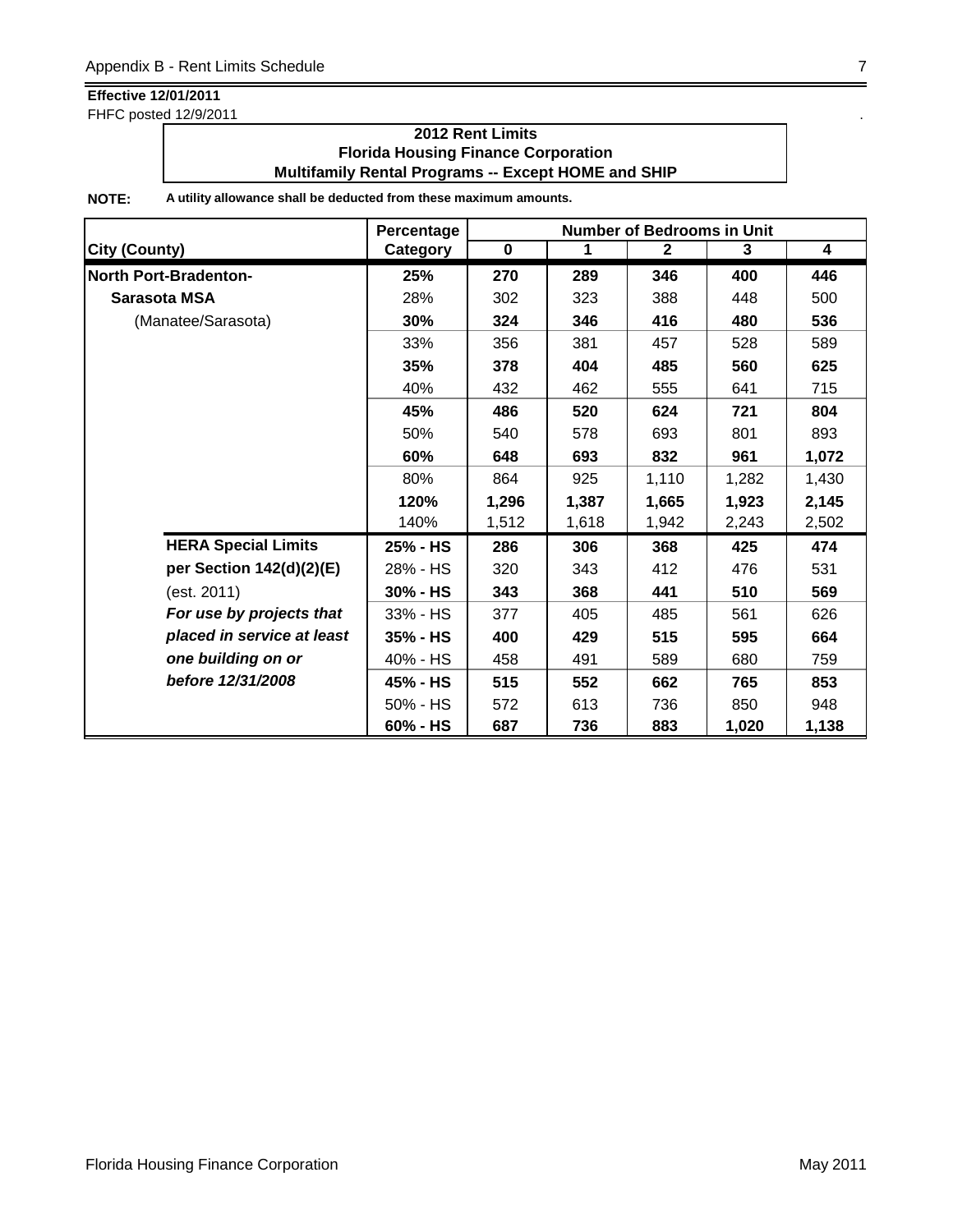FHFC posted 12/9/2011 .

### **2012 Rent Limits Florida Housing Finance Corporation Multifamily Rental Programs -- Except HOME and SHIP**

|                            | Percentage |             |       | <b>Number of Bedrooms in Unit</b> |       |                         |
|----------------------------|------------|-------------|-------|-----------------------------------|-------|-------------------------|
| <b>City (County)</b>       | Category   | $\mathbf 0$ | 1     | $\mathbf{2}$                      | 3     | $\overline{\mathbf{4}}$ |
| <b>Ocala MSA</b>           | 25%        | 221         | 236   | 284                               | 328   | 366                     |
| (Marion)                   | 28%        | 247         | 265   | 318                               | 367   | 410                     |
|                            | 30%        | 265         | 284   | 341                               | 394   | 439                     |
|                            | 33%        | 292         | 312   | 375                               | 433   | 483                     |
|                            | 35%        | 309         | 331   | 398                               | 459   | 512                     |
|                            | 40%        | 354         | 379   | 455                               | 525   | 586                     |
|                            | 45%        | 398         | 426   | 511                               | 591   | 659                     |
|                            | 50%        | 442         | 473   | 568                               | 656   | 732                     |
|                            | 60%        | 531         | 568   | 682                               | 788   | 879                     |
|                            | 80%        | 708         | 758   | 910                               | 1,051 | 1,172                   |
|                            | 120%       | 1,062       | 1,137 | 1,365                             | 1,576 | 1,758                   |
|                            | 140%       | 1,239       | 1,326 | 1,592                             | 1,839 | 2,051                   |
| <b>USDA-Eligible</b>       | 25% - R    | 229         | 245   | 295                               | 340   | 380                     |
| <b>Rural Addresses</b>     | 28% - R    | 256         | 275   | 330                               | 381   | 425                     |
| per Section 42(i)(8)       | $30% - R$  | 275         | 294   | 354                               | 408   | 456                     |
| For use by projects that   | $33% - R$  | 302         | 324   | 389                               | 449   | 501                     |
| placed in service at least | $35% - R$  | 321         | 343   | 413                               | 476   | 532                     |
| one building on or         | 40% - R    | 367         | 393   | 472                               | 545   | 608                     |
| before 12/31/2008          | 45% - R    | 412         | 442   | 531                               | 613   | 684                     |
|                            | $50% - R$  | 458         | 491   | 590                               | 681   | 760                     |
|                            | $60% - R$  | 550         | 589   | 708                               | 817   | 912                     |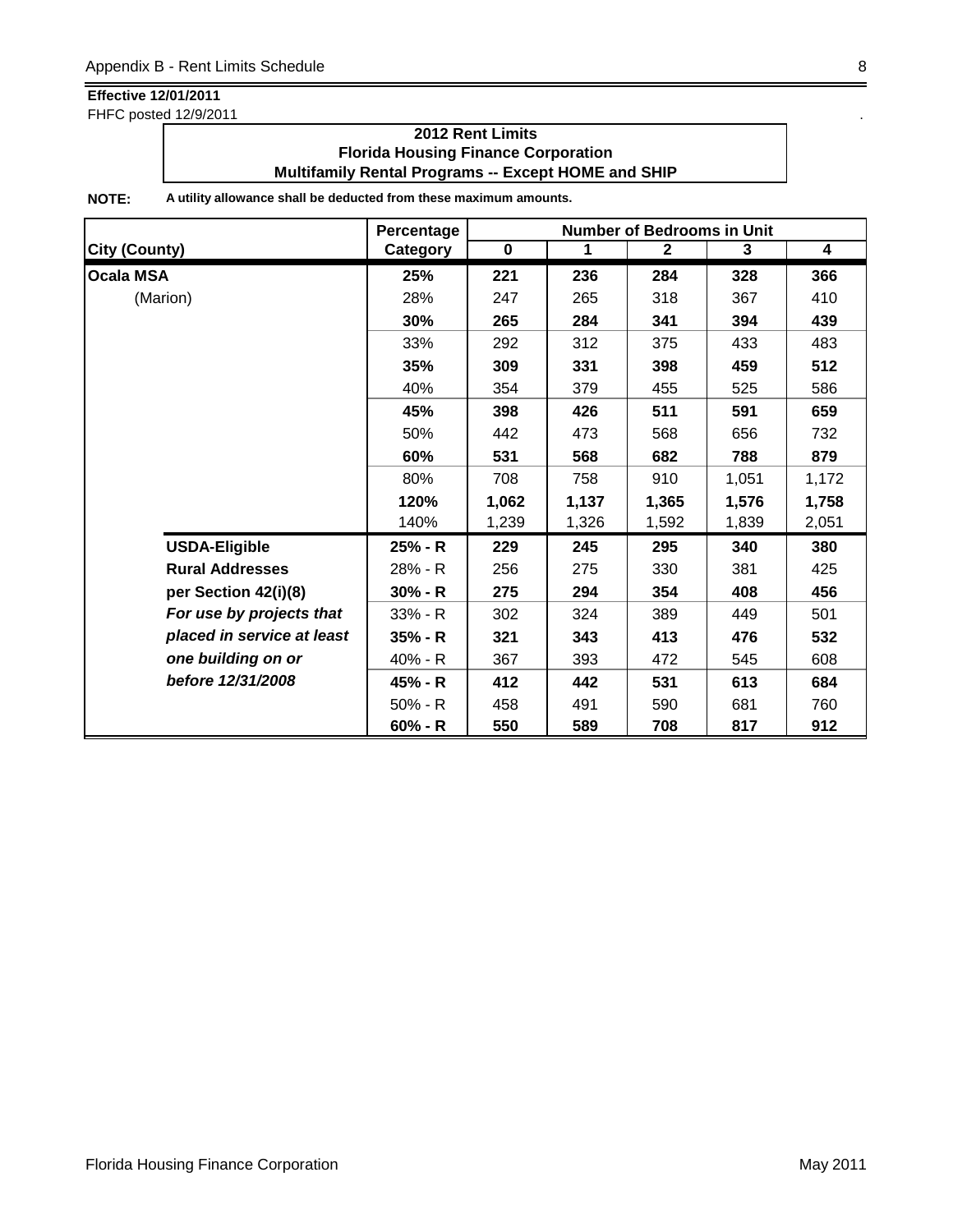FHFC posted 12/9/2011 .

### **2012 Rent Limits Florida Housing Finance Corporation Multifamily Rental Programs -- Except HOME and SHIP**

|                            | Percentage<br><b>Number of Bedrooms in Unit</b> |             |       |              |       |                         |
|----------------------------|-------------------------------------------------|-------------|-------|--------------|-------|-------------------------|
| <b>City (County)</b>       | <b>Category</b>                                 | $\mathbf 0$ | 1     | $\mathbf{2}$ | 3     | $\overline{\mathbf{4}}$ |
| Orlando-Kissimmee-         | 25%                                             | 255         | 273   | 327          | 378   | 422                     |
| <b>Sanford MSA</b>         | 28%                                             | 285         | 305   | 366          | 423   | 473                     |
| (Lake/Orange/              | 30%                                             | 306         | 327   | 393          | 454   | 507                     |
| Osceola/Seminole)          | 33%                                             | 336         | 360   | 432          | 499   | 557                     |
|                            | 35%                                             | 357         | 382   | 458          | 529   | 591                     |
|                            | 40%                                             | 408         | 437   | 524          | 605   | 676                     |
|                            | 45%                                             | 459         | 491   | 589          | 681   | 760                     |
|                            | 50%                                             | 510         | 546   | 655          | 756   | 845                     |
|                            | 60%                                             | 612         | 655   | 786          | 908   | 1,014                   |
|                            | 80%                                             | 816         | 874   | 1,048        | 1,211 | 1,352                   |
|                            | 120%                                            | 1,224       | 1,311 | 1,572        | 1,816 | 2,028                   |
|                            | 140%                                            | 1,428       | 1,529 | 1,834        | 2,119 | 2,366                   |
| <b>HERA Special Limits</b> | 25% - HS                                        | 268         | 287   | 345          | 398   | 445                     |
| per Section 142(d)(2)(E)   | 28% - HS                                        | 301         | 322   | 386          | 446   | 498                     |
| (est. 2011)                | 30% - HS                                        | 322         | 345   | 414          | 478   | 534                     |
| For use by projects that   | 33% - HS                                        | 354         | 379   | 455          | 526   | 587                     |
| placed in service at least | 35% - HS                                        | 376         | 402   | 483          | 558   | 623                     |
| one building on or         | 40% - HS                                        | 430         | 460   | 552          | 638   | 712                     |
| before 12/31/2008          | 45% - HS                                        | 483         | 518   | 621          | 717   | 801                     |
|                            | 50% - HS                                        | 537         | 575   | 690          | 797   | 890                     |
|                            | 60% - HS                                        | 645         | 690   | 828          | 957   | 1,068                   |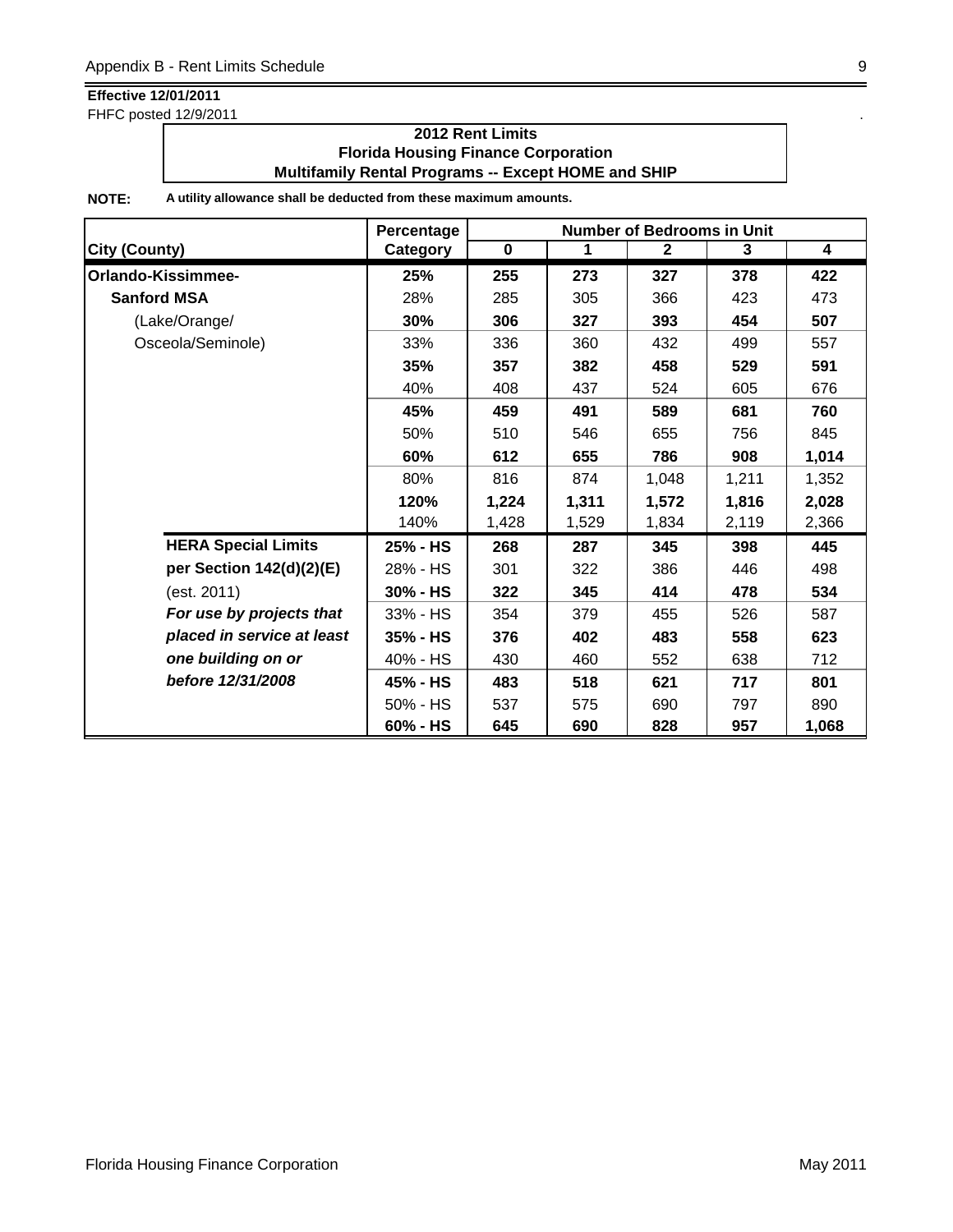FHFC posted 12/9/2011 .

### **2012 Rent Limits Florida Housing Finance Corporation Multifamily Rental Programs -- Except HOME and SHIP**

|                            | <b>Number of Bedrooms in Unit</b><br>Percentage |             |       |              |       |       |
|----------------------------|-------------------------------------------------|-------------|-------|--------------|-------|-------|
| <b>City (County)</b>       | Category                                        | $\mathbf 0$ | 1     | $\mathbf{2}$ | 3     | 4     |
| Palm Bay-Melbourne-        | 25%                                             | 256         | 275   | 330          | 380   | 425   |
| <b>Titusville MSA</b>      | 28%                                             | 287         | 308   | 369          | 426   | 476   |
| (Brevard)                  | 30%                                             | 308         | 330   | 396          | 457   | 510   |
|                            | 33%                                             | 339         | 363   | 435          | 502   | 561   |
|                            | 35%                                             | 359         | 385   | 462          | 533   | 595   |
|                            | 40%                                             | 411         | 440   | 528          | 609   | 680   |
|                            | 45%                                             | 462         | 495   | 594          | 685   | 765   |
|                            | 50%                                             | 513         | 550   | 660          | 761   | 850   |
|                            | 60%                                             | 616         | 660   | 792          | 914   | 1,020 |
|                            | 80%                                             | 822         | 880   | 1,056        | 1,219 | 1,360 |
|                            | 120%                                            | 1,233       | 1,320 | 1,584        | 1,828 | 2,040 |
|                            | 140%                                            | 1,438       | 1,540 | 1,848        | 2,133 | 2,380 |
| <b>HERA Special Limits</b> | 25% - HS                                        | 275         | 295   | 354          | 409   | 456   |
| per Section 142(d)(2)(E)   | 28% - HS                                        | 308         | 330   | 396          | 458   | 511   |
| (est. 2011)                | 30% - HS                                        | 330         | 354   | 425          | 490   | 547   |
| For use by projects that   | 33% - HS                                        | 363         | 389   | 467          | 539   | 602   |
| placed in service at least | 35% - HS                                        | 385         | 413   | 496          | 572   | 638   |
| one building on or         | 40% - HS                                        | 441         | 472   | 567          | 654   | 730   |
| before 12/31/2008          | 45% - HS                                        | 496         | 531   | 637          | 736   | 821   |
|                            | 50% - HS                                        | 551         | 590   | 708          | 818   | 912   |
|                            | 60% - HS                                        | 661         | 708   | 850          | 981   | 1,095 |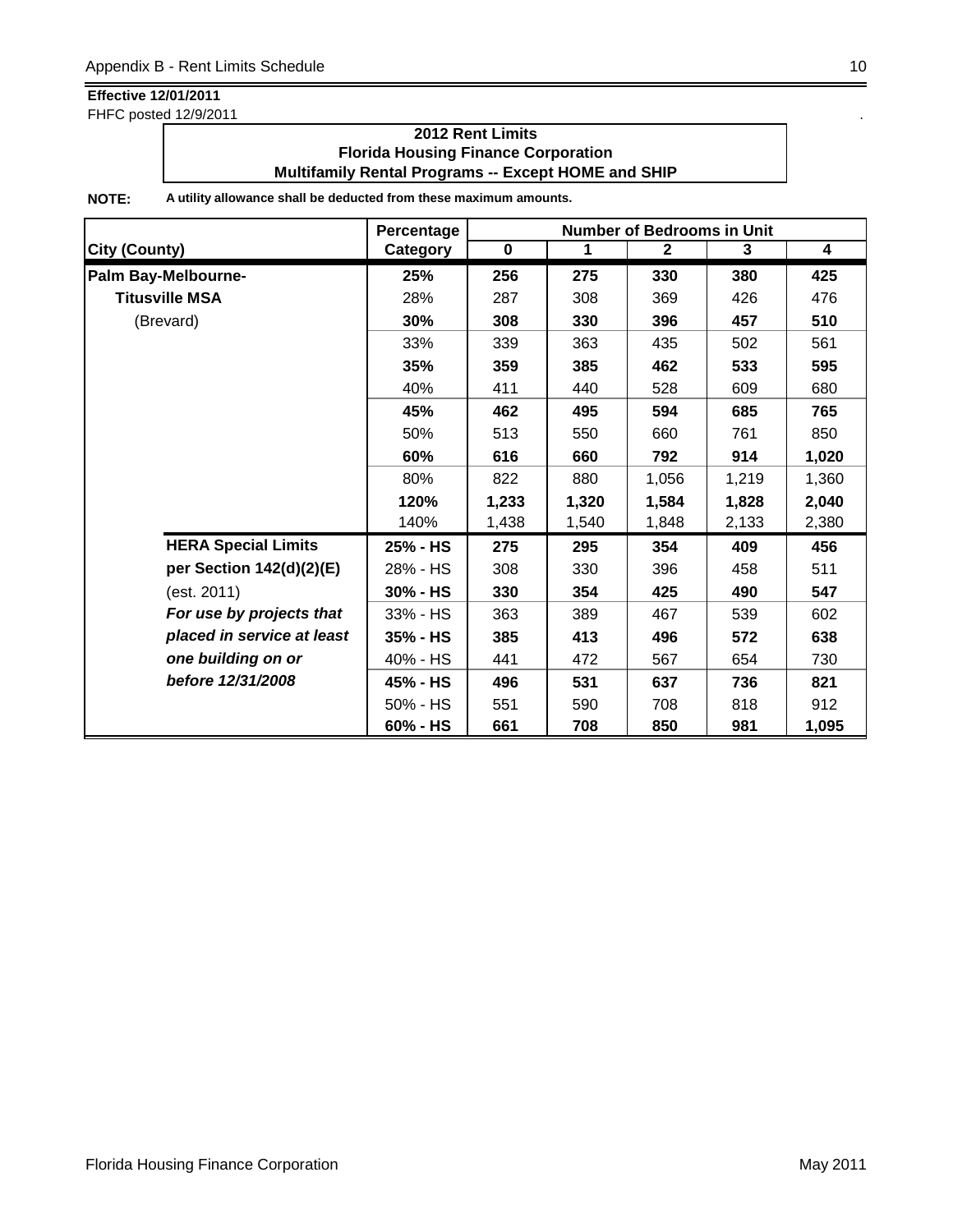FHFC posted 12/9/2011 .

### **2012 Rent Limits Florida Housing Finance Corporation Multifamily Rental Programs -- Except HOME and SHIP**

|                              | Percentage | <b>Number of Bedrooms in Unit</b> |       |       |       |       |  |
|------------------------------|------------|-----------------------------------|-------|-------|-------|-------|--|
| <b>City (County)</b>         | Category   | 0                                 | 1     | 2     | 3     | 4     |  |
| <b>Palm Coast MSA</b>        | 25%        | 252                               | 270   | 324   | 374   | 418   |  |
| (Flagler)                    | 28%        | 282                               | 302   | 363   | 419   | 468   |  |
|                              | 30%        | 303                               | 324   | 389   | 449   | 501   |  |
|                              | 33%        | 333                               | 356   | 428   | 494   | 551   |  |
|                              | 35%        | 353                               | 378   | 454   | 524   | 585   |  |
|                              | 40%        | 404                               | 432   | 519   | 599   | 669   |  |
|                              | 45%        | 454                               | 486   | 583   | 674   | 752   |  |
|                              | 50%        | 505                               | 540   | 648   | 749   | 836   |  |
|                              | 60%        | 606                               | 648   | 778   | 899   | 1,003 |  |
|                              | 80%        | 808                               | 865   | 1,038 | 1,199 | 1,338 |  |
|                              | 120%       | 1,212                             | 1,297 | 1,557 | 1,798 | 2,007 |  |
|                              | 140%       | 1,414                             | 1,513 | 1,816 | 2,098 | 2,341 |  |
| <b>HERA Special Limits</b>   | 25% - HS   | 258                               | 277   | 332   | 384   | 428   |  |
| per Section 142(d)(2)(E)     | 28% - HS   | 289                               | 310   | 372   | 430   | 480   |  |
| (est. 2011)                  | 30% - HS   | 310                               | 332   | 399   | 461   | 514   |  |
| For use by projects that     | 33% - HS   | 341                               | 365   | 438   | 507   | 565   |  |
| placed in service at least   | 35% - HS   | 362                               | 388   | 465   | 538   | 600   |  |
| one building on or           | 40% - HS   | 414                               | 443   | 532   | 615   | 686   |  |
| before 12/31/2008            | 45% - HS   | 465                               | 498   | 598   | 691   | 771   |  |
|                              | 50% - HS   | 517                               | 554   | 665   | 768   | 857   |  |
|                              | 60% - HS   | 621                               | 665   | 798   | 922   | 1,029 |  |
| Panama City-Lynn Haven-      | 25%        | 255                               | 273   | 328   | 379   | 423   |  |
| <b>Panama City Beach MSA</b> | 28%        | 286                               | 306   | 367   | 424   | 473   |  |
| (Bay)                        | 30%        | 306                               | 328   | 393   | 454   | 507   |  |
|                              | 33%        | 337                               | 361   | 433   | 500   | 558   |  |
|                              | 35%        | 357                               | 383   | 459   | 530   | 592   |  |
|                              | 40%        | 409                               | 438   | 525   | 606   | 677   |  |
|                              | 45%        | 460                               | 492   | 590   | 682   | 761   |  |
|                              | 50%        | 511                               | 547   | 656   | 758   | 846   |  |
|                              | 60%        | 613                               | 657   | 787   | 909   | 1,015 |  |
|                              | 80%        | 818                               | 876   | 1,050 | 1,213 | 1,354 |  |
|                              | 120%       | 1,227                             | 1,314 | 1,575 | 1,819 | 2,031 |  |
|                              | 140%       | 1,431                             | 1,533 | 1,837 | 2,122 | 2,369 |  |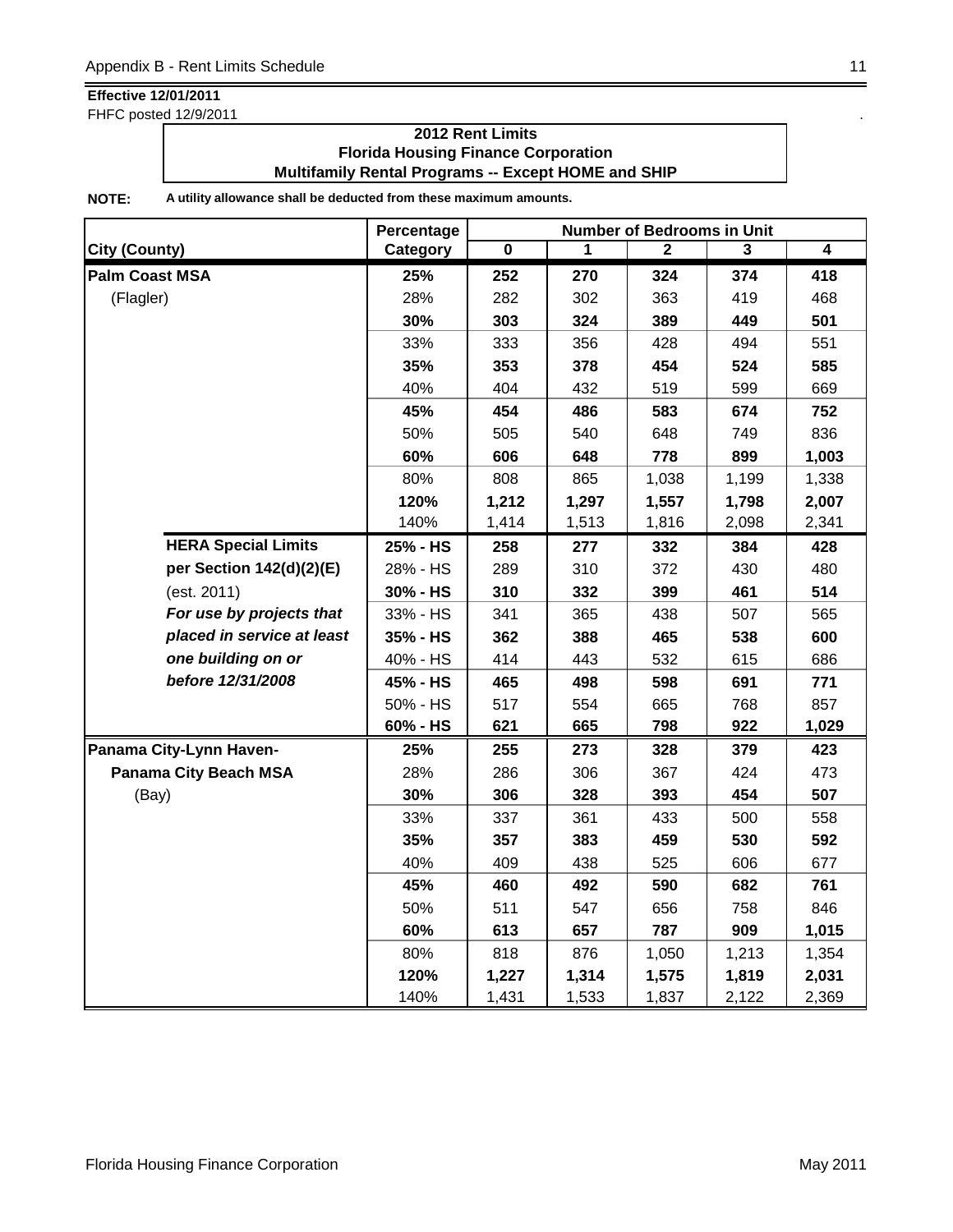FHFC posted 12/9/2011 .

### **2012 Rent Limits Florida Housing Finance Corporation Multifamily Rental Programs -- Except HOME and SHIP**

|                              | Percentage | <b>Number of Bedrooms in Unit</b> |       |       |       |       |  |
|------------------------------|------------|-----------------------------------|-------|-------|-------|-------|--|
| <b>City (County)</b>         | Category   | 0                                 | 1     | 2     | 3     | 4     |  |
| <b>Pensacola-Ferry Pass-</b> | 25%        | 259                               | 277   | 333   | 385   | 429   |  |
| <b>Brent MSA</b>             | 28%        | 290                               | 311   | 373   | 431   | 480   |  |
| (Escambia/Santa Rosa)        | 30%        | 311                               | 333   | 399   | 462   | 515   |  |
|                              | 33%        | 342                               | 366   | 439   | 508   | 566   |  |
|                              | 35%        | 363                               | 388   | 466   | 539   | 601   |  |
|                              | 40%        | 415                               | 444   | 533   | 616   | 687   |  |
|                              | 45%        | 466                               | 500   | 599   | 693   | 772   |  |
|                              | 50%        | 518                               | 555   | 666   | 770   | 858   |  |
|                              | 60%        | 622                               | 666   | 799   | 924   | 1,030 |  |
|                              | 80%        | 830                               | 889   | 1,066 | 1,232 | 1,374 |  |
|                              | 120%       | 1,245                             | 1,333 | 1,599 | 1,848 | 2,061 |  |
|                              | 140%       | 1,452                             | 1,555 | 1,865 | 2,156 | 2,404 |  |
| <b>Port Saint Lucie MSA</b>  | 25%        | 249                               | 267   | 320   | 370   | 413   |  |
| (Martin/Saint Lucie)         | 28%        | 279                               | 299   | 359   | 415   | 463   |  |
|                              | 30%        | 299                               | 320   | 384   | 444   | 496   |  |
|                              | 33%        | 329                               | 352   | 423   | 489   | 546   |  |
|                              | 35%        | 349                               | 374   | 448   | 518   | 579   |  |
|                              | 40%        | 399                               | 427   | 513   | 593   | 662   |  |
|                              | 45%        | 448                               | 480   | 577   | 667   | 744   |  |
|                              | 50%        | 498                               | 534   | 641   | 741   | 827   |  |
|                              | 60%        | 598                               | 641   | 769   | 889   | 993   |  |
|                              | 80%        | 798                               | 855   | 1,026 | 1,186 | 1,324 |  |
|                              | 120%       | 1,197                             | 1,282 | 1,539 | 1,779 | 1,986 |  |
|                              | 140%       | 1,396                             | 1,496 | 1,795 | 2,075 | 2,317 |  |
| <b>HERA Special Limits</b>   | 25% - HS   | 261                               | 280   | 336   | 388   | 433   |  |
| per Section 142(d)(2)(E)     | 28% - HS   | 293                               | 314   | 377   | 435   | 485   |  |
| (est. 2010)                  | 30% - HS   | 314                               | 336   | 404   | 466   | 520   |  |
| For use by projects that     | 33% - HS   | 345                               | 370   | 444   | 513   | 572   |  |
| placed in service at least   | 35% - HS   | 366                               | 392   | 471   | 544   | 607   |  |
| one building on or           | 40% - HS   | 419                               | 449   | 539   | 622   | 694   |  |
| before 12/31/2008            | 45% - HS   | 471                               | 505   | 606   | 699   | 780   |  |
|                              | 50% - HS   | 523                               | 561   | 673   | 777   | 867   |  |
|                              | 60% - HS   | 628                               | 673   | 808   | 933   | 1,041 |  |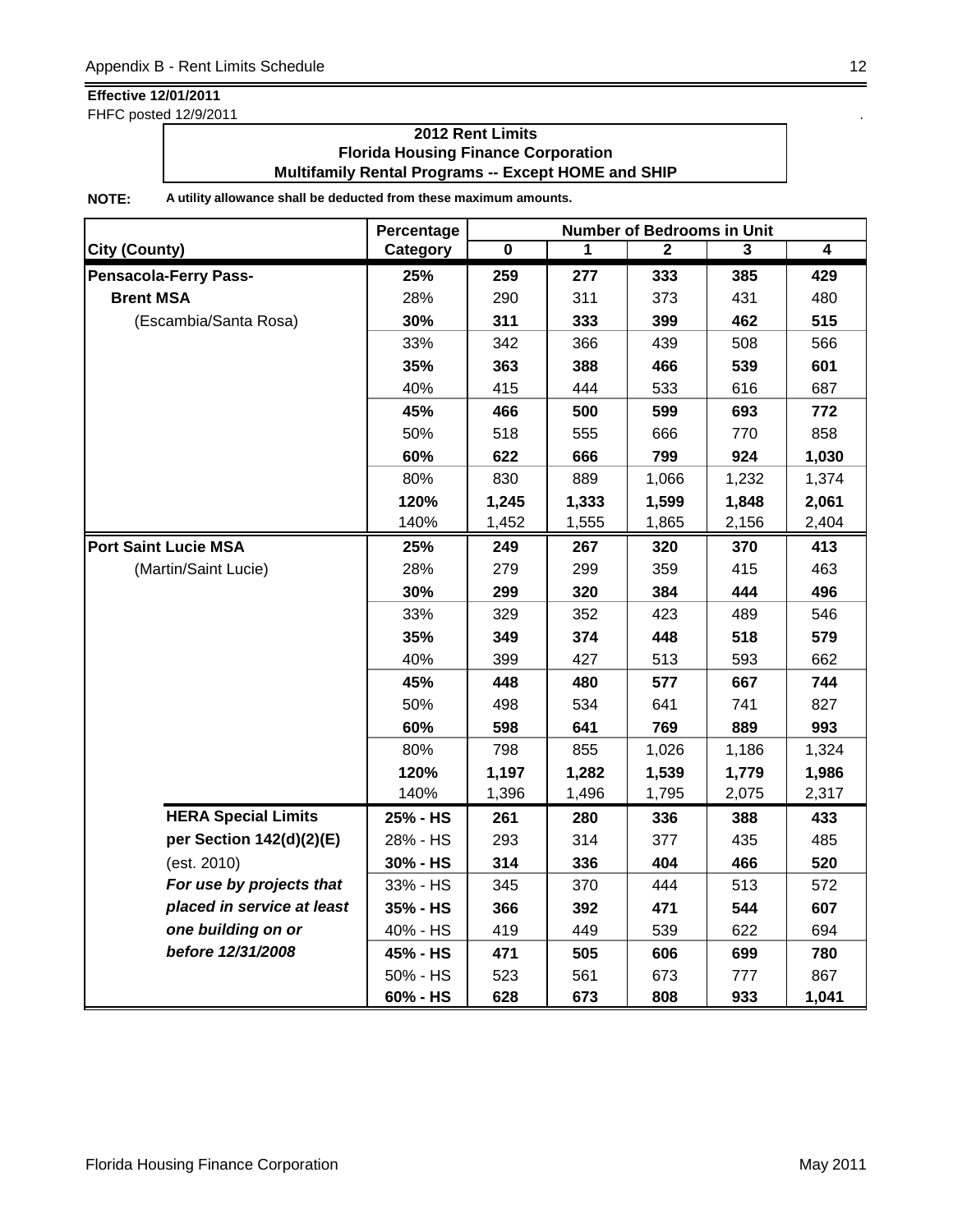FHFC posted 12/9/2011 .

### **2012 Rent Limits Florida Housing Finance Corporation Multifamily Rental Programs -- Except HOME and SHIP**

|                                 | Percentage | <b>Number of Bedrooms in Unit</b> |       |       |       |                |  |
|---------------------------------|------------|-----------------------------------|-------|-------|-------|----------------|--|
| City (County)                   | Category   | $\overline{\mathbf{0}}$           | 1     | 2     | 3     | $\overline{4}$ |  |
| <b>Punta Gorda MSA</b>          | 25%        | 244                               | 261   | 314   | 362   | 405            |  |
| (Charlotte)                     | 28%        | 273                               | 293   | 352   | 406   | 453            |  |
|                                 | 30%        | 293                               | 314   | 377   | 435   | 486            |  |
|                                 | 33%        | 322                               | 345   | 414   | 478   | 534            |  |
|                                 | 35%        | 342                               | 366   | 440   | 507   | 567            |  |
|                                 | 40%        | 391                               | 419   | 503   | 580   | 648            |  |
|                                 | 45%        | 439                               | 471   | 565   | 653   | 729            |  |
|                                 | 50%        | 488                               | 523   | 628   | 725   | 810            |  |
|                                 | 60%        | 586                               | 628   | 754   | 870   | 972            |  |
|                                 | 80%        | 782                               | 838   | 1,006 | 1,161 | 1,296          |  |
|                                 | 120%       | 1,173                             | 1,257 | 1,509 | 1,741 | 1,944          |  |
|                                 | 140%       | 1,368                             | 1,466 | 1,760 | 2,031 | 2,268          |  |
| <b>Sebastian-Vero Beach MSA</b> | 25%        | 236                               | 253   | 303   | 350   | 391            |  |
| (Indian River)                  | 28%        | 264                               | 283   | 340   | 392   | 438            |  |
|                                 | 30%        | 283                               | 303   | 364   | 420   | 469            |  |
|                                 | 33%        | 311                               | 334   | 400   | 462   | 516            |  |
|                                 | 35%        | 330                               | 354   | 425   | 490   | 547            |  |
|                                 | 40%        | 378                               | 405   | 486   | 561   | 626            |  |
|                                 | 45%        | 425                               | 455   | 546   | 631   | 704            |  |
|                                 | 50%        | 472                               | 506   | 607   | 701   | 782            |  |
|                                 | 60%        | 567                               | 607   | 729   | 841   | 939            |  |
|                                 | 80%        | 756                               | 810   | 972   | 1,122 | 1,252          |  |
|                                 | 120%       | 1,134                             | 1,215 | 1,458 | 1,683 | 1,878          |  |
|                                 | 140%       | 1,323                             | 1,417 | 1,701 | 1,963 | 2,191          |  |
| <b>HERA Special Limits</b>      | 25% - HS   | 261                               | 279   | 335   | 387   | 432            |  |
| per Section 142(d)(2)(E)        | 28% - HS   | 292                               | 313   | 375   | 434   | 484            |  |
| (est. 2011)                     | 30% - HS   | 313                               | 335   | 402   | 465   | 519            |  |
| For use by projects that        | 33% - HS   | 344                               | 369   | 443   | 511   | 570            |  |
| placed in service at least      | 35% - HS   | 365                               | 391   | 469   | 542   | 605            |  |
| one building on or              | 40% - HS   | 418                               | 447   | 537   | 620   | 692            |  |
| before 12/31/2008               | 45% - HS   | 470                               | 503   | 604   | 697   | 778            |  |
|                                 | 50% - HS   | 522                               | 559   | 671   | 775   | 865            |  |
|                                 | 60% - HS   | 627                               | 671   | 805   | 930   | 1,038          |  |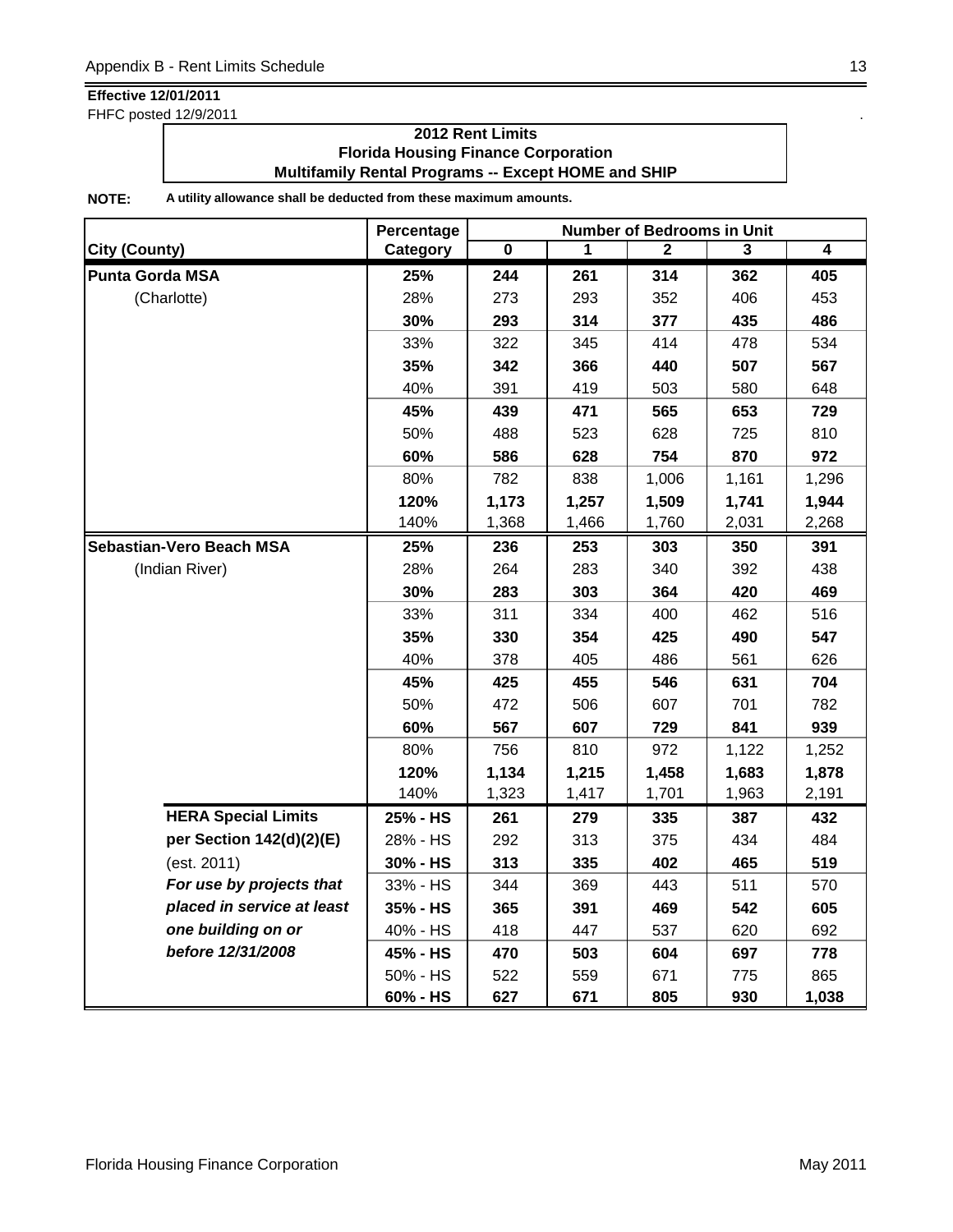FHFC posted 12/9/2011 .

### **2012 Rent Limits Florida Housing Finance Corporation Multifamily Rental Programs -- Except HOME and SHIP**

|                            | Percentage | <b>Number of Bedrooms in Unit</b> |       |                |       |                |  |
|----------------------------|------------|-----------------------------------|-------|----------------|-------|----------------|--|
| <b>City (County)</b>       | Category   | $\pmb{0}$                         | 1     | $\overline{2}$ | 3     | $\overline{4}$ |  |
| <b>Tallahassee MSA</b>     |            |                                   |       |                |       |                |  |
| <b>Tallahassee HMFA</b>    | 25%        | 281                               | 301   | 361            | 418   | 466            |  |
| (Gadsden/Leon/             | 28%        | 315                               | 338   | 405            | 468   | 522            |  |
| Jefferson)                 | 30%        | 338                               | 362   | 434            | 501   | 559            |  |
|                            | 33%        | 372                               | 398   | 477            | 551   | 615            |  |
|                            | 35%        | 394                               | 422   | 506            | 585   | 652            |  |
|                            | 40%        | 451                               | 483   | 579            | 669   | 746            |  |
|                            | 45%        | 507                               | 543   | 651            | 752   | 839            |  |
|                            | 50%        | 563                               | 603   | 723            | 836   | 932            |  |
|                            | 60%        | 676                               | 724   | 868            | 1,003 | 1,119          |  |
|                            | 80%        | 902                               | 966   | 1,158          | 1,338 | 1,492          |  |
|                            | 120%       | 1,353                             | 1,449 | 1,737          | 2,007 | 2,238          |  |
|                            | 140%       | 1,578                             | 1,690 | 2,026          | 2,341 | 2,611          |  |
| <b>Wakulla County HMFA</b> | 25%        | 274                               | 294   | 353            | 407   | 455            |  |
|                            | 28%        | 307                               | 329   | 395            | 456   | 509            |  |
|                            | 30%        | 329                               | 352   | 423            | 489   | 546            |  |
|                            | 33%        | 362                               | 388   | 466            | 538   | 600            |  |
|                            | 35%        | 384                               | 411   | 494            | 570   | 637            |  |
|                            | 40%        | 439                               | 470   | 565            | 652   | 728            |  |
|                            | 45%        | 493                               | 529   | 635            | 734   | 819            |  |
|                            | 50%        | 548                               | 588   | 706            | 815   | 910            |  |
|                            | 60%        | 658                               | 705   | 847            | 978   | 1,092          |  |
|                            | 80%        | 878                               | 941   | 1,130          | 1,305 | 1,456          |  |
|                            | 120%       | 1,317                             | 1,411 | 1,695          | 1,957 | 2,184          |  |
|                            | 140%       | 1,536                             | 1,646 | 1,977          | 2,283 | 2,548          |  |
| <b>HERA Special Limits</b> | 25% - HS   | 288                               | 309   | 371            | 429   | 478            |  |
| per Section 142(d)(2)(E)   | 28% - HS   | 323                               | 346   | 415            | 480   | 536            |  |
| (est. 2010)                | 30% - HS   | 346                               | 371   | 445            | 514   | 574            |  |
| For use by projects that   | 33% - HS   | 381                               | 408   | 490            | 566   | 631            |  |
| placed in service at least | 35% - HS   | 404                               | 433   | 519            | 600   | 670            |  |
| one building on or         | 40% - HS   | 462                               | 495   | 594            | 686   | 766            |  |
| before 12/31/2008          | 45% - HS   | 519                               | 556   | 668            | 772   | 861            |  |
|                            | 50% - HS   | 577                               | 618   | 742            | 858   | 957            |  |
|                            | 60% - HS   | 693                               | 742   | 891            | 1,029 | 1,149          |  |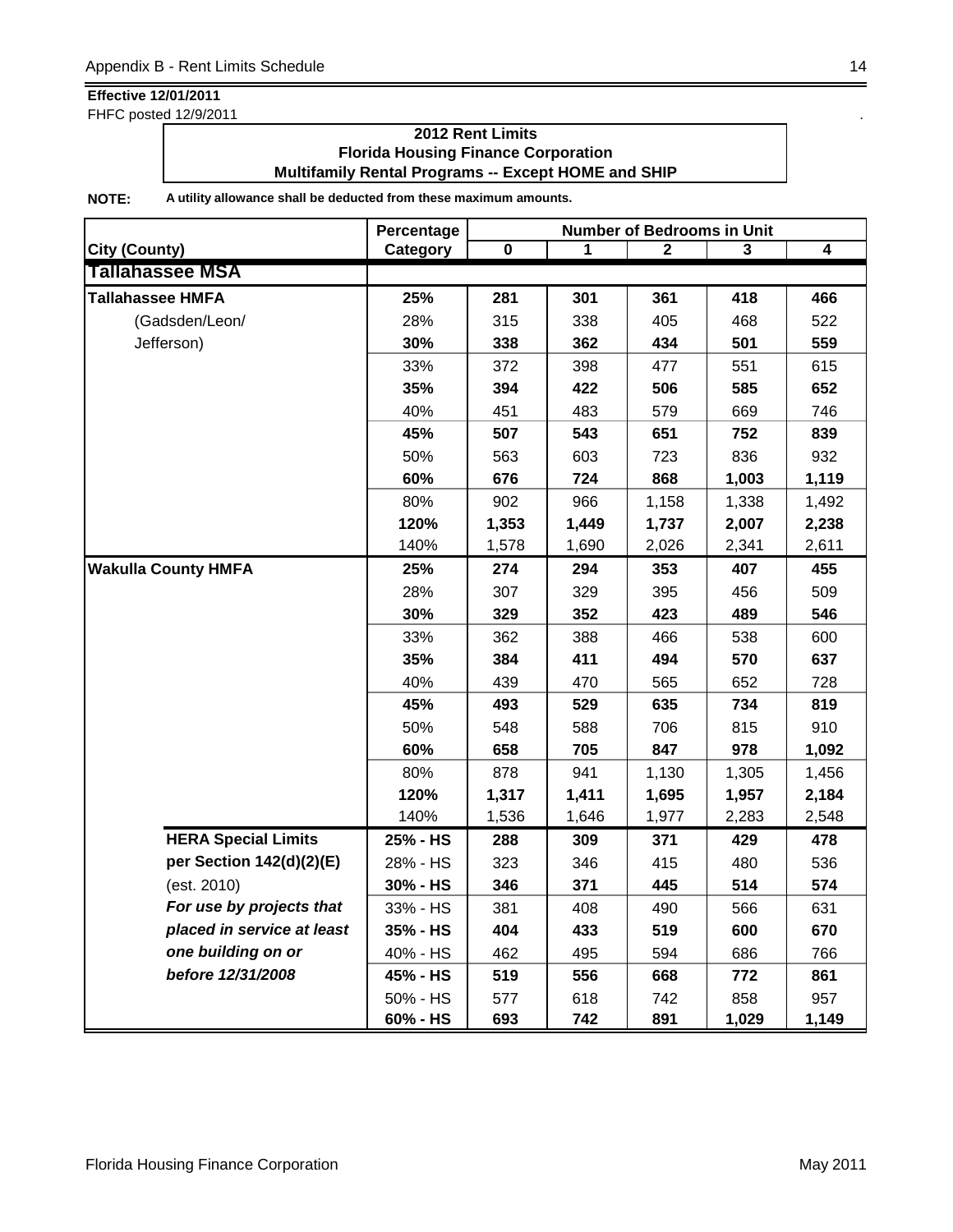FHFC posted 12/9/2011 .

### **2012 Rent Limits Florida Housing Finance Corporation Multifamily Rental Programs -- Except HOME and SHIP**

|                            | Percentage |             |       | <b>Number of Bedrooms in Unit</b> |       |                         |
|----------------------------|------------|-------------|-------|-----------------------------------|-------|-------------------------|
| <b>City (County)</b>       | Category   | $\mathbf 0$ | 1     | $\mathbf{2}$                      | 3     | $\overline{\mathbf{4}}$ |
| Tampa-St.Petersburg-       | 20%        | 197         | 211   | 254                               | 293   | 327                     |
| <b>Clearwater MSA</b>      | 25%        | 246         | 264   | 317                               | 366   | 409                     |
| (Hernando/Hillsborough/    | 28%        | 276         | 296   | 355                               | 410   | 458                     |
| Pasco/Pinellas)            | 30%        | 296         | 317   | 381                               | 440   | 491                     |
|                            | 33%        | 325         | 349   | 419                               | 484   | 540                     |
|                            | 35%        | 345         | 370   | 444                               | 513   | 573                     |
|                            | 40%        | 395         | 423   | 508                               | 587   | 655                     |
|                            | 45%        | 444         | 476   | 571                               | 660   | 736                     |
|                            | 50%        | 493         | 529   | 635                               | 733   | 818                     |
|                            | 60%        | 592         | 635   | 762                               | 880   | 982                     |
|                            | 80%        | 790         | 847   | 1,016                             | 1,174 | 1,310                   |
|                            | 120%       | 1,185       | 1,270 | 1,524                             | 1,761 | 1,965                   |
|                            | 140%       | 1,382       | 1,482 | 1,778                             | 2,054 | 2,292                   |
| <b>HERA Special Limits</b> | 20% - HS   | 208         | 223   | 267                               | 309   | 345                     |
| per Section 142(d)(2)(E)   | 25% - HS   | 260         | 278   | 334                               | 386   | 431                     |
| (est. 2011)                | 28% - HS   | 291         | 312   | 374                               | 432   | 483                     |
| For use by projects that   | 30% - HS   | 312         | 334   | 401                               | 463   | 517                     |
| placed in service at least | 33% - HS   | 343         | 367   | 441                               | 509   | 569                     |
| one building on or         | 35% - HS   | 364         | 390   | 468                               | 540   | 603                     |
| before 12/31/2008          | 40% - HS   | 416         | 446   | 535                               | 618   | 690                     |
|                            | 45% - HS   | 468         | 501   | 601                               | 695   | 776                     |
|                            | 50% - HS   | 520         | 557   | 668                               | 772   | 862                     |
|                            | 60% - HS   | 624         | 669   | 802                               | 927   | 1,035                   |
|                            | 80% - HS   | 832         | 892   | 1,070                             | 1,236 | 1,380                   |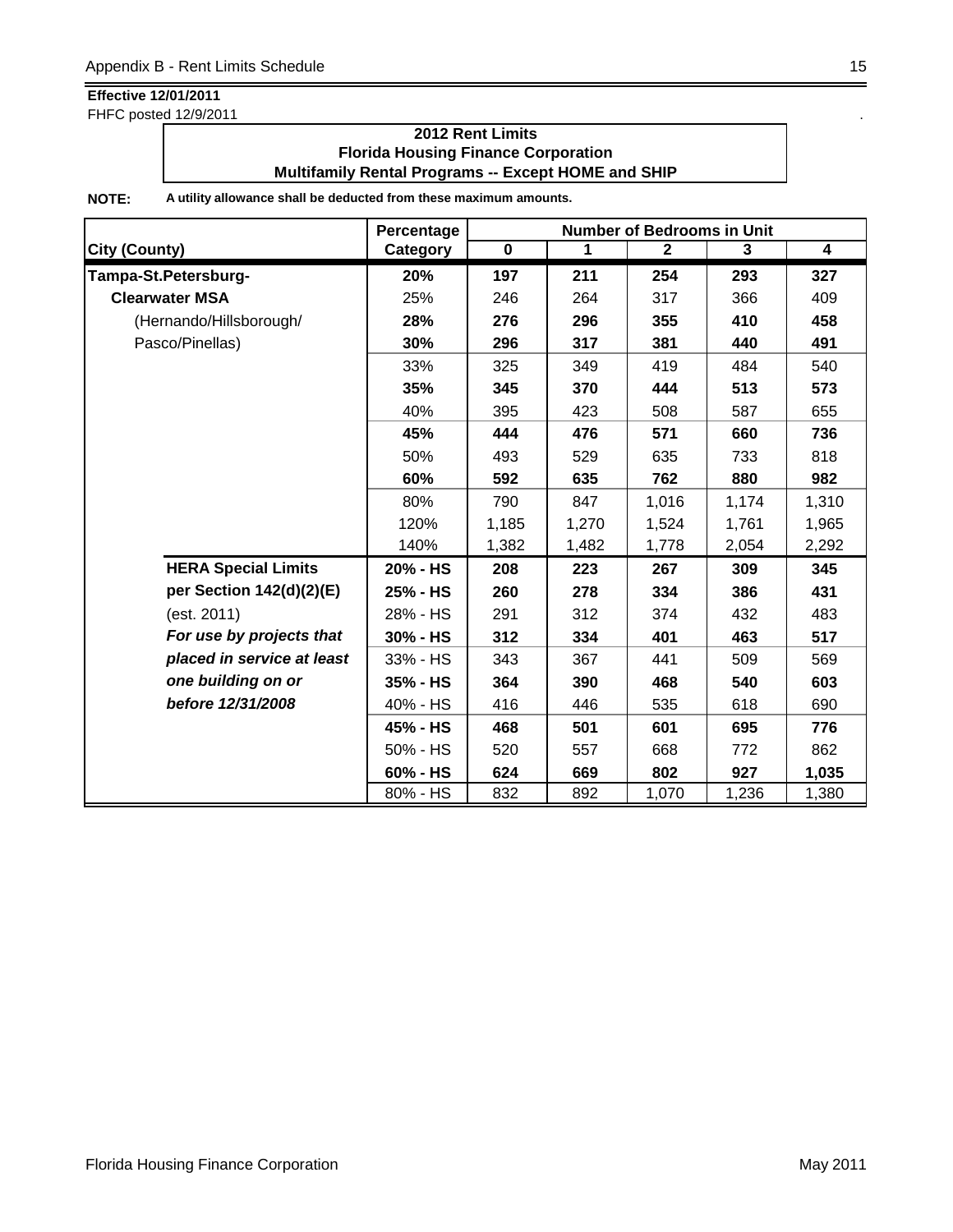FHFC posted 12/9/2011 .

### **2012 Rent Limits Florida Housing Finance Corporation Multifamily Rental Programs -- Except HOME and SHIP**

|                            | Percentage | <b>Number of Bedrooms in Unit</b> |       |              |       |                         |  |
|----------------------------|------------|-----------------------------------|-------|--------------|-------|-------------------------|--|
| <b>City (County)</b>       | Category   | $\overline{\mathbf{0}}$           | 1     | $\mathbf{2}$ | 3     | $\overline{\mathbf{4}}$ |  |
| <b>Bradford County</b>     | 25%        | 223                               | 239   | 286          | 330   | 369                     |  |
|                            | 28%        | 249                               | 267   | 321          | 370   | 413                     |  |
|                            | 30%        | 267                               | 286   | 344          | 397   | 443                     |  |
|                            | 33%        | 294                               | 315   | 378          | 436   | 487                     |  |
|                            | 35%        | 312                               | 334   | 401          | 463   | 517                     |  |
|                            | 40%        | 357                               | 382   | 459          | 529   | 591                     |  |
|                            | 45%        | 401                               | 430   | 516          | 595   | 664                     |  |
|                            | 50%        | 446                               | 478   | 573          | 661   | 738                     |  |
|                            | 60%        | 535                               | 573   | 688          | 794   | 886                     |  |
|                            | 80%        | 714                               | 765   | 918          | 1,059 | 1,182                   |  |
|                            | 120%       | 1,071                             | 1,147 | 1,377        | 1,588 | 1,773                   |  |
|                            | 140%       | 1,249                             | 1,338 | 1,606        | 1,853 | 2,068                   |  |
| <b>HERA Special Limits</b> | 25% - HS   | 224                               | 240   | 288          | 332   | 371                     |  |
| per Section 142(d)(2)(E)   | 28% - HS   | 251                               | 269   | 322          | 372   | 415                     |  |
| (est. 2011)                | 30% - HS   | 269                               | 288   | 345          | 399   | 445                     |  |
| For use by projects that   | 33% - HS   | 296                               | 317   | 380          | 439   | 490                     |  |
| placed in service at least | 35% - HS   | 314                               | 336   | 403          | 465   | 519                     |  |
| one building on or         | 40% - HS   | 359                               | 384   | 461          | 532   | 594                     |  |
| before 12/31/2008          | 45% - HS   | 403                               | 432   | 518          | 599   | 668                     |  |
|                            | 50% - HS   | 448                               | 480   | 576          | 665   | 742                     |  |
|                            | 60% - HS   | 538                               | 576   | 691          | 798   | 891                     |  |
| <b>USDA-Eligible</b>       | 25% - R    | 229                               | 245   | 295          | 340   | 380                     |  |
| <b>Rural Addresses</b>     | 28% - R    | 256                               | 275   | 330          | 381   | 425                     |  |
| per Section 42(i)(8)       | $30% - R$  | 275                               | 294   | 354          | 408   | 456                     |  |
|                            | 33% - R    | 302                               | 324   | 389          | 449   | 501                     |  |
|                            | 35% - R    | 321                               | 343   | 413          | 476   | 532                     |  |
|                            | 40% - R    | 367                               | 393   | 472          | 545   | 608                     |  |
|                            | 45% - R    | 412                               | 442   | 531          | 613   | 684                     |  |
|                            | $50% - R$  | 458                               | 491   | 590          | 681   | 760                     |  |
|                            | $60% - R$  | 550                               | 589   | 708          | 817   | 912                     |  |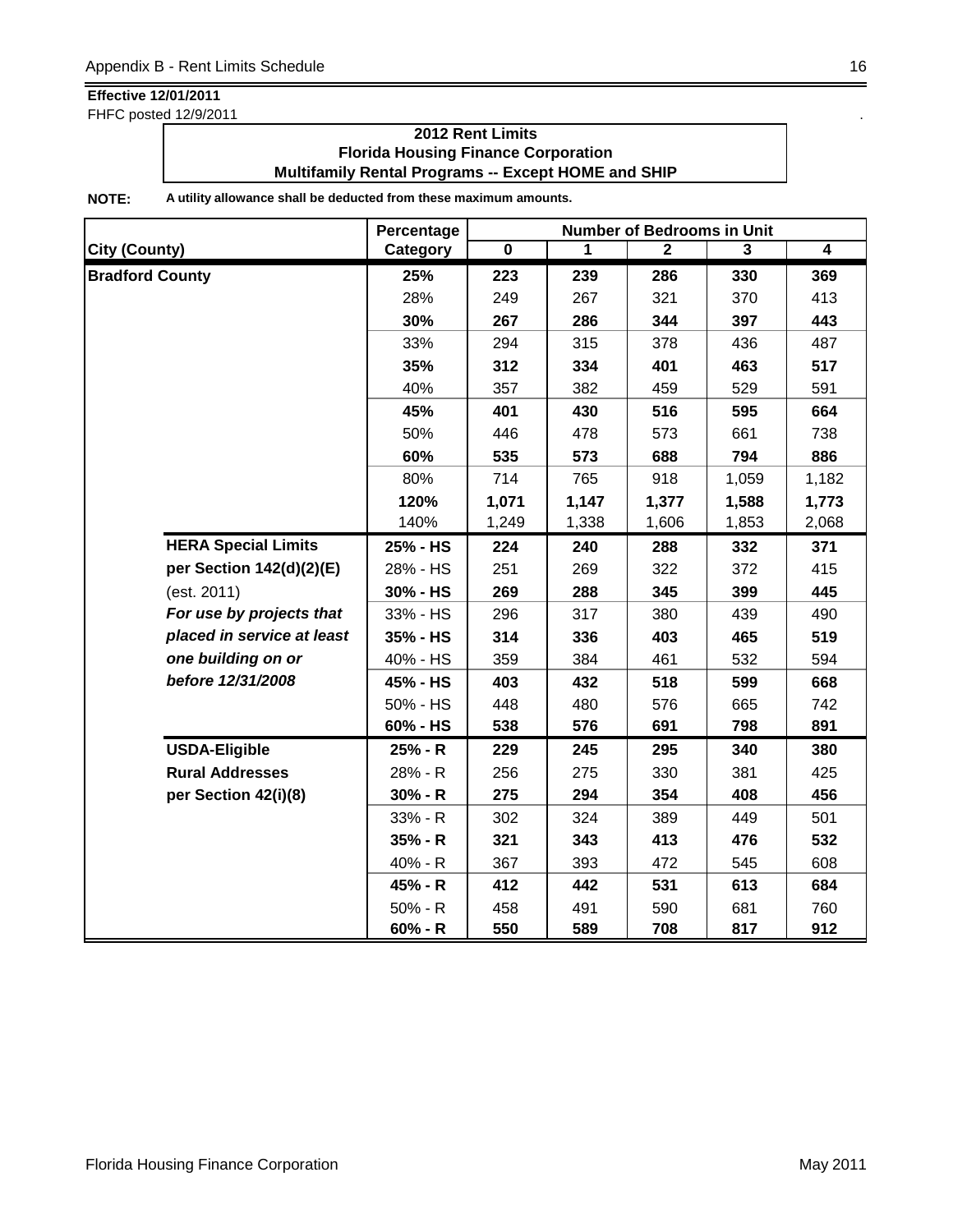FHFC posted 12/9/2011 .

### **2012 Rent Limits Florida Housing Finance Corporation Multifamily Rental Programs -- Except HOME and SHIP**

|                            | Percentage | <b>Number of Bedrooms in Unit</b> |       |              |       |                |  |
|----------------------------|------------|-----------------------------------|-------|--------------|-------|----------------|--|
| <b>City (County)</b>       | Category   | $\overline{\mathbf{0}}$           | 1     | $\mathbf{2}$ | 3     | $\overline{4}$ |  |
| <b>Calhoun County</b>      | 25%        | 201                               | 215   | 258          | 298   | 333            |  |
|                            | 28%        | 225                               | 241   | 289          | 334   | 373            |  |
|                            | 30%        | 241                               | 258   | 310          | 358   | 399            |  |
|                            | 33%        | 265                               | 284   | 341          | 393   | 439            |  |
|                            | 35%        | 281                               | 301   | 362          | 417   | 466            |  |
|                            | 40%        | 322                               | 345   | 414          | 477   | 533            |  |
|                            | 45%        | 362                               | 388   | 465          | 537   | 599            |  |
|                            | 50%        | 402                               | 431   | 517          | 596   | 666            |  |
|                            | 60%        | 483                               | 517   | 621          | 716   | 799            |  |
|                            | 80%        | 644                               | 690   | 828          | 955   | 1,066          |  |
|                            | 120%       | 966                               | 1,035 | 1,242        | 1,432 | 1,599          |  |
|                            | 140%       | 1,127                             | 1,207 | 1,449        | 1,671 | 1,865          |  |
| <b>HERA Special Limits</b> | 25% - HS   | 212                               | 227   | 273          | 315   | 351            |  |
| per Section 142(d)(2)(E)   | 28% - HS   | 238                               | 254   | 305          | 353   | 394            |  |
| (est. 2009)                | 30% - HS   | 255                               | 273   | 327          | 378   | 422            |  |
| For use by projects that   | 33% - HS   | 280                               | 300   | 360          | 416   | 464            |  |
| placed in service at least | 35% - HS   | 297                               | 318   | 382          | 441   | 492            |  |
| one building on or         | 40% - HS   | 340                               | 364   | 437          | 504   | 563            |  |
| before 12/31/2008          | 45% - HS   | 382                               | 409   | 491          | 567   | 633            |  |
|                            | 50% - HS   | 425                               | 455   | 546          | 630   | 703            |  |
|                            | 60% - HS   | 510                               | 546   | 655          | 756   | 844            |  |
| <b>USDA-Eligible</b>       | 25% - R    | 229                               | 245   | 295          | 340   | 380            |  |
| <b>Rural Addresses</b>     | 28% - R    | 256                               | 275   | 330          | 381   | 425            |  |
| per Section 42(i)(8)       | $30% - R$  | 275                               | 294   | 354          | 408   | 456            |  |
|                            | 33% - R    | 302                               | 324   | 389          | 449   | 501            |  |
|                            | $35% - R$  | 321                               | 343   | 413          | 476   | 532            |  |
|                            | 40% - R    | 367                               | 393   | 472          | 545   | 608            |  |
|                            | 45% - R    | 412                               | 442   | 531          | 613   | 684            |  |
|                            | $50% - R$  | 458                               | 491   | 590          | 681   | 760            |  |
|                            | $60% - R$  | 550                               | 589   | 708          | 817   | 912            |  |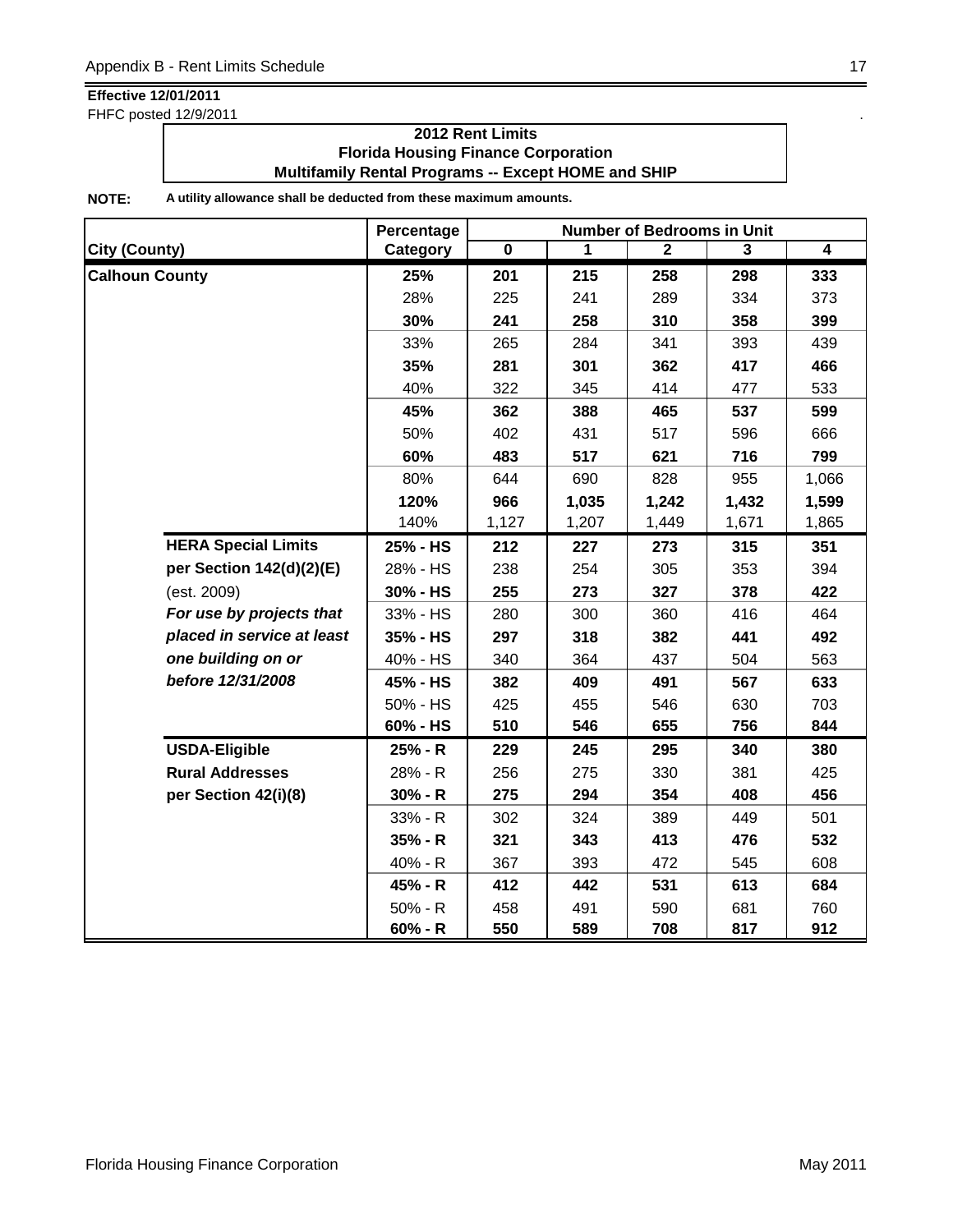FHFC posted 12/9/2011 .

### **2012 Rent Limits Florida Housing Finance Corporation Multifamily Rental Programs -- Except HOME and SHIP**

|                        | <b>Number of Bedrooms in Unit</b><br>Percentage |           |             |                |       |                         |
|------------------------|-------------------------------------------------|-----------|-------------|----------------|-------|-------------------------|
| <b>City (County)</b>   | Category                                        | $\pmb{0}$ | $\mathbf 1$ | $\overline{2}$ | 3     | $\overline{\mathbf{4}}$ |
| <b>Citrus County</b>   | 25%                                             | 210       | 225         | 270            | 312   | 348                     |
|                        | 28%                                             | 235       | 252         | 303            | 350   | 390                     |
|                        | 30%                                             | 252       | 270         | 324            | 375   | 418                     |
|                        | 33%                                             | 278       | 297         | 357            | 412   | 460                     |
|                        | 35%                                             | 294       | 315         | 378            | 437   | 488                     |
|                        | 40%                                             | 337       | 361         | 433            | 500   | 558                     |
|                        | 45%                                             | 379       | 406         | 487            | 563   | 627                     |
|                        | 50%                                             | 421       | 451         | 541            | 625   | 697                     |
|                        | 60%                                             | 505       | 541         | 649            | 750   | 837                     |
|                        | 80%                                             | 674       | 722         | 866            | 1,001 | 1,116                   |
|                        | 120%                                            | 1,011     | 1,083       | 1,299          | 1,501 | 1,674                   |
|                        | 140%                                            | 1,179     | 1,263       | 1,515          | 1,751 | 1,953                   |
| <b>USDA-Eligible</b>   | 25% - R                                         | 229       | 245         | 295            | 340   | 380                     |
| <b>Rural Addresses</b> | 28% - R                                         | 256       | 275         | 330            | 381   | 425                     |
| per Section 42(i)(8)   | $30% - R$                                       | 275       | 294         | 354            | 408   | 456                     |
|                        | $33% - R$                                       | 302       | 324         | 389            | 449   | 501                     |
|                        | $35% - R$                                       | 321       | 343         | 413            | 476   | 532                     |
|                        | 40% - R                                         | 367       | 393         | 472            | 545   | 608                     |
|                        | 45% - R                                         | 412       | 442         | 531            | 613   | 684                     |
|                        | $50\% - R$                                      | 458       | 491         | 590            | 681   | 760                     |
|                        | $60% - R$                                       | 550       | 589         | 708            | 817   | 912                     |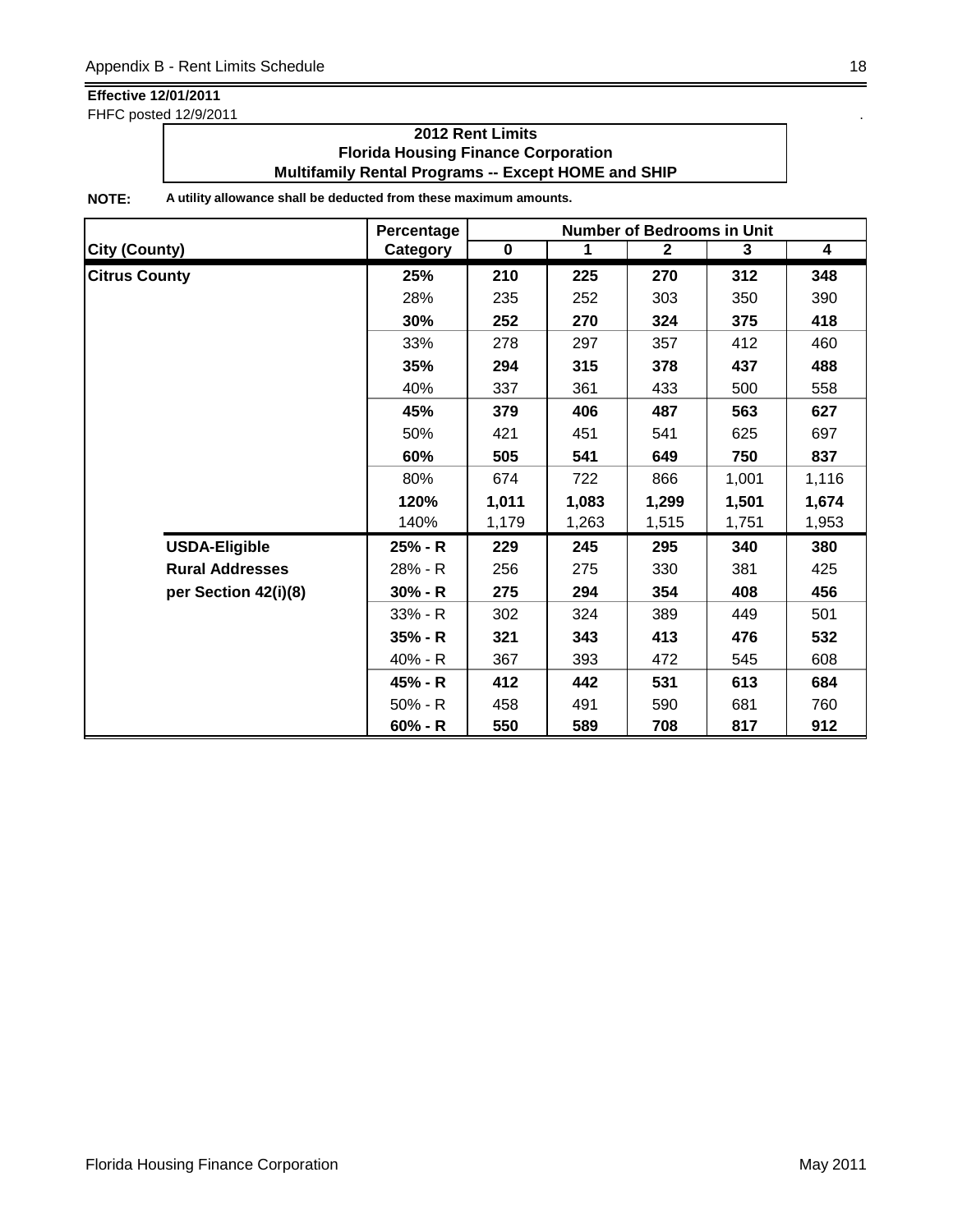FHFC posted 12/9/2011 .

### **2012 Rent Limits Florida Housing Finance Corporation Multifamily Rental Programs -- Except HOME and SHIP**

|                            | Percentage | <b>Number of Bedrooms in Unit</b> |       |              |       |                         |  |
|----------------------------|------------|-----------------------------------|-------|--------------|-------|-------------------------|--|
| <b>City (County)</b>       | Category   | $\overline{\mathbf{0}}$           | 1     | $\mathbf{2}$ | 3     | $\overline{\mathbf{4}}$ |  |
| <b>Columbia County</b>     | 25%        | 215                               | 230   | 276          | 320   | 356                     |  |
|                            | 28%        | 241                               | 258   | 310          | 358   | 399                     |  |
|                            | 30%        | 258                               | 277   | 332          | 384   | 428                     |  |
|                            | 33%        | 284                               | 304   | 365          | 422   | 471                     |  |
|                            | 35%        | 301                               | 323   | 387          | 448   | 499                     |  |
|                            | 40%        | 345                               | 369   | 443          | 512   | 571                     |  |
|                            | 45%        | 388                               | 415   | 498          | 576   | 642                     |  |
|                            | 50%        | 431                               | 461   | 553          | 640   | 713                     |  |
|                            | 60%        | 517                               | 554   | 664          | 768   | 856                     |  |
|                            | 80%        | 690                               | 739   | 886          | 1,024 | 1,142                   |  |
|                            | 120%       | 1,035                             | 1,108 | 1,329        | 1,536 | 1,713                   |  |
|                            | 140%       | 1,207                             | 1,293 | 1,550        | 1,792 | 1,998                   |  |
| <b>HERA Special Limits</b> | 25% - HS   | 216                               | 232   | 278          | 321   | 359                     |  |
| per Section 142(d)(2)(E)   | 28% - HS   | 242                               | 260   | 312          | 360   | 402                     |  |
| (est. 2009)                | 30% - HS   | 260                               | 278   | 334          | 386   | 431                     |  |
| For use by projects that   | 33% - HS   | 286                               | 306   | 367          | 424   | 474                     |  |
| placed in service at least | 35% - HS   | 303                               | 325   | 390          | 450   | 503                     |  |
| one building on or         | 40% - HS   | 347                               | 371   | 446          | 515   | 575                     |  |
| before 12/31/2008          | 45% - HS   | 390                               | 417   | 501          | 579   | 646                     |  |
|                            | 50% - HS   | 433                               | 464   | 557          | 643   | 718                     |  |
|                            | 60% - HS   | 520                               | 557   | 669          | 772   | 862                     |  |
| <b>USDA-Eligible</b>       | 25% - R    | 229                               | 245   | 295          | 340   | 380                     |  |
| <b>Rural Addresses</b>     | 28% - R    | 256                               | 275   | 330          | 381   | 425                     |  |
| per Section 42(i)(8)       | $30% - R$  | 275                               | 294   | 354          | 408   | 456                     |  |
|                            | 33% - R    | 302                               | 324   | 389          | 449   | 501                     |  |
|                            | 35% - R    | 321                               | 343   | 413          | 476   | 532                     |  |
|                            | 40% - R    | 367                               | 393   | 472          | 545   | 608                     |  |
|                            | 45% - R    | 412                               | 442   | 531          | 613   | 684                     |  |
|                            | $50% - R$  | 458                               | 491   | 590          | 681   | 760                     |  |
|                            | $60% - R$  | 550                               | 589   | 708          | 817   | 912                     |  |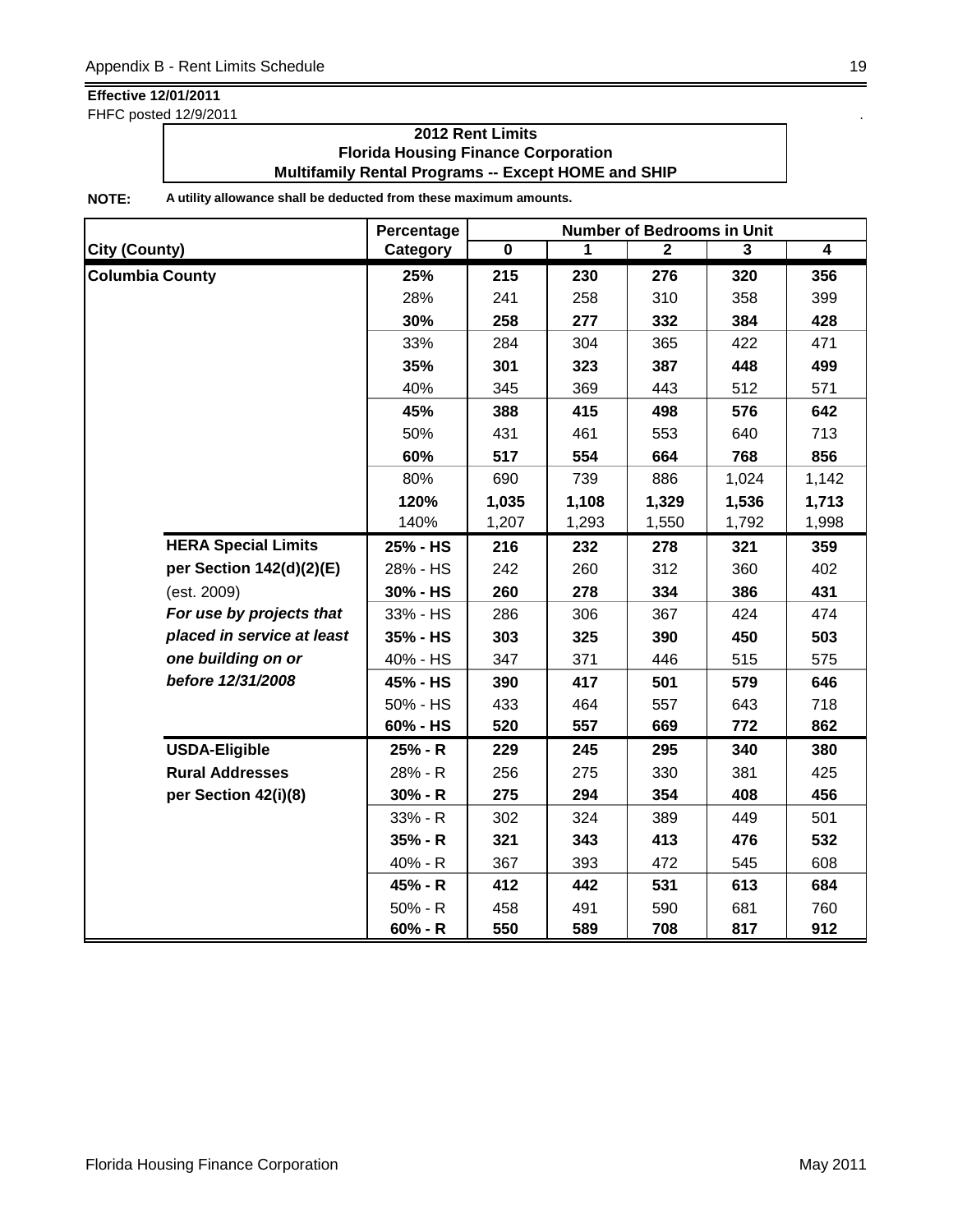FHFC posted 12/9/2011 .

### **2012 Rent Limits Florida Housing Finance Corporation Multifamily Rental Programs -- Except HOME and SHIP**

|                            | Percentage | <b>Number of Bedrooms in Unit</b> |       |              |                |                |  |
|----------------------------|------------|-----------------------------------|-------|--------------|----------------|----------------|--|
| <b>City (County)</b>       | Category   | $\overline{\mathbf{0}}$           | 1     | $\mathbf{2}$ | $\overline{3}$ | $\overline{4}$ |  |
| <b>DeSoto County</b>       | 25%        | 201                               | 215   | 258          | 298            | 333            |  |
|                            | 28%        | 225                               | 241   | 289          | 334            | 373            |  |
|                            | 30%        | 241                               | 258   | 310          | 358            | 399            |  |
|                            | 33%        | 265                               | 284   | 341          | 393            | 439            |  |
|                            | 35%        | 281                               | 301   | 362          | 417            | 466            |  |
|                            | 40%        | 322                               | 345   | 414          | 477            | 533            |  |
|                            | 45%        | 362                               | 388   | 465          | 537            | 599            |  |
|                            | 50%        | 402                               | 431   | 517          | 596            | 666            |  |
|                            | 60%        | 483                               | 517   | 621          | 716            | 799            |  |
|                            | 80%        | 644                               | 690   | 828          | 955            | 1,066          |  |
|                            | 120%       | 966                               | 1,035 | 1,242        | 1,432          | 1,599          |  |
|                            | 140%       | 1,127                             | 1,207 | 1,449        | 1,671          | 1,865          |  |
| <b>HERA Special Limits</b> | 25% - HS   | 208                               | 223   | 268          | 310            | 346            |  |
| per Section 142(d)(2)(E)   | 28% - HS   | 233                               | 250   | 301          | 347            | 387            |  |
| (est. 2011)                | 30% - HS   | 250                               | 268   | 322          | 372            | 415            |  |
| For use by projects that   | 33% - HS   | 275                               | 295   | 354          | 409            | 457            |  |
| placed in service at least | 35% - HS   | 292                               | 313   | 376          | 434            | 484            |  |
| one building on or         | 40% - HS   | 334                               | 358   | 430          | 496            | 554            |  |
| before 12/31/2008          | 45% - HS   | 375                               | 402   | 483          | 558            | 623            |  |
|                            | 50% - HS   | 417                               | 447   | 537          | 620            | 692            |  |
|                            | 60% - HS   | 501                               | 537   | 645          | 744            | 831            |  |
| <b>USDA-Eligible</b>       | 25% - R    | 229                               | 245   | 295          | 340            | 380            |  |
| <b>Rural Addresses</b>     | 28% - R    | 256                               | 275   | 330          | 381            | 425            |  |
| per Section 42(i)(8)       | $30% - R$  | 275                               | 294   | 354          | 408            | 456            |  |
|                            | 33% - R    | 302                               | 324   | 389          | 449            | 501            |  |
|                            | 35% - R    | 321                               | 343   | 413          | 476            | 532            |  |
|                            | 40% - R    | 367                               | 393   | 472          | 545            | 608            |  |
|                            | 45% - R    | 412                               | 442   | 531          | 613            | 684            |  |
|                            | $50% - R$  | 458                               | 491   | 590          | 681            | 760            |  |
|                            | $60% - R$  | 550                               | 589   | 708          | 817            | 912            |  |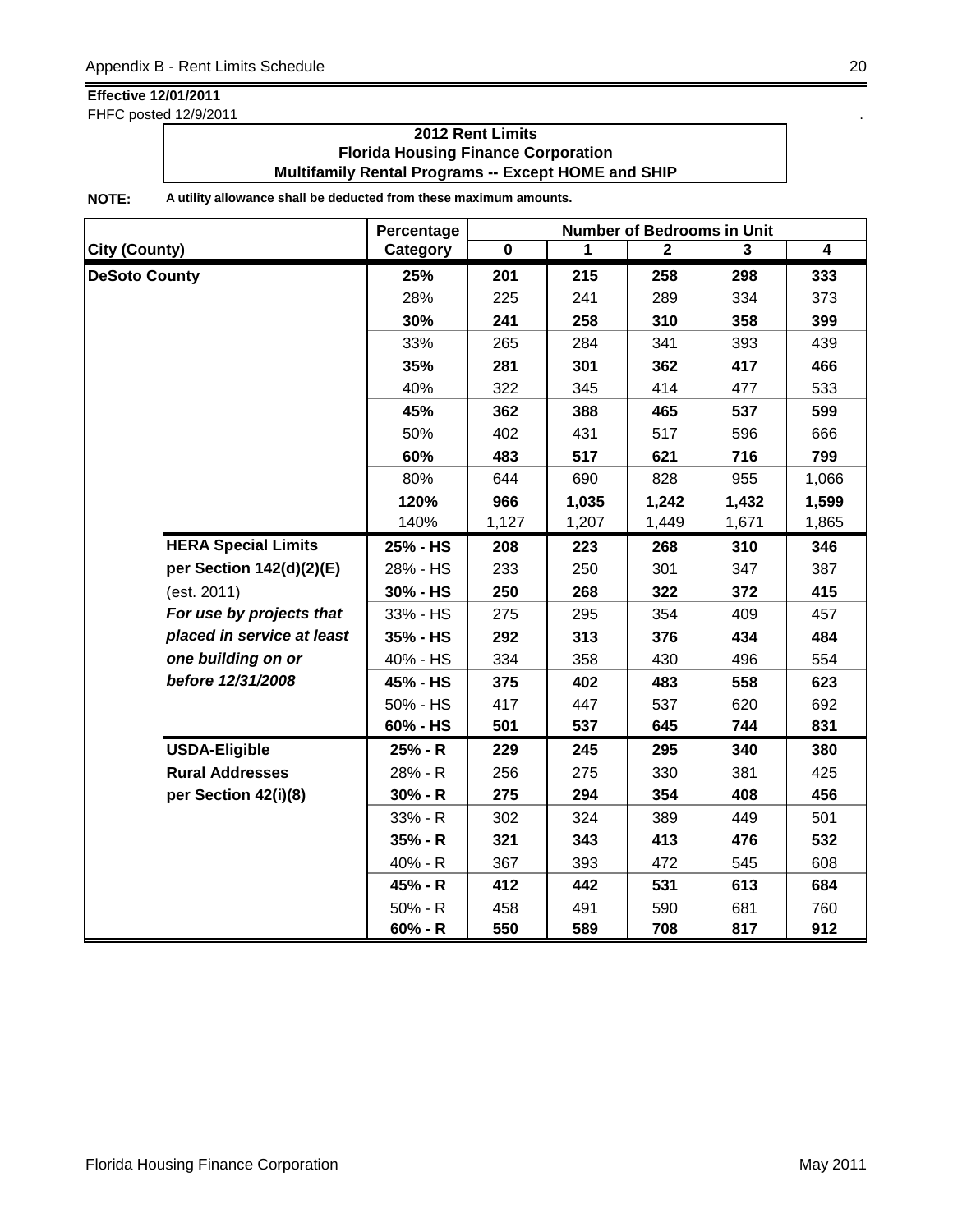FHFC posted 12/9/2011 .

### **2012 Rent Limits Florida Housing Finance Corporation Multifamily Rental Programs -- Except HOME and SHIP**

|                            | Percentage | <b>Number of Bedrooms in Unit</b> |       |                |       |                |  |
|----------------------------|------------|-----------------------------------|-------|----------------|-------|----------------|--|
| <b>City (County)</b>       | Category   | $\overline{\mathbf{0}}$           | 1     | $\overline{2}$ | 3     | $\overline{4}$ |  |
| <b>Dixie County</b>        | 25%        | 201                               | 215   | 258            | 298   | 333            |  |
|                            | 28%        | 225                               | 241   | 289            | 334   | 373            |  |
|                            | 30%        | 241                               | 258   | 310            | 358   | 399            |  |
|                            | 33%        | 265                               | 284   | 341            | 393   | 439            |  |
|                            | 35%        | 281                               | 301   | 362            | 417   | 466            |  |
|                            | 40%        | 322                               | 345   | 414            | 477   | 533            |  |
|                            | 45%        | 362                               | 388   | 465            | 537   | 599            |  |
|                            | 50%        | 402                               | 431   | 517            | 596   | 666            |  |
|                            | 60%        | 483                               | 517   | 621            | 716   | 799            |  |
|                            | 80%        | 644                               | 690   | 828            | 955   | 1,066          |  |
|                            | 120%       | 966                               | 1,035 | 1,242          | 1,432 | 1,599          |  |
|                            | 140%       | 1,127                             | 1,207 | 1,449          | 1,671 | 1,865          |  |
| <b>HERA Special Limits</b> | 25% - HS   | 208                               | 222   | 267            | 308   | 344            |  |
| per Section 142(d)(2)(E)   | 28% - HS   | 233                               | 249   | 299            | 345   | 385            |  |
| (est. 2009)                | 30% - HS   | 249                               | 267   | 321            | 370   | 413            |  |
| For use by projects that   | 33% - HS   | 274                               | 294   | 353            | 407   | 454            |  |
| placed in service at least | 35% - HS   | 291                               | 311   | 374            | 432   | 482            |  |
| one building on or         | 40% - HS   | 333                               | 356   | 428            | 494   | 551            |  |
| before 12/31/2008          | 45% - HS   | 374                               | 401   | 481            | 555   | 619            |  |
|                            | 50% - HS   | 416                               | 445   | 535            | 617   | 688            |  |
|                            | 60% - HS   | 499                               | 534   | 642            | 741   | 826            |  |
| <b>USDA-Eligible</b>       | 25% - R    | 229                               | 245   | 295            | 340   | 380            |  |
| <b>Rural Addresses</b>     | 28% - R    | 256                               | 275   | 330            | 381   | 425            |  |
| per Section 42(i)(8)       | $30% - R$  | 275                               | 294   | 354            | 408   | 456            |  |
|                            | 33% - R    | 302                               | 324   | 389            | 449   | 501            |  |
|                            | $35% - R$  | 321                               | 343   | 413            | 476   | 532            |  |
|                            | 40% - R    | 367                               | 393   | 472            | 545   | 608            |  |
|                            | 45% - R    | 412                               | 442   | 531            | 613   | 684            |  |
|                            | 50% - R    | 458                               | 491   | 590            | 681   | 760            |  |
|                            | 60% - R    | 550                               | 589   | 708            | 817   | 912            |  |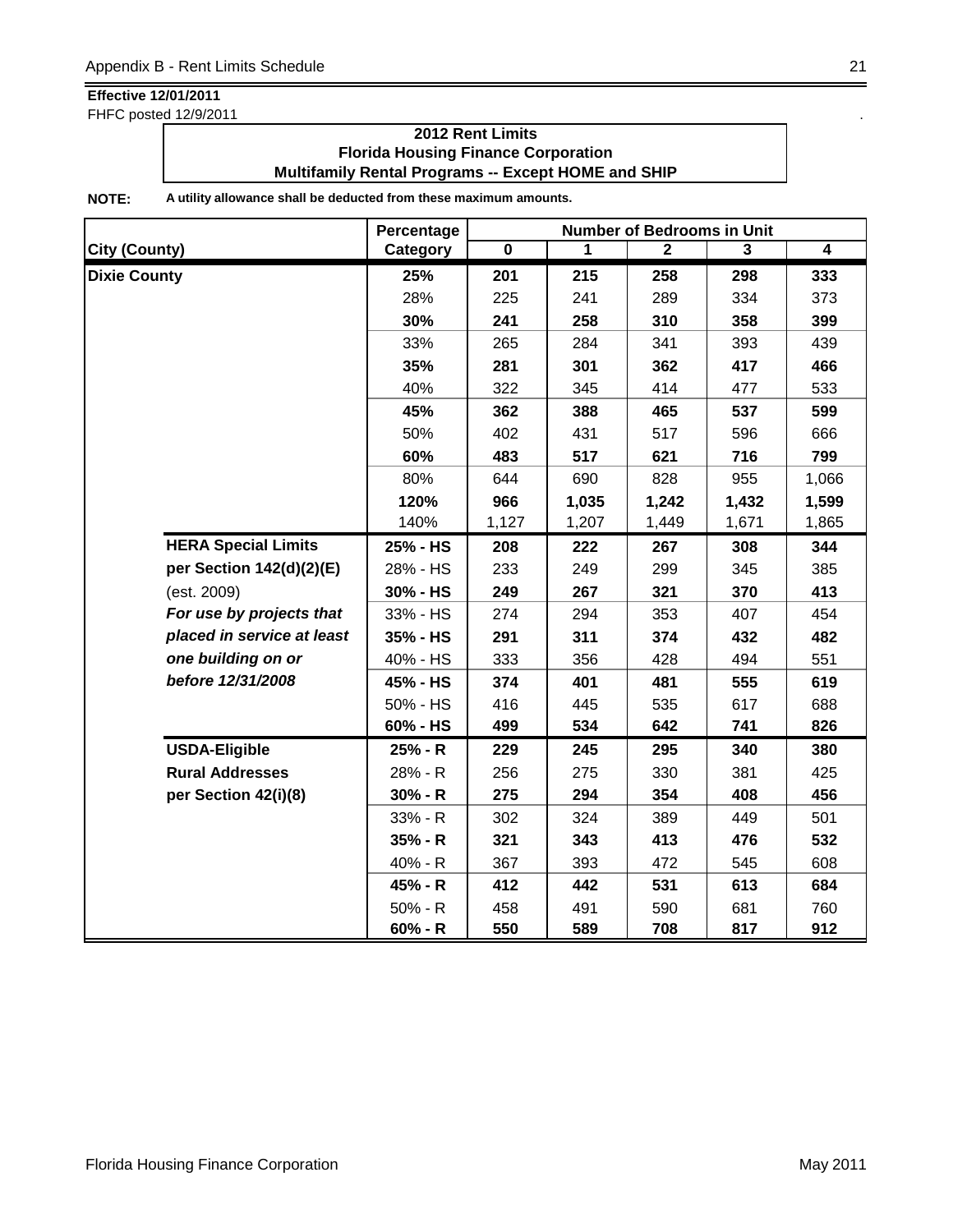FHFC posted 12/9/2011 .

### **2012 Rent Limits Florida Housing Finance Corporation Multifamily Rental Programs -- Except HOME and SHIP**

|                            | Percentage | <b>Number of Bedrooms in Unit</b> |       |              |                |                |  |
|----------------------------|------------|-----------------------------------|-------|--------------|----------------|----------------|--|
| <b>City (County)</b>       | Category   | $\overline{\mathbf{0}}$           | 1     | $\mathbf{2}$ | $\overline{3}$ | $\overline{4}$ |  |
| <b>Franklin County</b>     | 25%        | 213                               | 229   | 275          | 317            | 354            |  |
|                            | 28%        | 239                               | 256   | 308          | 355            | 396            |  |
|                            | 30%        | 256                               | 274   | 330          | 381            | 425            |  |
|                            | 33%        | 282                               | 302   | 363          | 419            | 467            |  |
|                            | 35%        | 299                               | 320   | 385          | 444            | 496            |  |
|                            | 40%        | 342                               | 366   | 440          | 508            | 567            |  |
|                            | 45%        | 384                               | 412   | 495          | 571            | 637            |  |
|                            | 50%        | 427                               | 458   | 550          | 635            | 708            |  |
|                            | 60%        | 513                               | 549   | 660          | 762            | 850            |  |
|                            | 80%        | 684                               | 733   | 880          | 1,016          | 1,134          |  |
|                            | 120%       | 1,026                             | 1,099 | 1,320        | 1,524          | 1,701          |  |
|                            | 140%       | 1,197                             | 1,282 | 1,540        | 1,778          | 1,984          |  |
| <b>HERA Special Limits</b> | 25% - HS   | 246                               | 264   | 317          | 366            | 409            |  |
| per Section 142(d)(2)(E)   | 28% - HS   | 276                               | 296   | 355          | 410            | 458            |  |
| (est. 2011)                | 30% - HS   | 296                               | 317   | 381          | 440            | 491            |  |
| For use by projects that   | 33% - HS   | 325                               | 349   | 419          | 484            | 540            |  |
| placed in service at least | 35% - HS   | 345                               | 370   | 444          | 513            | 573            |  |
| one building on or         | 40% - HS   | 395                               | 423   | 508          | 587            | 655            |  |
| before 12/31/2008          | 45% - HS   | 444                               | 476   | 571          | 660            | 736            |  |
|                            | 50% - HS   | 493                               | 529   | 635          | 733            | 818            |  |
|                            | 60% - HS   | 592                               | 635   | 762          | 880            | 982            |  |
| <b>USDA-Eligible</b>       | 25% - R    | 229                               | 245   | 295          | 340            | 380            |  |
| <b>Rural Addresses</b>     | 28% - R    | 256                               | 275   | 330          | 381            | 425            |  |
| per Section 42(i)(8)       | $30% - R$  | 275                               | 294   | 354          | 408            | 456            |  |
|                            | 33% - R    | 302                               | 324   | 389          | 449            | 501            |  |
|                            | $35% - R$  | 321                               | 343   | 413          | 476            | 532            |  |
|                            | 40% - R    | 367                               | 393   | 472          | 545            | 608            |  |
|                            | 45% - R    | 412                               | 442   | 531          | 613            | 684            |  |
|                            | $50% - R$  | 458                               | 491   | 590          | 681            | 760            |  |
|                            | $60% - R$  | 550                               | 589   | 708          | 817            | 912            |  |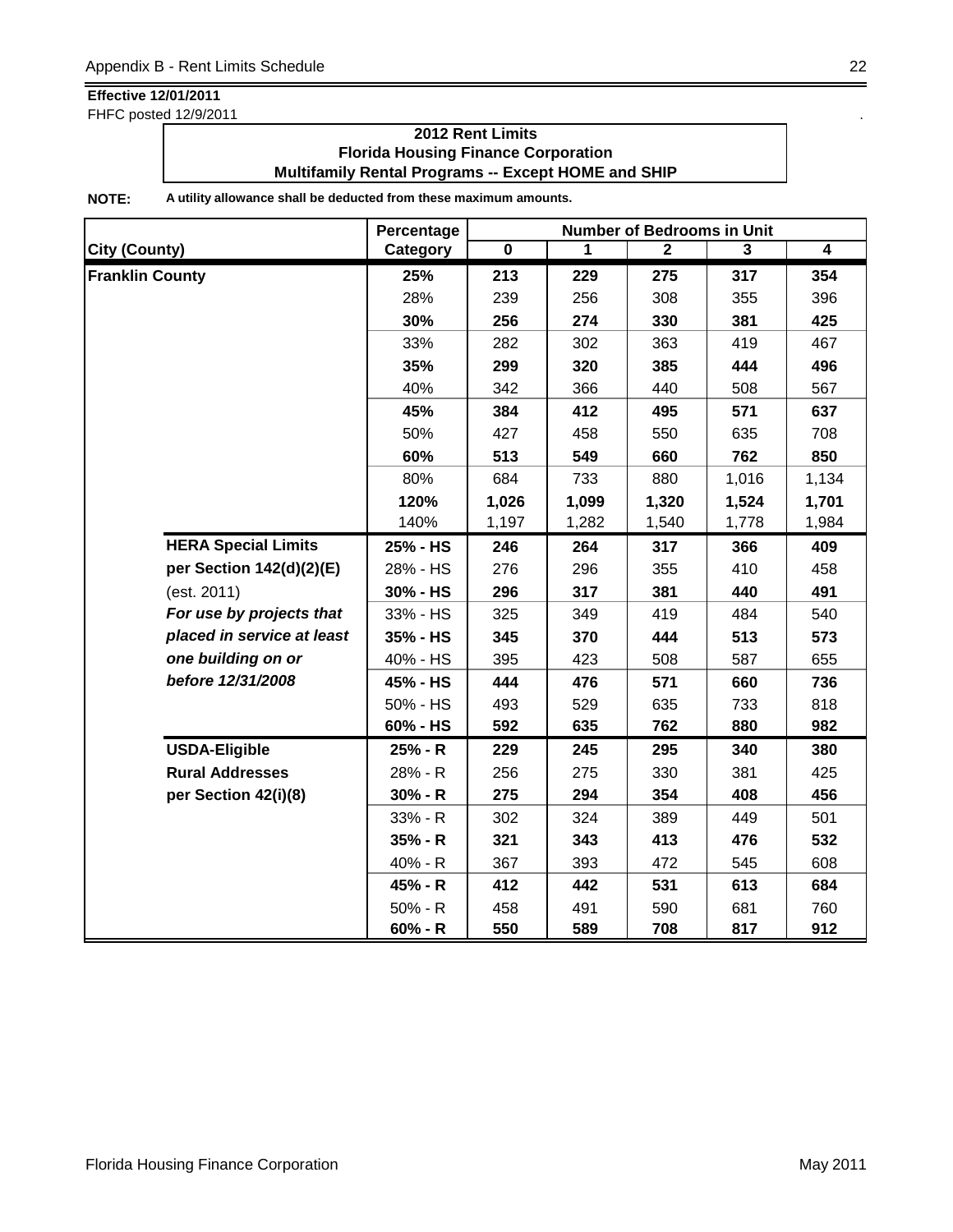FHFC posted 12/9/2011 .

### **2012 Rent Limits Florida Housing Finance Corporation Multifamily Rental Programs -- Except HOME and SHIP**

|                            | Percentage | <b>Number of Bedrooms in Unit</b> |       |                |       |                |  |
|----------------------------|------------|-----------------------------------|-------|----------------|-------|----------------|--|
| <b>City (County)</b>       | Category   | $\overline{\mathbf{0}}$           | 1     | $\overline{2}$ | 3     | $\overline{4}$ |  |
| <b>Glades County</b>       | 25%        | 212                               | 227   | 273            | 315   | 351            |  |
|                            | 28%        | 238                               | 254   | 305            | 353   | 394            |  |
|                            | 30%        | 255                               | 273   | 327            | 378   | 422            |  |
|                            | 33%        | 280                               | 300   | 360            | 416   | 464            |  |
|                            | 35%        | 297                               | 318   | 382            | 441   | 492            |  |
|                            | 40%        | 340                               | 364   | 437            | 504   | 563            |  |
|                            | 45%        | 382                               | 409   | 491            | 567   | 633            |  |
|                            | 50%        | 425                               | 455   | 546            | 630   | 703            |  |
|                            | 60%        | 510                               | 546   | 655            | 756   | 844            |  |
|                            | 80%        | 680                               | 728   | 874            | 1,009 | 1,126          |  |
|                            | 120%       | 1,020                             | 1,092 | 1,311          | 1,513 | 1,689          |  |
|                            | 140%       | 1,190                             | 1,274 | 1,529          | 1,765 | 1,970          |  |
| <b>HERA Special Limits</b> | 25% - HS   | 213                               | 228   | 273            | 315   | 352            |  |
| per Section 142(d)(2)(E)   | 28% - HS   | 238                               | 255   | 306            | 353   | 394            |  |
| (est. 2011)                | 30% - HS   | 255                               | 273   | 328            | 379   | 423            |  |
| For use by projects that   | 33% - HS   | 281                               | 301   | 361            | 417   | 465            |  |
| placed in service at least | 35% - HS   | 298                               | 319   | 383            | 442   | 493            |  |
| one building on or         | 40% - HS   | 341                               | 365   | 438            | 505   | 564            |  |
| before 12/31/2008          | 45% - HS   | 383                               | 410   | 492            | 568   | 634            |  |
|                            | 50% - HS   | 426                               | 456   | 547            | 631   | 705            |  |
|                            | 60% - HS   | 511                               | 547   | 657            | 758   | 846            |  |
| <b>USDA-Eligible</b>       | 25% - R    | 229                               | 245   | 295            | 340   | 380            |  |
| <b>Rural Addresses</b>     | 28% - R    | 256                               | 275   | 330            | 381   | 425            |  |
| per Section 42(i)(8)       | $30% - R$  | 275                               | 294   | 354            | 408   | 456            |  |
|                            | $33% - R$  | 302                               | 324   | 389            | 449   | 501            |  |
|                            | $35% - R$  | 321                               | 343   | 413            | 476   | 532            |  |
|                            | 40% - R    | 367                               | 393   | 472            | 545   | 608            |  |
|                            | 45% - R    | 412                               | 442   | 531            | 613   | 684            |  |
|                            | $50% - R$  | 458                               | 491   | 590            | 681   | 760            |  |
|                            | $60% - R$  | 550                               | 589   | 708            | 817   | 912            |  |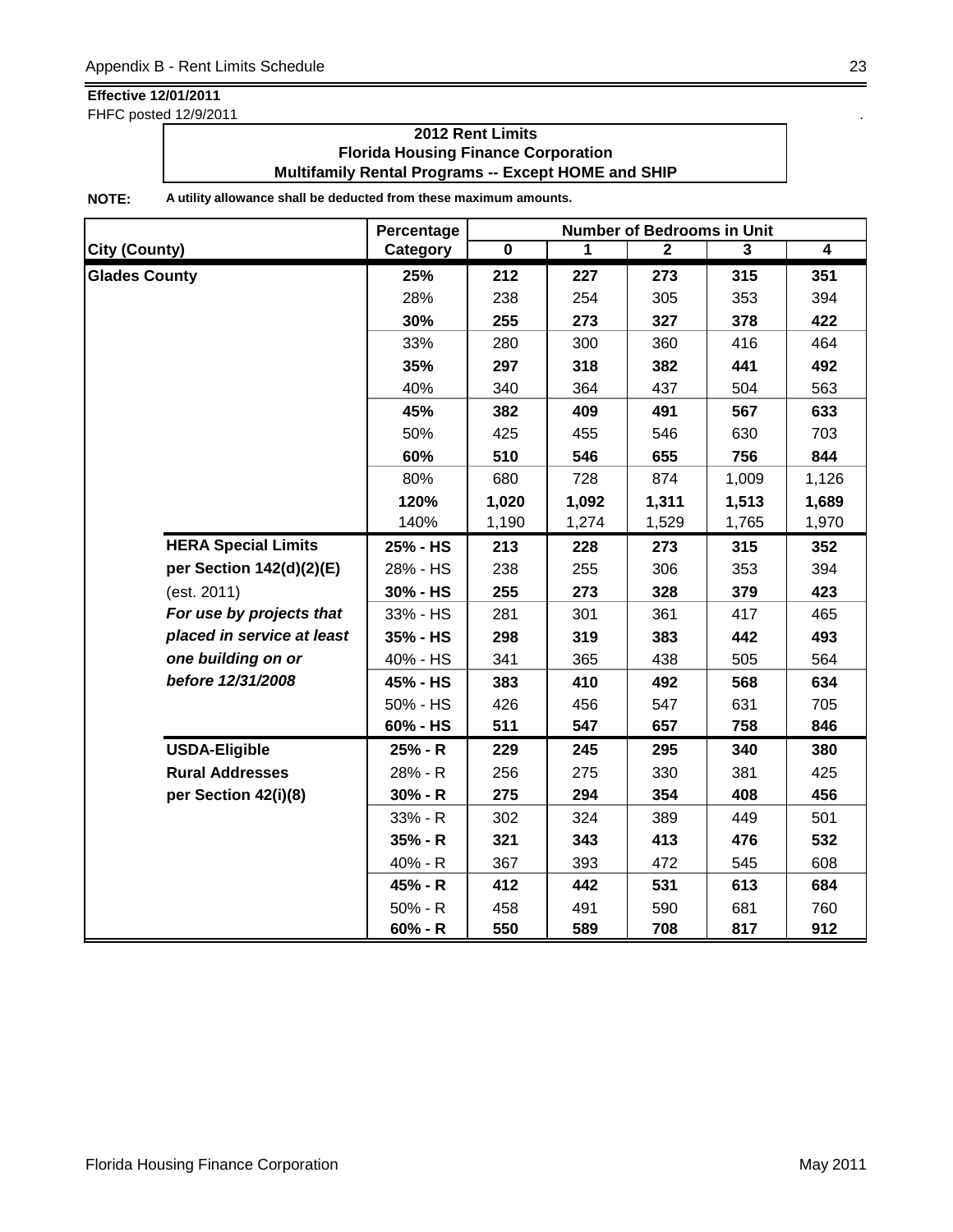FHFC posted 12/9/2011 .

### **2012 Rent Limits Florida Housing Finance Corporation Multifamily Rental Programs -- Except HOME and SHIP**

|                            | Percentage | <b>Number of Bedrooms in Unit</b> |       |              |       |                         |  |
|----------------------------|------------|-----------------------------------|-------|--------------|-------|-------------------------|--|
| <b>City (County)</b>       | Category   | $\overline{\mathbf{0}}$           | 1     | $\mathbf{2}$ | 3     | $\overline{\mathbf{4}}$ |  |
| <b>Gulf County</b>         | 25%        | 225                               | 241   | 290          | 335   | 373                     |  |
|                            | 28%        | 252                               | 270   | 324          | 375   | 418                     |  |
|                            | 30%        | 270                               | 289   | 348          | 402   | 448                     |  |
|                            | 33%        | 297                               | 318   | 382          | 442   | 493                     |  |
|                            | 35%        | 315                               | 338   | 406          | 469   | 523                     |  |
|                            | 40%        | 361                               | 386   | 464          | 536   | 598                     |  |
|                            | 45%        | 406                               | 434   | 522          | 603   | 672                     |  |
|                            | 50%        | 451                               | 483   | 580          | 670   | 747                     |  |
|                            | 60%        | 541                               | 579   | 696          | 804   | 897                     |  |
|                            | 80%        | 722                               | 773   | 928          | 1,072 | 1,196                   |  |
|                            | 120%       | 1,083                             | 1,159 | 1,392        | 1,608 | 1,794                   |  |
|                            | 140%       | 1,263                             | 1,352 | 1,624        | 1,876 | 2,093                   |  |
| <b>HERA Special Limits</b> | 25% - HS   | 226                               | 242   | 291          | 336   | 375                     |  |
| per Section 142(d)(2)(E)   | 28% - HS   | 253                               | 271   | 326          | 376   | 420                     |  |
| (est. 2009)                | 30% - HS   | 271                               | 291   | 349          | 403   | 450                     |  |
| For use by projects that   | 33% - HS   | 298                               | 320   | 384          | 443   | 495                     |  |
| placed in service at least | 35% - HS   | 316                               | 339   | 407          | 470   | 525                     |  |
| one building on or         | 40% - HS   | 362                               | 388   | 466          | 538   | 600                     |  |
| before 12/31/2008          | 45% - HS   | 407                               | 436   | 524          | 605   | 675                     |  |
|                            | 50% - HS   | 452                               | 485   | 582          | 672   | 750                     |  |
|                            | 60% - HS   | 543                               | 582   | 699          | 807   | 900                     |  |
| <b>USDA-Eligible</b>       | 25% - R    | 229                               | 245   | 295          | 340   | 380                     |  |
| <b>Rural Addresses</b>     | 28% - R    | 256                               | 275   | 330          | 381   | 425                     |  |
| per Section 42(i)(8)       | $30% - R$  | 275                               | 294   | 354          | 408   | 456                     |  |
|                            | 33% - R    | 302                               | 324   | 389          | 449   | 501                     |  |
|                            | 35% - R    | 321                               | 343   | 413          | 476   | 532                     |  |
|                            | 40% - R    | 367                               | 393   | 472          | 545   | 608                     |  |
|                            | 45% - R    | 412                               | 442   | 531          | 613   | 684                     |  |
|                            | $50% - R$  | 458                               | 491   | 590          | 681   | 760                     |  |
|                            | $60% - R$  | 550                               | 589   | 708          | 817   | 912                     |  |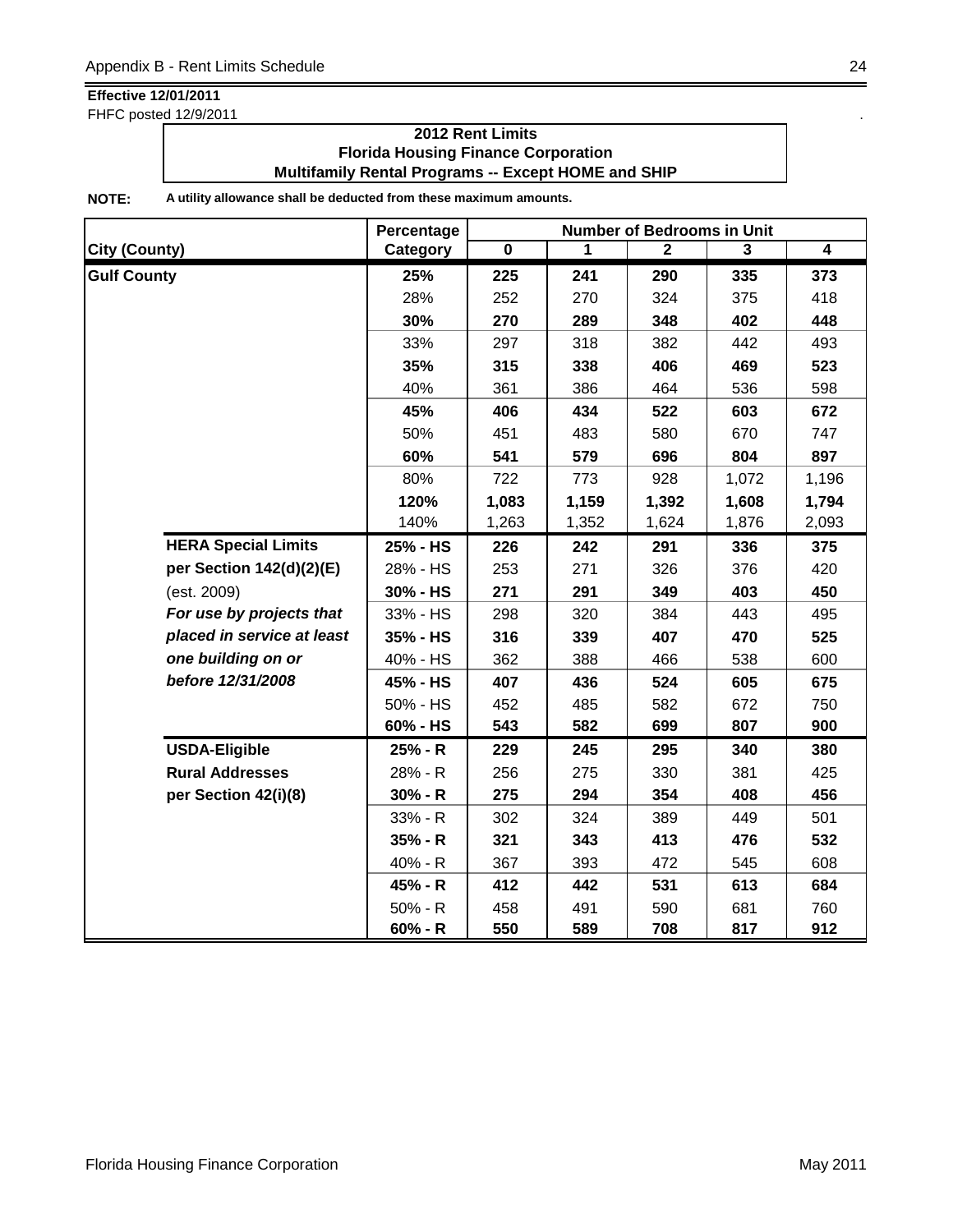FHFC posted 12/9/2011 .

### **2012 Rent Limits Florida Housing Finance Corporation Multifamily Rental Programs -- Except HOME and SHIP**

|                            | Percentage | <b>Number of Bedrooms in Unit</b> |       |                |       |                |  |
|----------------------------|------------|-----------------------------------|-------|----------------|-------|----------------|--|
| <b>City (County)</b>       | Category   | $\overline{\mathbf{0}}$           | 1     | $\overline{2}$ | 3     | $\overline{4}$ |  |
| <b>Hamilton County</b>     | 25%        | 201                               | 215   | 258            | 298   | 333            |  |
|                            | 28%        | 225                               | 241   | 289            | 334   | 373            |  |
|                            | 30%        | 241                               | 258   | 310            | 358   | 399            |  |
|                            | 33%        | 265                               | 284   | 341            | 393   | 439            |  |
|                            | 35%        | 281                               | 301   | 362            | 417   | 466            |  |
|                            | 40%        | 322                               | 345   | 414            | 477   | 533            |  |
|                            | 45%        | 362                               | 388   | 465            | 537   | 599            |  |
|                            | 50%        | 402                               | 431   | 517            | 596   | 666            |  |
|                            | 60%        | 483                               | 517   | 621            | 716   | 799            |  |
|                            | 80%        | 644                               | 690   | 828            | 955   | 1,066          |  |
|                            | 120%       | 966                               | 1,035 | 1,242          | 1,432 | 1,599          |  |
|                            | 140%       | 1,127                             | 1,207 | 1,449          | 1,671 | 1,865          |  |
| <b>HERA Special Limits</b> | 25% - HS   | 236                               | 253   | 303            | 351   | 391            |  |
| per Section 142(d)(2)(E)   | 28% - HS   | 264                               | 283   | 340            | 393   | 438            |  |
| (est. 2009)                | 30% - HS   | 283                               | 303   | 364            | 421   | 470            |  |
| For use by projects that   | 33% - HS   | 311                               | 334   | 400            | 463   | 517            |  |
| placed in service at least | 35% - HS   | 330                               | 354   | 425            | 491   | 548            |  |
| one building on or         | 40% - HS   | 378                               | 405   | 486            | 562   | 627            |  |
| before 12/31/2008          | 45% - HS   | 425                               | 455   | 546            | 632   | 705            |  |
|                            | 50% - HS   | 472                               | 506   | 607            | 702   | 783            |  |
|                            | 60% - HS   | 567                               | 607   | 729            | 843   | 940            |  |
| <b>USDA-Eligible</b>       | 25% - R    | 229                               | 245   | 295            | 340   | 380            |  |
| <b>Rural Addresses</b>     | 28% - R    | 256                               | 275   | 330            | 381   | 425            |  |
| per Section 42(i)(8)       | $30% - R$  | 275                               | 294   | 354            | 408   | 456            |  |
| For use by projects that   | 33% - R    | 302                               | 324   | 389            | 449   | 501            |  |
| placed in service at least | $35% - R$  | 321                               | 343   | 413            | 476   | 532            |  |
| one building on or         | 40% - R    | 367                               | 393   | 472            | 545   | 608            |  |
| before 12/31/2008          | 45% - R    | 412                               | 442   | 531            | 613   | 684            |  |
|                            | $50% - R$  | 458                               | 491   | 590            | 681   | 760            |  |
|                            | $60% - R$  | 550                               | 589   | 708            | 817   | 912            |  |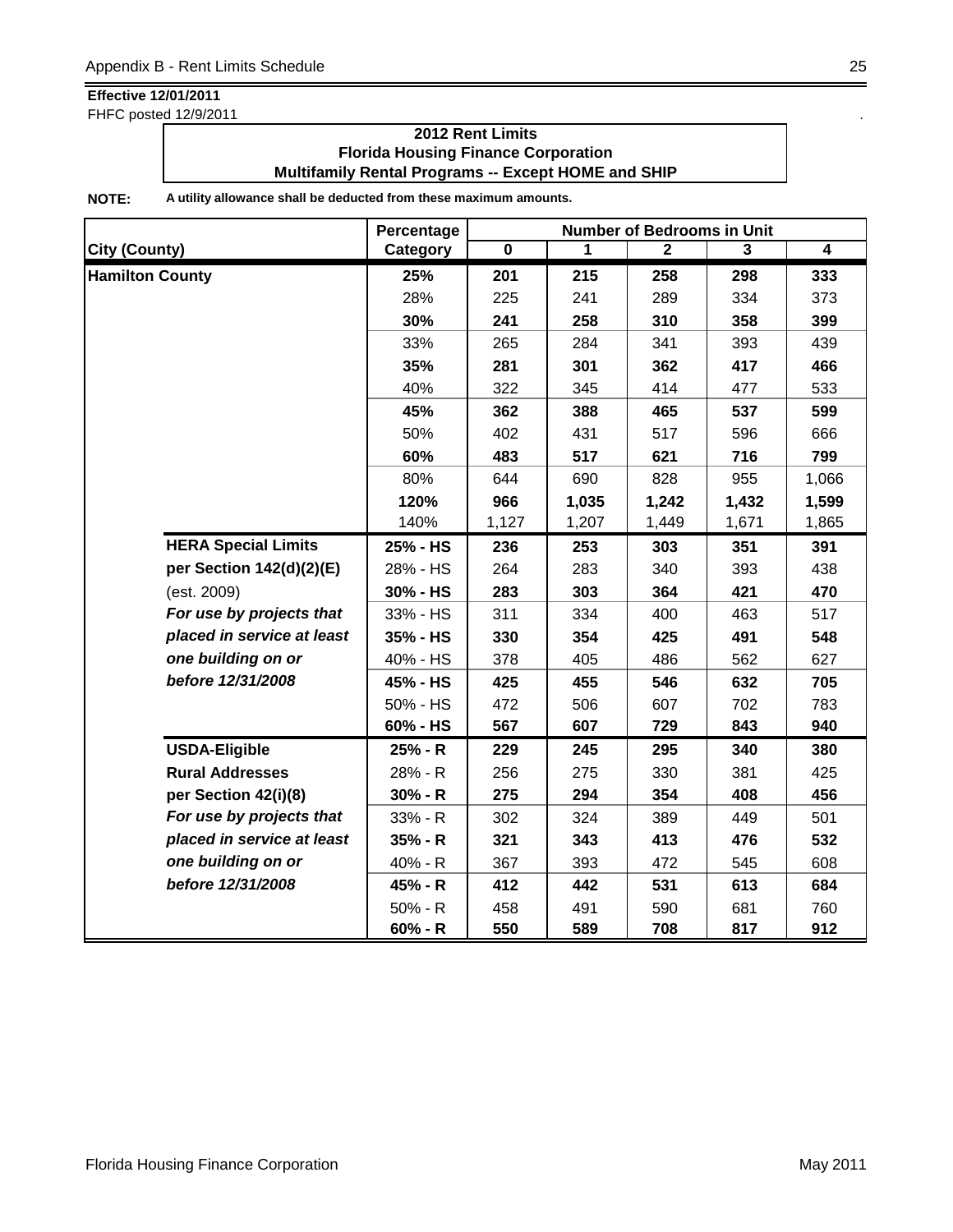FHFC posted 12/9/2011 .

### **2012 Rent Limits Florida Housing Finance Corporation Multifamily Rental Programs -- Except HOME and SHIP**

|                            | Percentage | <b>Number of Bedrooms in Unit</b> |       |                |                |                |  |
|----------------------------|------------|-----------------------------------|-------|----------------|----------------|----------------|--|
| <b>City (County)</b>       | Category   | $\overline{\mathbf{0}}$           | 1     | $\overline{2}$ | $\overline{3}$ | $\overline{4}$ |  |
| <b>Hardee County</b>       | 25%        | 203                               | 218   | 261            | 302            | 337            |  |
|                            | 28%        | 228                               | 244   | 293            | 338            | 378            |  |
|                            | 30%        | 244                               | 261   | 314            | 363            | 405            |  |
|                            | 33%        | 268                               | 287   | 345            | 399            | 445            |  |
|                            | 35%        | 285                               | 305   | 366            | 423            | 472            |  |
|                            | 40%        | 326                               | 349   | 419            | 484            | 540            |  |
|                            | 45%        | 366                               | 392   | 471            | 544            | 607            |  |
|                            | 50%        | 407                               | 436   | 523            | 605            | 675            |  |
|                            | 60%        | 489                               | 523   | 628            | 726            | 810            |  |
|                            | 80%        | 652                               | 698   | 838            | 968            | 1,080          |  |
|                            | 120%       | 978                               | 1,047 | 1,257          | 1,452          | 1,620          |  |
|                            | 140%       | 1,141                             | 1,221 | 1,466          | 1,694          | 1,890          |  |
| <b>HERA Special Limits</b> | 25% - HS   | 229                               | 245   | 295            | 340            | 380            |  |
| per Section 142(d)(2)(E)   | 28% - HS   | 256                               | 275   | 330            | 381            | 425            |  |
| (est. 2009)                | 30% - HS   | 275                               | 295   | 354            | 408            | 456            |  |
| For use by projects that   | 33% - HS   | 302                               | 324   | 389            | 449            | 501            |  |
| placed in service at least | 35% - HS   | 321                               | 344   | 413            | 476            | 532            |  |
| one building on or         | 40% - HS   | 367                               | 393   | 472            | 545            | 608            |  |
| before 12/31/2008          | 45% - HS   | 412                               | 442   | 531            | 613            | 684            |  |
|                            | 50% - HS   | 458                               | 491   | 590            | 681            | 760            |  |
|                            | 60% - HS   | 550                               | 590   | 708            | 817            | 912            |  |
| <b>USDA-Eligible</b>       | 25% - R    | 229                               | 245   | 295            | 340            | 380            |  |
| <b>Rural Addresses</b>     | 28% - R    | 256                               | 275   | 330            | 381            | 425            |  |
| per Section 42(i)(8)       | $30% - R$  | 275                               | 294   | 354            | 408            | 456            |  |
|                            | 33% - R    | 302                               | 324   | 389            | 449            | 501            |  |
|                            | $35% - R$  | 321                               | 343   | 413            | 476            | 532            |  |
|                            | 40% - R    | 367                               | 393   | 472            | 545            | 608            |  |
|                            | 45% - R    | 412                               | 442   | 531            | 613            | 684            |  |
|                            | $50% - R$  | 458                               | 491   | 590            | 681            | 760            |  |
|                            | $60% - R$  | 550                               | 589   | 708            | 817            | 912            |  |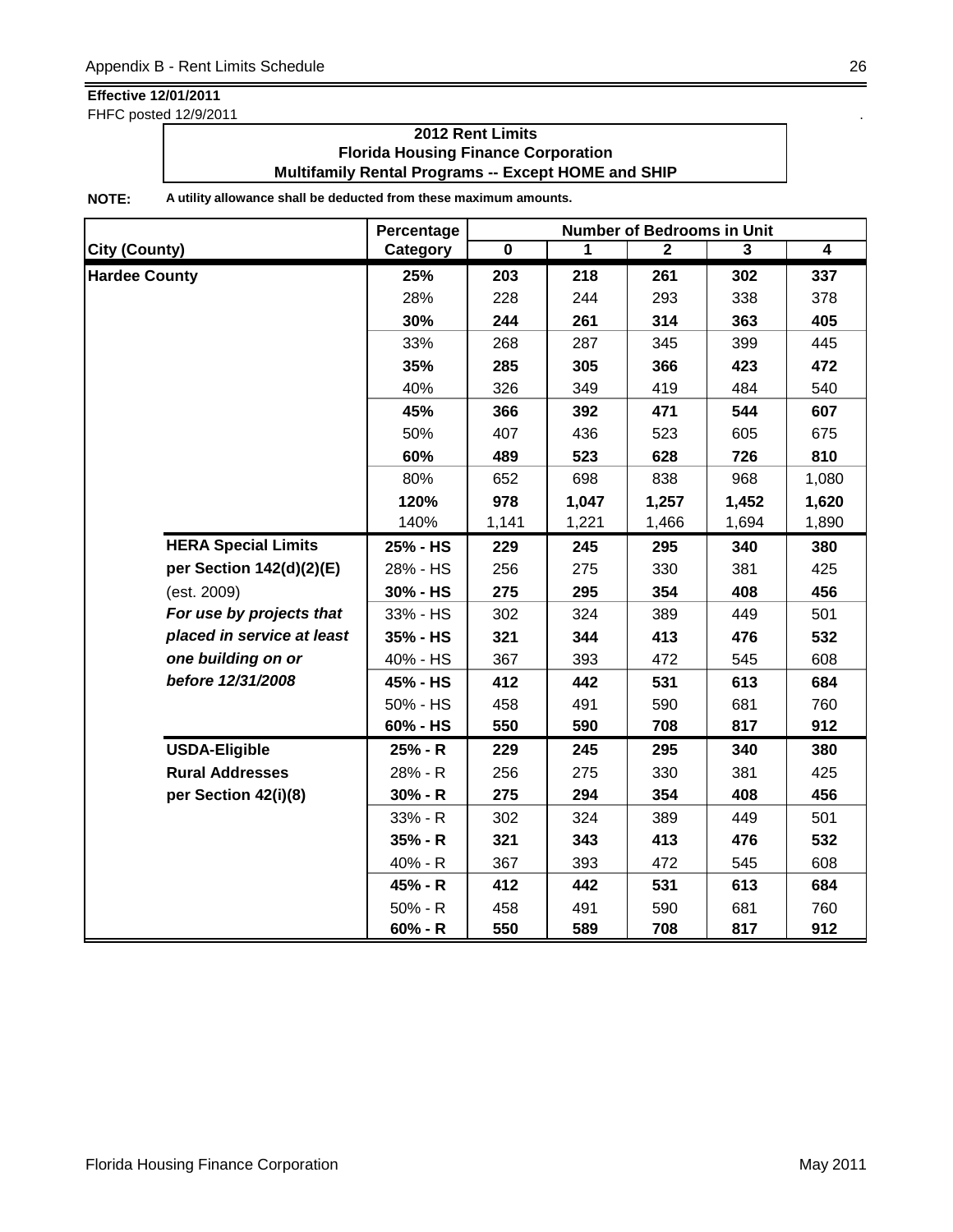FHFC posted 12/9/2011 .

### **2012 Rent Limits Florida Housing Finance Corporation Multifamily Rental Programs -- Except HOME and SHIP**

|                        | Percentage<br><b>Number of Bedrooms in Unit</b> |           |             |                |       |                         |
|------------------------|-------------------------------------------------|-----------|-------------|----------------|-------|-------------------------|
| <b>City (County)</b>   | Category                                        | $\pmb{0}$ | $\mathbf 1$ | $\overline{2}$ | 3     | $\overline{\mathbf{4}}$ |
| <b>Hendry County</b>   | 25%                                             | 208       | 222         | 267            | 308   | 344                     |
|                        | 28%                                             | 233       | 249         | 299            | 345   | 385                     |
|                        | 30%                                             | 249       | 267         | 321            | 370   | 413                     |
|                        | 33%                                             | 274       | 294         | 353            | 407   | 454                     |
|                        | 35%                                             | 291       | 311         | 374            | 432   | 482                     |
|                        | 40%                                             | 333       | 356         | 428            | 494   | 551                     |
|                        | 45%                                             | 374       | 401         | 481            | 555   | 619                     |
|                        | 50%                                             | 416       | 445         | 535            | 617   | 688                     |
|                        | 60%                                             | 499       | 534         | 642            | 741   | 826                     |
|                        | 80%                                             | 666       | 713         | 856            | 988   | 1,102                   |
|                        | 120%                                            | 999       | 1,069       | 1,284          | 1,482 | 1,653                   |
|                        | 140%                                            | 1,165     | 1,247       | 1,498          | 1,729 | 1,928                   |
| <b>USDA-Eligible</b>   | 25% - R                                         | 229       | 245         | 295            | 340   | 380                     |
| <b>Rural Addresses</b> | 28% - R                                         | 256       | 275         | 330            | 381   | 425                     |
| per Section 42(i)(8)   | $30% - R$                                       | 275       | 294         | 354            | 408   | 456                     |
|                        | 33% - R                                         | 302       | 324         | 389            | 449   | 501                     |
|                        | $35% - R$                                       | 321       | 343         | 413            | 476   | 532                     |
|                        | 40% - R                                         | 367       | 393         | 472            | 545   | 608                     |
|                        | 45% - R                                         | 412       | 442         | 531            | 613   | 684                     |
|                        | $50% - R$                                       | 458       | 491         | 590            | 681   | 760                     |
|                        | $60% - R$                                       | 550       | 589         | 708            | 817   | 912                     |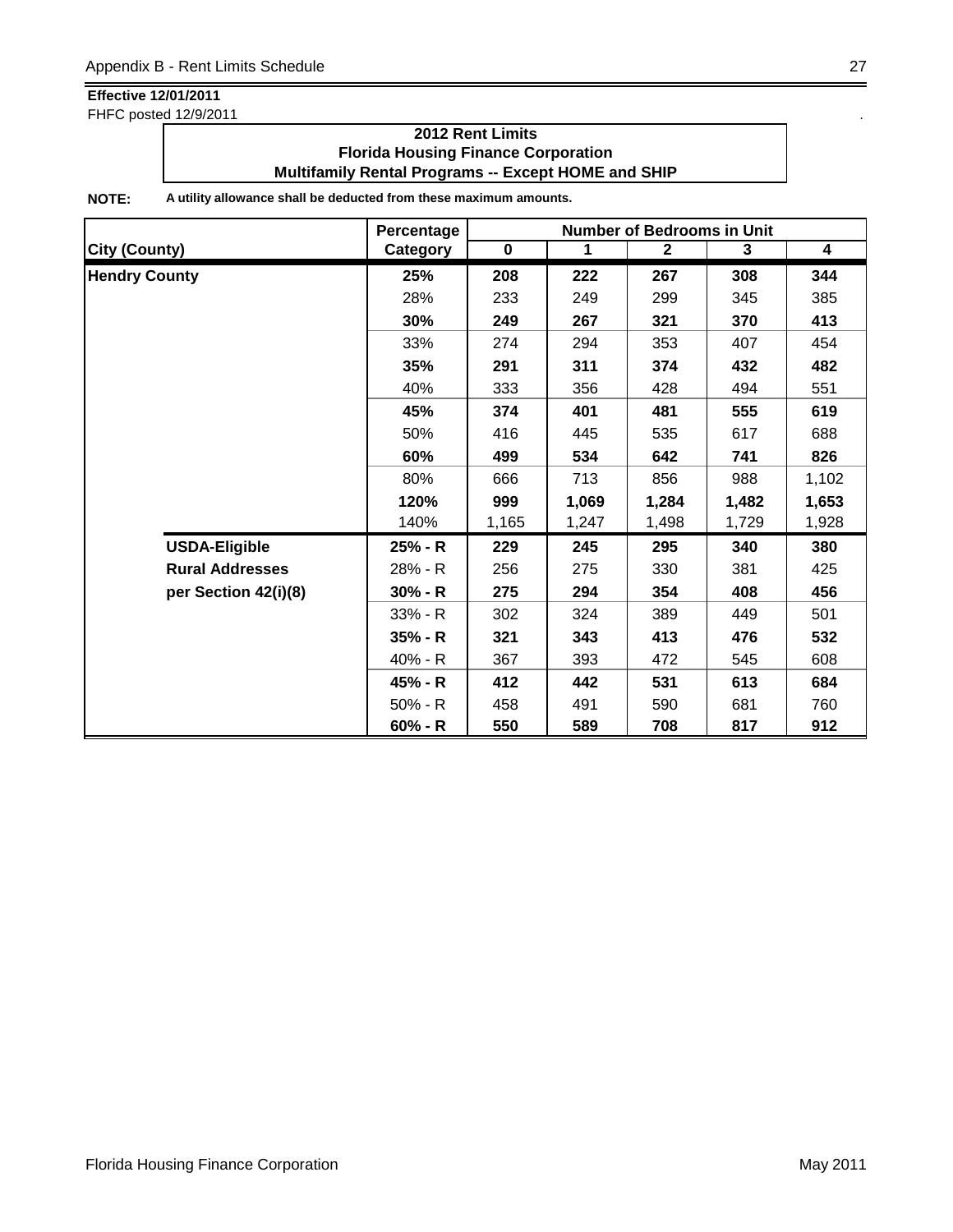FHFC posted 12/9/2011 .

### **2012 Rent Limits Florida Housing Finance Corporation Multifamily Rental Programs -- Except HOME and SHIP**

|                            | Percentage | <b>Number of Bedrooms in Unit</b> |       |              |       |                |  |
|----------------------------|------------|-----------------------------------|-------|--------------|-------|----------------|--|
| <b>City (County)</b>       | Category   | $\overline{\mathbf{0}}$           | 1     | $\mathbf{2}$ | 3     | $\overline{4}$ |  |
| <b>Highlands County</b>    | 25%        | 201                               | 215   | 258          | 298   | 333            |  |
|                            | 28%        | 225                               | 241   | 289          | 334   | 373            |  |
|                            | 30%        | 241                               | 258   | 310          | 358   | 399            |  |
|                            | 33%        | 265                               | 284   | 341          | 393   | 439            |  |
|                            | 35%        | 281                               | 301   | 362          | 417   | 466            |  |
|                            | 40%        | 322                               | 345   | 414          | 477   | 533            |  |
|                            | 45%        | 362                               | 388   | 465          | 537   | 599            |  |
|                            | 50%        | 402                               | 431   | 517          | 596   | 666            |  |
|                            | 60%        | 483                               | 517   | 621          | 716   | 799            |  |
|                            | 80%        | 644                               | 690   | 828          | 955   | 1,066          |  |
|                            | 120%       | 966                               | 1,035 | 1,242        | 1,432 | 1,599          |  |
|                            | 140%       | 1,127                             | 1,207 | 1,449        | 1,671 | 1,865          |  |
| <b>HERA Special Limits</b> | 25% - HS   | 214                               | 229   | 275          | 318   | 355            |  |
| per Section 142(d)(2)(E)   | 28% - HS   | 240                               | 257   | 308          | 357   | 398            |  |
| (est. 2009)                | 30% - HS   | 257                               | 275   | 330          | 382   | 426            |  |
| For use by projects that   | 33% - HS   | 282                               | 303   | 363          | 420   | 469            |  |
| placed in service at least | 35% - HS   | 300                               | 321   | 385          | 446   | 497            |  |
| one building on or         | 40% - HS   | 343                               | 367   | 441          | 510   | 569            |  |
| before 12/31/2008          | 45% - HS   | 385                               | 413   | 496          | 573   | 640            |  |
|                            | 50% - HS   | 428                               | 459   | 551          | 637   | 711            |  |
|                            | 60% - HS   | 514                               | 551   | 661          | 765   | 853            |  |
| <b>USDA-Eligible</b>       | 25% - R    | 229                               | 245   | 295          | 340   | 380            |  |
| <b>Rural Addresses</b>     | 28% - R    | 256                               | 275   | 330          | 381   | 425            |  |
| per Section 42(i)(8)       | $30% - R$  | 275                               | 294   | 354          | 408   | 456            |  |
|                            | 33% - R    | 302                               | 324   | 389          | 449   | 501            |  |
|                            | $35% - R$  | 321                               | 343   | 413          | 476   | 532            |  |
|                            | 40% - R    | 367                               | 393   | 472          | 545   | 608            |  |
|                            | 45% - R    | 412                               | 442   | 531          | 613   | 684            |  |
|                            | $50% - R$  | 458                               | 491   | 590          | 681   | 760            |  |
|                            | $60% - R$  | 550                               | 589   | 708          | 817   | 912            |  |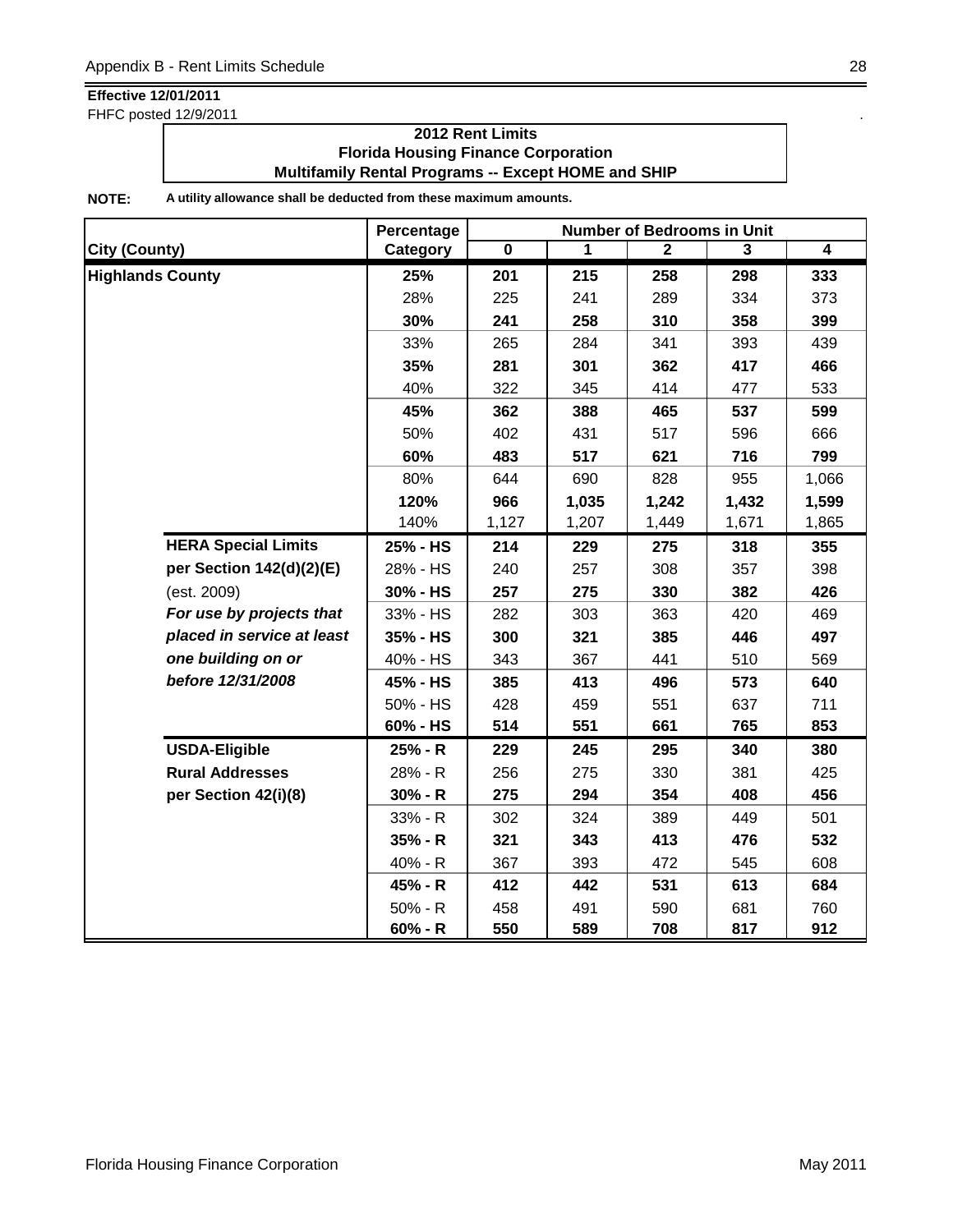FHFC posted 12/9/2011 .

### **2012 Rent Limits Florida Housing Finance Corporation Multifamily Rental Programs -- Except HOME and SHIP**

|                            | Percentage | <b>Number of Bedrooms in Unit</b> |       |                |       |                         |  |
|----------------------------|------------|-----------------------------------|-------|----------------|-------|-------------------------|--|
| <b>City (County)</b>       | Category   | $\overline{\mathbf{0}}$           | 1     | $\overline{2}$ | 3     | $\overline{\mathbf{4}}$ |  |
| <b>Holmes County</b>       | 25%        | 201                               | 215   | 258            | 298   | 333                     |  |
|                            | 28%        | 225                               | 241   | 289            | 334   | 373                     |  |
|                            | 30%        | 241                               | 258   | 310            | 358   | 399                     |  |
|                            | 33%        | 265                               | 284   | 341            | 393   | 439                     |  |
|                            | 35%        | 281                               | 301   | 362            | 417   | 466                     |  |
|                            | 40%        | 322                               | 345   | 414            | 477   | 533                     |  |
|                            | 45%        | 362                               | 388   | 465            | 537   | 599                     |  |
|                            | 50%        | 402                               | 431   | 517            | 596   | 666                     |  |
|                            | 60%        | 483                               | 517   | 621            | 716   | 799                     |  |
|                            | 80%        | 644                               | 690   | 828            | 955   | 1,066                   |  |
|                            | 120%       | 966                               | 1,035 | 1,242          | 1,432 | 1,599                   |  |
|                            | 140%       | 1,127                             | 1,207 | 1,449          | 1,671 | 1,865                   |  |
| <b>HERA Special Limits</b> | 25% - HS   | 208                               | 223   | 268            | 310   | 346                     |  |
| per Section 142(d)(2)(E)   | 28% - HS   | 233                               | 250   | 301            | 347   | 387                     |  |
| (est. 2009)                | 30% - HS   | 250                               | 268   | 322            | 372   | 415                     |  |
| For use by projects that   | 33% - HS   | 275                               | 295   | 354            | 409   | 457                     |  |
| placed in service at least | 35% - HS   | 292                               | 313   | 376            | 434   | 484                     |  |
| one building on or         | 40% - HS   | 334                               | 358   | 430            | 496   | 554                     |  |
| before 12/31/2008          | 45% - HS   | 375                               | 402   | 483            | 558   | 623                     |  |
|                            | 50% - HS   | 417                               | 447   | 537            | 620   | 692                     |  |
|                            | 60% - HS   | 501                               | 537   | 645            | 744   | 831                     |  |
| <b>USDA-Eligible</b>       | 25% - R    | 229                               | 245   | 295            | 340   | 380                     |  |
| <b>Rural Addresses</b>     | 28% - R    | 256                               | 275   | 330            | 381   | 425                     |  |
| per Section 42(i)(8)       | $30% - R$  | 275                               | 294   | 354            | 408   | 456                     |  |
|                            | 33% - R    | 302                               | 324   | 389            | 449   | 501                     |  |
|                            | $35% - R$  | 321                               | 343   | 413            | 476   | 532                     |  |
|                            | 40% - R    | 367                               | 393   | 472            | 545   | 608                     |  |
|                            | 45% - R    | 412                               | 442   | 531            | 613   | 684                     |  |
|                            | $50% - R$  | 458                               | 491   | 590            | 681   | 760                     |  |
|                            | $60% - R$  | 550                               | 589   | 708            | 817   | 912                     |  |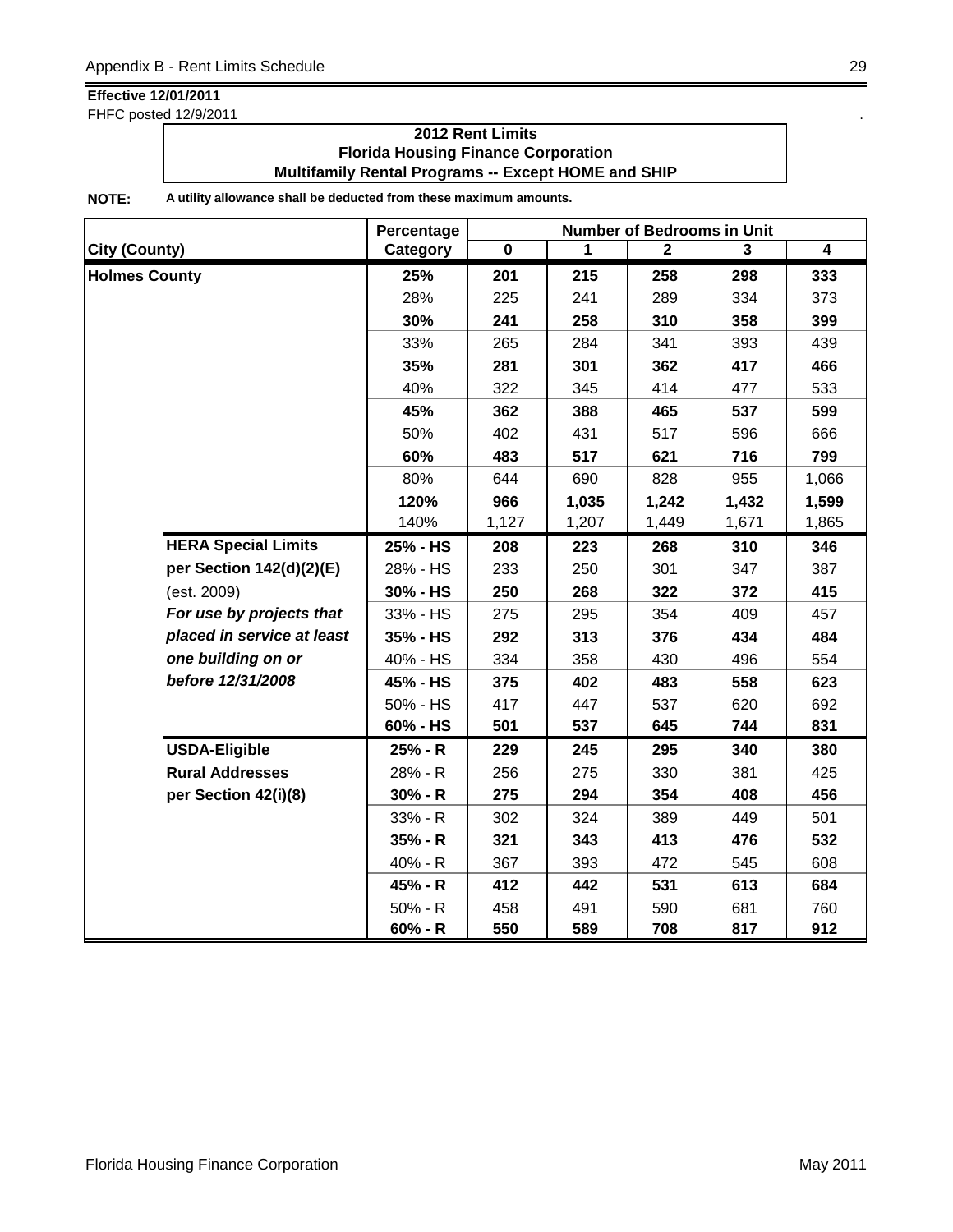FHFC posted 12/9/2011 .

### **2012 Rent Limits Florida Housing Finance Corporation Multifamily Rental Programs -- Except HOME and SHIP**

|                        | Percentage |           |             | <b>Number of Bedrooms in Unit</b> |       |                         |
|------------------------|------------|-----------|-------------|-----------------------------------|-------|-------------------------|
| <b>City (County)</b>   | Category   | $\pmb{0}$ | $\mathbf 1$ | $\mathbf{2}$                      | 3     | $\overline{\mathbf{4}}$ |
| <b>Jackson County</b>  | 25%        | 215       | 230         | 276                               | 319   | 356                     |
|                        | 28%        | 240       | 257         | 309                               | 357   | 399                     |
|                        | 30%        | 258       | 276         | 331                               | 383   | 427                     |
|                        | 33%        | 283       | 304         | 364                               | 421   | 470                     |
|                        | 35%        | 301       | 322         | 386                               | 447   | 498                     |
|                        | 40%        | 344       | 368         | 442                               | 511   | 570                     |
|                        | 45%        | 387       | 414         | 497                               | 574   | 641                     |
|                        | 50%        | 430       | 460         | 552                               | 638   | 712                     |
|                        | 60%        | 516       | 552         | 663                               | 766   | 855                     |
|                        | 80%        | 688       | 737         | 884                               | 1,022 | 1,140                   |
|                        | 120%       | 1,032     | 1,105       | 1,326                             | 1,533 | 1,710                   |
|                        | 140%       | 1,204     | 1,289       | 1,547                             | 1,788 | 1,995                   |
| <b>USDA-Eligible</b>   | 25% - R    | 229       | 245         | 295                               | 340   | 380                     |
| <b>Rural Addresses</b> | 28% - R    | 256       | 275         | 330                               | 381   | 425                     |
| per Section 42(i)(8)   | $30% - R$  | 275       | 294         | 354                               | 408   | 456                     |
|                        | $33% - R$  | 302       | 324         | 389                               | 449   | 501                     |
|                        | $35% - R$  | 321       | 343         | 413                               | 476   | 532                     |
|                        | $40% - R$  | 367       | 393         | 472                               | 545   | 608                     |
|                        | 45% - R    | 412       | 442         | 531                               | 613   | 684                     |
|                        | $50% - R$  | 458       | 491         | 590                               | 681   | 760                     |
|                        | 60% - R    | 550       | 589         | 708                               | 817   | 912                     |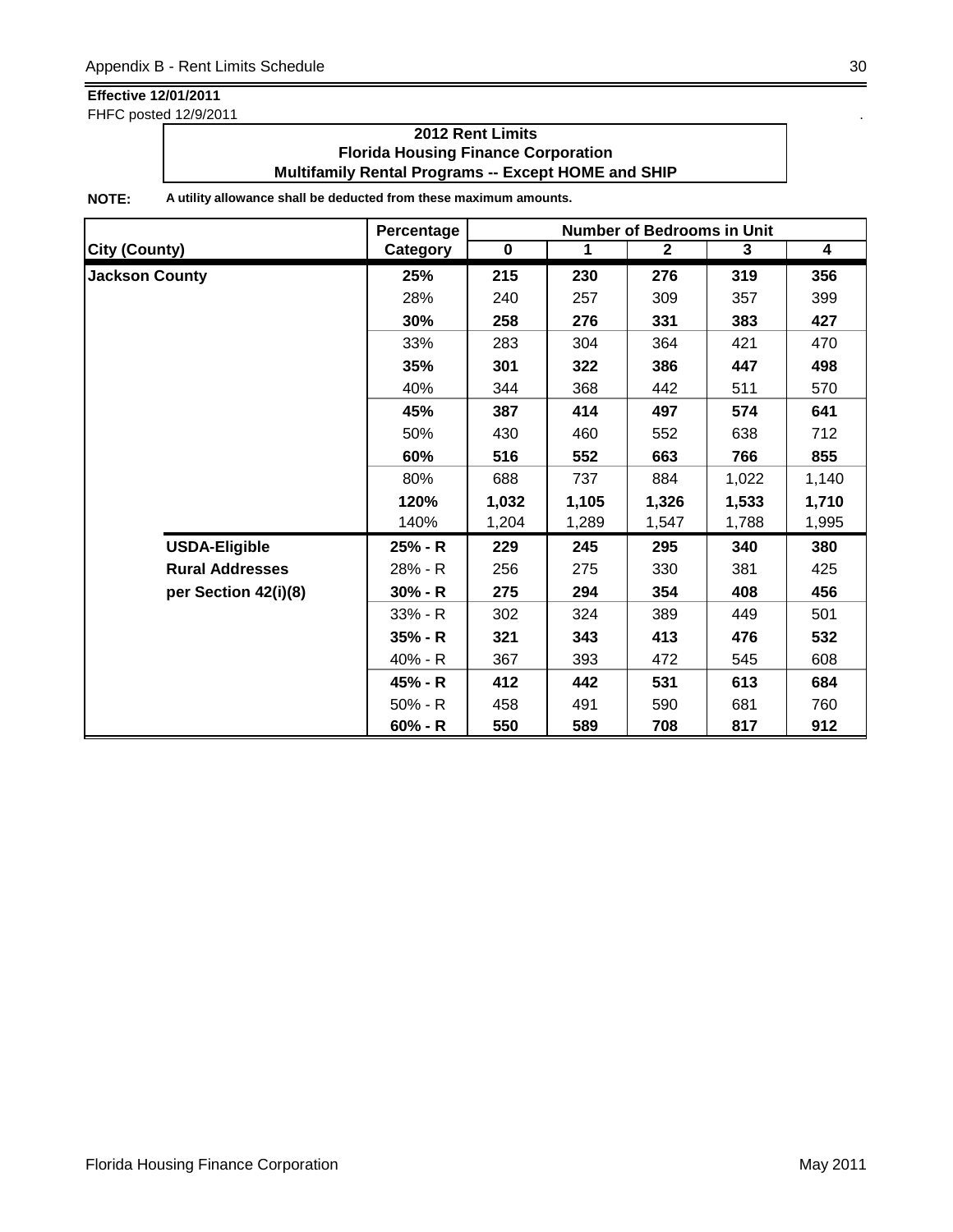FHFC posted 12/9/2011 .

### **2012 Rent Limits Florida Housing Finance Corporation Multifamily Rental Programs -- Except HOME and SHIP**

|                            | Percentage | <b>Number of Bedrooms in Unit</b> |       |              |                         |                |  |
|----------------------------|------------|-----------------------------------|-------|--------------|-------------------------|----------------|--|
| <b>City (County)</b>       | Category   | $\overline{\mathbf{0}}$           | 1     | $\mathbf{2}$ | $\overline{\mathbf{3}}$ | $\overline{4}$ |  |
| <b>Lafayette County</b>    | 25%        | 227                               | 243   | 292          | 337                     | 376            |  |
|                            | 28%        | 254                               | 273   | 327          | 378                     | 422            |  |
|                            | 30%        | 273                               | 292   | 351          | 405                     | 452            |  |
|                            | 33%        | 300                               | 321   | 386          | 445                     | 497            |  |
|                            | 35%        | 318                               | 341   | 409          | 472                     | 527            |  |
|                            | 40%        | 364                               | 390   | 468          | 540                     | 603            |  |
|                            | 45%        | 409                               | 438   | 526          | 607                     | 678            |  |
|                            | 50%        | 455                               | 487   | 585          | 675                     | 753            |  |
|                            | 60%        | 546                               | 585   | 702          | 810                     | 904            |  |
|                            | 80%        | 728                               | 780   | 936          | 1,080                   | 1,206          |  |
|                            | 120%       | 1,092                             | 1,170 | 1,404        | 1,620                   | 1,809          |  |
|                            | 140%       | 1,274                             | 1,365 | 1,638        | 1,890                   | 2,110          |  |
| <b>HERA Special Limits</b> | 25% - HS   | 236                               | 253   | 303          | 351                     | 391            |  |
| per Section 142(d)(2)(E)   | 28% - HS   | 264                               | 283   | 340          | 393                     | 438            |  |
| (est. 2011)                | 30% - HS   | 283                               | 303   | 364          | 421                     | 470            |  |
| For use by projects that   | 33% - HS   | 311                               | 334   | 400          | 463                     | 517            |  |
| placed in service at least | 35% - HS   | 330                               | 354   | 425          | 491                     | 548            |  |
| one building on or         | 40% - HS   | 378                               | 405   | 486          | 562                     | 627            |  |
| before 12/31/2008          | 45% - HS   | 425                               | 455   | 546          | 632                     | 705            |  |
|                            | 50% - HS   | 472                               | 506   | 607          | 702                     | 783            |  |
|                            | 60% - HS   | 567                               | 607   | 729          | 843                     | 940            |  |
| <b>USDA-Eligible</b>       | 25% - R    | 229                               | 245   | 295          | 340                     | 380            |  |
| <b>Rural Addresses</b>     | 28% - R    | 256                               | 275   | 330          | 381                     | 425            |  |
| per Section 42(i)(8)       | $30% - R$  | 275                               | 294   | 354          | 408                     | 456            |  |
|                            | 33% - R    | 302                               | 324   | 389          | 449                     | 501            |  |
|                            | $35% - R$  | 321                               | 343   | 413          | 476                     | 532            |  |
|                            | 40% - R    | 367                               | 393   | 472          | 545                     | 608            |  |
|                            | 45% - R    | 412                               | 442   | 531          | 613                     | 684            |  |
|                            | $50% - R$  | 458                               | 491   | 590          | 681                     | 760            |  |
|                            | $60% - R$  | 550                               | 589   | 708          | 817                     | 912            |  |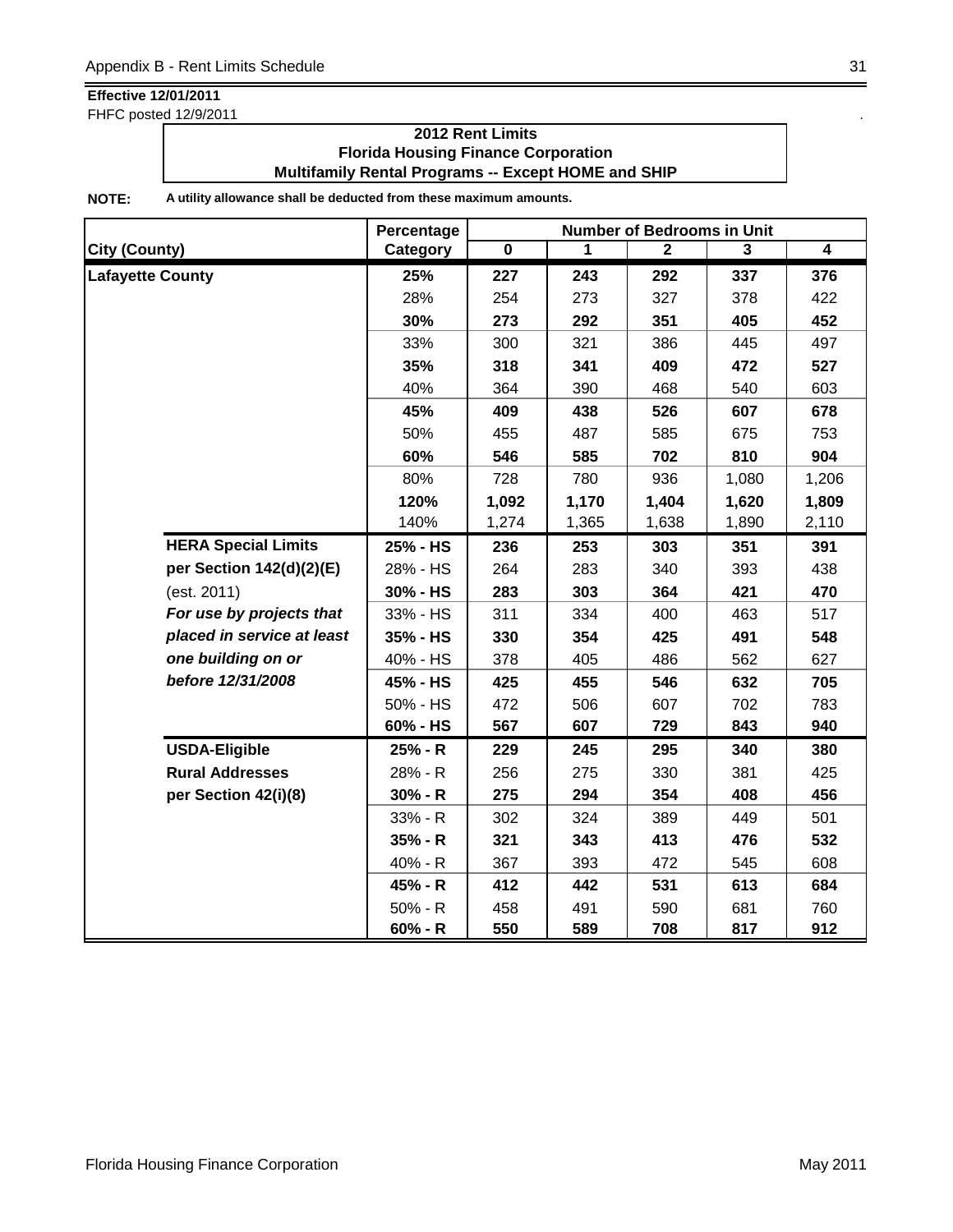FHFC posted 12/9/2011 .

### **2012 Rent Limits Florida Housing Finance Corporation Multifamily Rental Programs -- Except HOME and SHIP**

|                            | Percentage | <b>Number of Bedrooms in Unit</b> |       |                |       |                         |  |
|----------------------------|------------|-----------------------------------|-------|----------------|-------|-------------------------|--|
| <b>City (County)</b>       | Category   | $\overline{\mathbf{0}}$           | 1     | $\overline{2}$ | 3     | $\overline{\mathbf{4}}$ |  |
| <b>Levy County</b>         | 25%        | 201                               | 215   | 258            | 298   | 333                     |  |
|                            | 28%        | 225                               | 241   | 289            | 334   | 373                     |  |
|                            | 30%        | 241                               | 258   | 310            | 358   | 399                     |  |
|                            | 33%        | 265                               | 284   | 341            | 393   | 439                     |  |
|                            | 35%        | 281                               | 301   | 362            | 417   | 466                     |  |
|                            | 40%        | 322                               | 345   | 414            | 477   | 533                     |  |
|                            | 45%        | 362                               | 388   | 465            | 537   | 599                     |  |
|                            | 50%        | 402                               | 431   | 517            | 596   | 666                     |  |
|                            | 60%        | 483                               | 517   | 621            | 716   | 799                     |  |
|                            | 80%        | 644                               | 690   | 828            | 955   | 1,066                   |  |
|                            | 120%       | 966                               | 1,035 | 1,242          | 1,432 | 1,599                   |  |
|                            | 140%       | 1,127                             | 1,207 | 1,449          | 1,671 | 1,865                   |  |
| <b>HERA Special Limits</b> | 25% - HS   | 225                               | 241   | 290            | 335   | 373                     |  |
| per Section 142(d)(2)(E)   | 28% - HS   | 252                               | 270   | 324            | 375   | 418                     |  |
| (est. 2009)                | 30% - HS   | 270                               | 289   | 348            | 402   | 448                     |  |
| For use by projects that   | 33% - HS   | 297                               | 318   | 382            | 442   | 493                     |  |
| placed in service at least | 35% - HS   | 315                               | 338   | 406            | 469   | 523                     |  |
| one building on or         | 40% - HS   | 361                               | 386   | 464            | 536   | 598                     |  |
| before 12/31/2008          | 45% - HS   | 406                               | 434   | 522            | 603   | 672                     |  |
|                            | 50% - HS   | 451                               | 483   | 580            | 670   | 747                     |  |
|                            | 60% - HS   | 541                               | 579   | 696            | 804   | 897                     |  |
| <b>USDA-Eligible</b>       | 25% - R    | 229                               | 245   | 295            | 340   | 380                     |  |
| <b>Rural Addresses</b>     | 28% - R    | 256                               | 275   | 330            | 381   | 425                     |  |
| per Section 42(i)(8)       | $30% - R$  | 275                               | 294   | 354            | 408   | 456                     |  |
|                            | 33% - R    | 302                               | 324   | 389            | 449   | 501                     |  |
|                            | $35% - R$  | 321                               | 343   | 413            | 476   | 532                     |  |
|                            | 40% - R    | 367                               | 393   | 472            | 545   | 608                     |  |
|                            | 45% - R    | 412                               | 442   | 531            | 613   | 684                     |  |
|                            | 50% - R    | 458                               | 491   | 590            | 681   | 760                     |  |
|                            | $60% - R$  | 550                               | 589   | 708            | 817   | 912                     |  |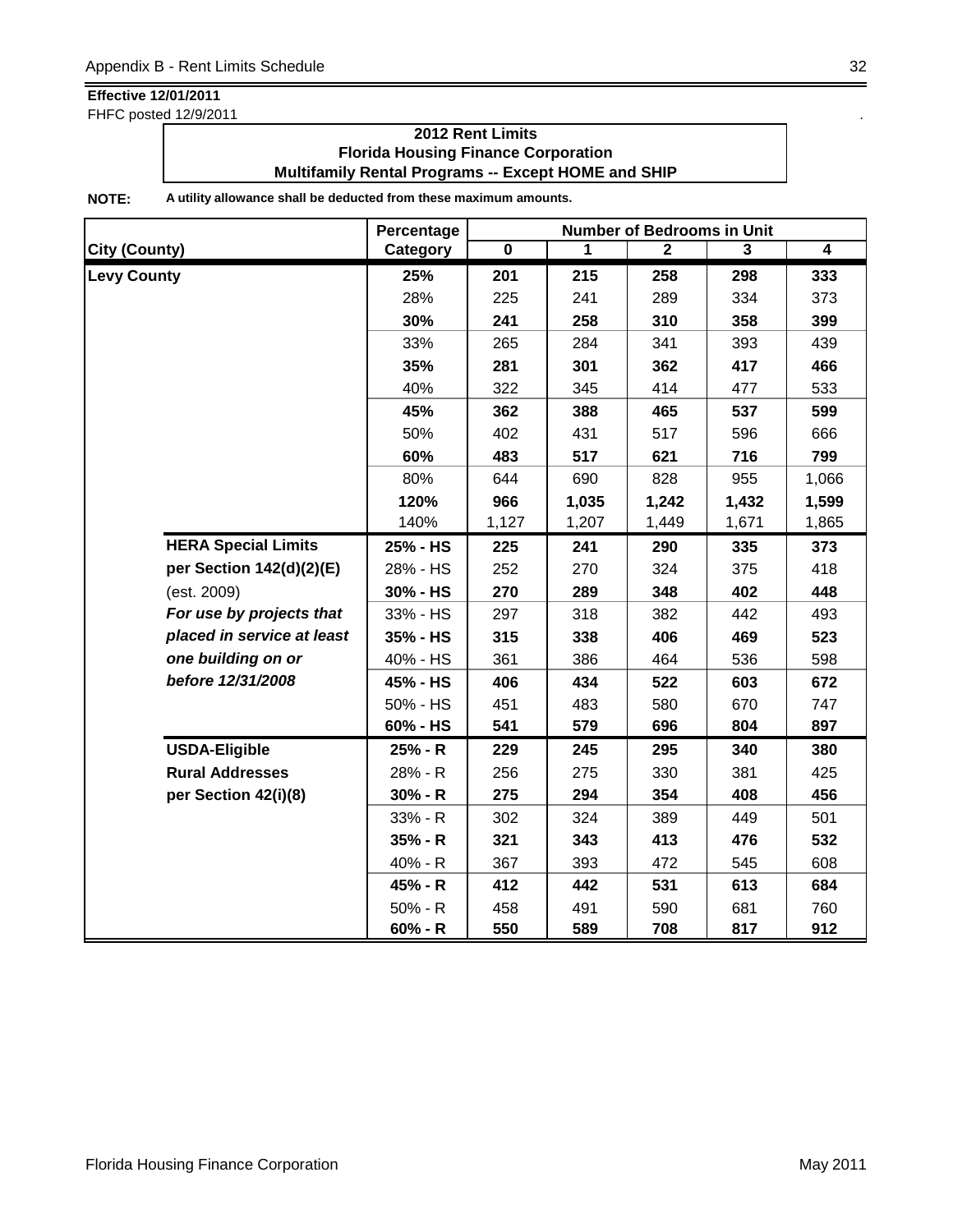FHFC posted 12/9/2011 .

### **2012 Rent Limits Florida Housing Finance Corporation Multifamily Rental Programs -- Except HOME and SHIP**

|                            | Percentage | <b>Number of Bedrooms in Unit</b> |       |              |                |                |  |
|----------------------------|------------|-----------------------------------|-------|--------------|----------------|----------------|--|
| <b>City (County)</b>       | Category   | $\overline{\mathbf{0}}$           | 1     | $\mathbf{2}$ | $\overline{3}$ | $\overline{4}$ |  |
| <b>Liberty County</b>      | 25%        | 227                               | 243   | 292          | 337            | 376            |  |
|                            | 28%        | 254                               | 273   | 327          | 378            | 422            |  |
|                            | 30%        | 273                               | 292   | 351          | 405            | 452            |  |
|                            | 33%        | 300                               | 321   | 386          | 445            | 497            |  |
|                            | 35%        | 318                               | 341   | 409          | 472            | 527            |  |
|                            | 40%        | 364                               | 390   | 468          | 540            | 603            |  |
|                            | 45%        | 409                               | 438   | 526          | 607            | 678            |  |
|                            | 50%        | 455                               | 487   | 585          | 675            | 753            |  |
|                            | 60%        | 546                               | 585   | 702          | 810            | 904            |  |
|                            | 80%        | 728                               | 780   | 936          | 1,080          | 1,206          |  |
|                            | 120%       | 1,092                             | 1,170 | 1,404        | 1,620          | 1,809          |  |
|                            | 140%       | 1,274                             | 1,365 | 1,638        | 1,890          | 2,110          |  |
| <b>HERA Special Limits</b> | 25% - HS   | 253                               | 271   | 326          | 376            | 420            |  |
| per Section 142(d)(2)(E)   | 28% - HS   | 284                               | 304   | 365          | 421            | 470            |  |
| (est. 2011)                | 30% - HS   | 304                               | 326   | 391          | 451            | 504            |  |
| For use by projects that   | 33% - HS   | 334                               | 358   | 430          | 497            | 554            |  |
| placed in service at least | 35% - HS   | 355                               | 380   | 456          | 527            | 588            |  |
| one building on or         | 40% - HS   | 406                               | 435   | 522          | 602            | 672            |  |
| before 12/31/2008          | 45% - HS   | 456                               | 489   | 587          | 677            | 756            |  |
|                            | 50% - HS   | 507                               | 543   | 652          | 753            | 840            |  |
|                            | 60% - HS   | 609                               | 652   | 783          | 903            | 1,008          |  |
| <b>USDA-Eligible</b>       | 25% - R    | 229                               | 245   | 295          | 340            | 380            |  |
| <b>Rural Addresses</b>     | 28% - R    | 256                               | 275   | 330          | 381            | 425            |  |
| per Section 42(i)(8)       | $30% - R$  | 275                               | 294   | 354          | 408            | 456            |  |
|                            | 33% - R    | 302                               | 324   | 389          | 449            | 501            |  |
|                            | $35% - R$  | 321                               | 343   | 413          | 476            | 532            |  |
|                            | 40% - R    | 367                               | 393   | 472          | 545            | 608            |  |
|                            | 45% - R    | 412                               | 442   | 531          | 613            | 684            |  |
|                            | $50% - R$  | 458                               | 491   | 590          | 681            | 760            |  |
|                            | $60% - R$  | 550                               | 589   | 708          | 817            | 912            |  |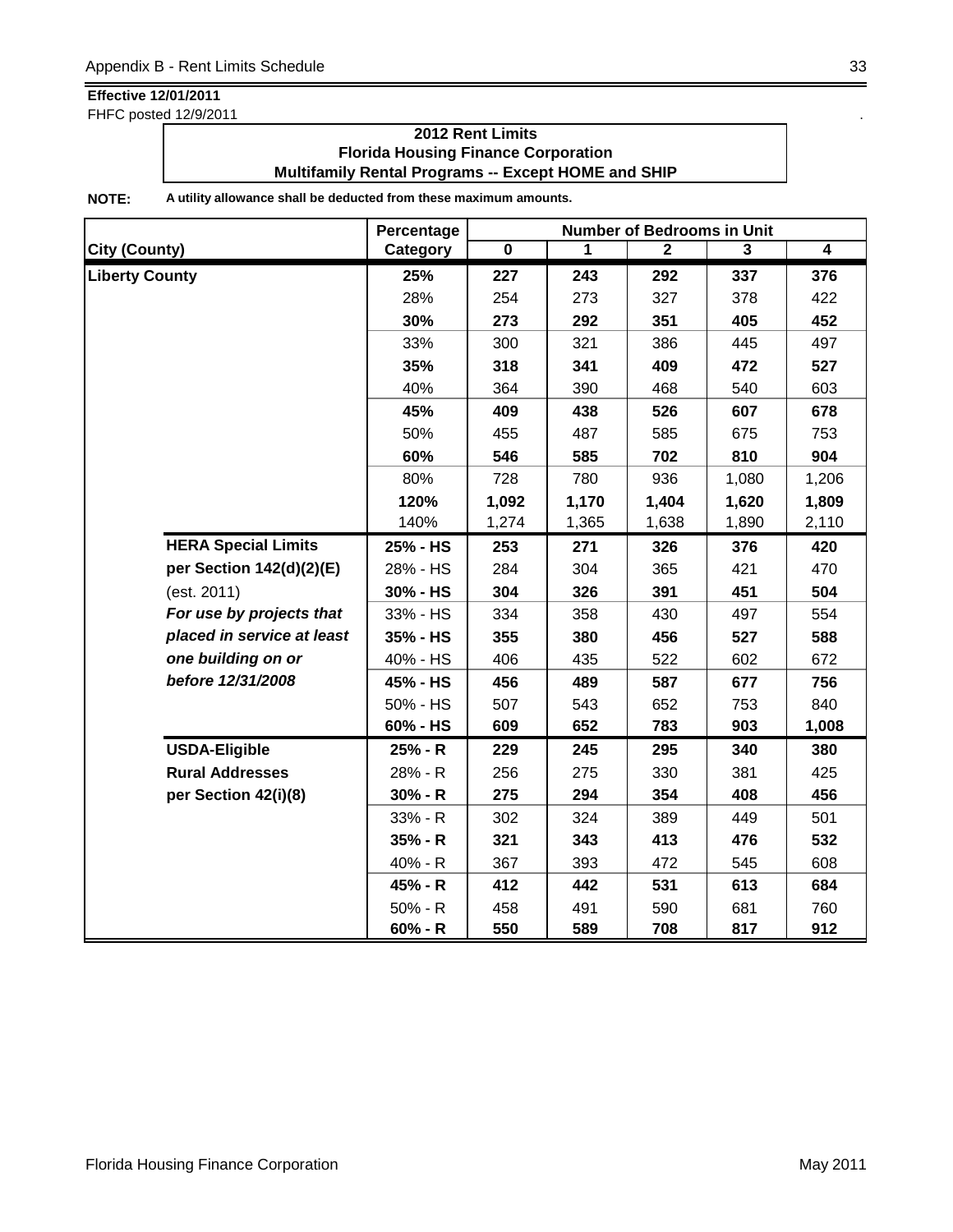FHFC posted 12/9/2011 .

### **2012 Rent Limits Florida Housing Finance Corporation Multifamily Rental Programs -- Except HOME and SHIP**

|                            | Percentage | <b>Number of Bedrooms in Unit</b> |       |                |       |                |  |
|----------------------------|------------|-----------------------------------|-------|----------------|-------|----------------|--|
| <b>City (County)</b>       | Category   | $\overline{\mathbf{0}}$           | 1     | $\overline{2}$ | 3     | $\overline{4}$ |  |
| <b>Madison County</b>      | 25%        | 201                               | 215   | 258            | 298   | 333            |  |
|                            | 28%        | 225                               | 241   | 289            | 334   | 373            |  |
|                            | 30%        | 241                               | 258   | 310            | 358   | 399            |  |
|                            | 33%        | 265                               | 284   | 341            | 393   | 439            |  |
|                            | 35%        | 281                               | 301   | 362            | 417   | 466            |  |
|                            | 40%        | 322                               | 345   | 414            | 477   | 533            |  |
|                            | 45%        | 362                               | 388   | 465            | 537   | 599            |  |
|                            | 50%        | 402                               | 431   | 517            | 596   | 666            |  |
|                            | 60%        | 483                               | 517   | 621            | 716   | 799            |  |
|                            | 80%        | 644                               | 690   | 828            | 955   | 1,066          |  |
|                            | 120%       | 966                               | 1,035 | 1,242          | 1,432 | 1,599          |  |
|                            | 140%       | 1,127                             | 1,207 | 1,449          | 1,671 | 1,865          |  |
| <b>HERA Special Limits</b> | 25% - HS   | 222                               | 238   | 286            | 330   | 368            |  |
| per Section 142(d)(2)(E)   | 28% - HS   | 249                               | 267   | 320            | 369   | 413            |  |
| (est. 2011)                | 30% - HS   | 267                               | 286   | 343            | 396   | 442            |  |
| For use by projects that   | 33% - HS   | 293                               | 314   | 377            | 436   | 486            |  |
| placed in service at least | 35% - HS   | 311                               | 333   | 400            | 462   | 516            |  |
| one building on or         | 40% - HS   | 356                               | 381   | 458            | 528   | 590            |  |
| before 12/31/2008          | 45% - HS   | 400                               | 429   | 515            | 594   | 663            |  |
|                            | 50% - HS   | 445                               | 476   | 572            | 660   | 737            |  |
|                            | 60% - HS   | 534                               | 572   | 687            | 792   | 885            |  |
| <b>USDA-Eligible</b>       | 25% - R    | 229                               | 245   | 295            | 340   | 380            |  |
| <b>Rural Addresses</b>     | 28% - R    | 256                               | 275   | 330            | 381   | 425            |  |
| per Section 42(i)(8)       | $30% - R$  | 275                               | 294   | 354            | 408   | 456            |  |
|                            | 33% - R    | 302                               | 324   | 389            | 449   | 501            |  |
|                            | $35% - R$  | 321                               | 343   | 413            | 476   | 532            |  |
|                            | 40% - R    | 367                               | 393   | 472            | 545   | 608            |  |
|                            | 45% - R    | 412                               | 442   | 531            | 613   | 684            |  |
|                            | $50% - R$  | 458                               | 491   | 590            | 681   | 760            |  |
|                            | $60% - R$  | 550                               | 589   | 708            | 817   | 912            |  |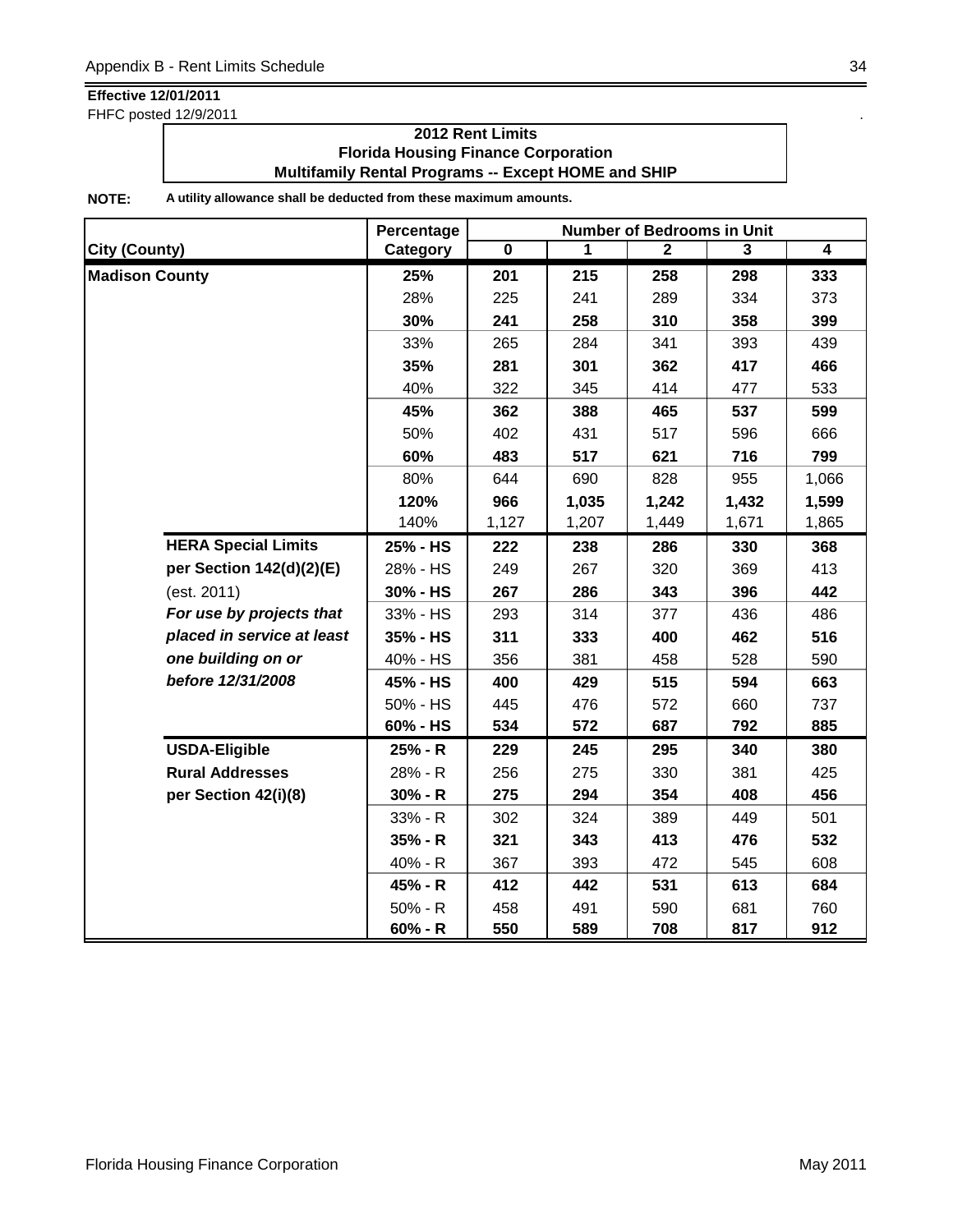FHFC posted 12/9/2011 .

### **2012 Rent Limits Florida Housing Finance Corporation Multifamily Rental Programs -- Except HOME and SHIP**

|                          | Percentage | <b>Number of Bedrooms in Unit</b> |       |              |                         |       |  |
|--------------------------|------------|-----------------------------------|-------|--------------|-------------------------|-------|--|
| <b>City (County)</b>     | Category   | $\overline{\mathbf{0}}$           | 1     | $\mathbf{2}$ | $\overline{\mathbf{3}}$ | 4     |  |
| <b>Monroe County</b>     | 25%        | 361                               | 387   | 465          | 537                     | 599   |  |
|                          | 28%        | 405                               | 434   | 520          | 601                     | 671   |  |
|                          | 30%        | 434                               | 465   | 558          | 644                     | 719   |  |
|                          | 33%        | 477                               | 511   | 613          | 709                     | 791   |  |
|                          | 35%        | 506                               | 542   | 651          | 752                     | 839   |  |
|                          | 40%        | 579                               | 620   | 744          | 859                     | 959   |  |
|                          | 45%        | 651                               | 697   | 837          | 966                     | 1,078 |  |
|                          | 50%        | 723                               | 775   | 930          | 1,074                   | 1,198 |  |
|                          | 60%        | 868                               | 930   | 1,116        | 1,289                   | 1,438 |  |
|                          | 80%        | 1,158                             | 1,240 | 1,488        | 1,719                   | 1,918 |  |
|                          | 120%       | 1,737                             | 1,860 | 2,232        | 2,578                   | 2,877 |  |
|                          | 140%       | 2,026                             | 2,170 | 2,604        | 3,008                   | 3,356 |  |
|                          | 150%       | 2,171                             | 2,325 | 2,790        | 3,223                   | 3,596 |  |
| <b>Okeechobee County</b> | 25%        | 208                               | 222   | 267          | 308                     | 344   |  |
|                          | 28%        | 233                               | 249   | 299          | 345                     | 385   |  |
|                          | 30%        | 249                               | 267   | 321          | 370                     | 413   |  |
|                          | 33%        | 274                               | 294   | 353          | 407                     | 454   |  |
|                          | 35%        | 291                               | 311   | 374          | 432                     | 482   |  |
|                          | 40%        | 333                               | 356   | 428          | 494                     | 551   |  |
|                          | 45%        | 374                               | 401   | 481          | 555                     | 619   |  |
|                          | 50%        | 416                               | 445   | 535          | 617                     | 688   |  |
|                          | 60%        | 499                               | 534   | 642          | 741                     | 826   |  |
|                          | 80%        | 666                               | 713   | 856          | 988                     | 1,102 |  |
|                          | 120%       | 999                               | 1,069 | 1,284        | 1,482                   | 1,653 |  |
|                          | 140%       | 1,165                             | 1,247 | 1,498        | 1,729                   | 1,928 |  |
| <b>USDA-Eligible</b>     | 25% - R    | 229                               | 245   | 295          | 340                     | 380   |  |
| <b>Rural Addresses</b>   | 28% - R    | 256                               | 275   | 330          | 381                     | 425   |  |
| per Section 42(i)(8)     | $30% - R$  | 275                               | 294   | 354          | 408                     | 456   |  |
|                          | 33% - R    | 302                               | 324   | 389          | 449                     | 501   |  |
|                          | 35% - R    | 321                               | 343   | 413          | 476                     | 532   |  |
|                          | 40% - R    | 367                               | 393   | 472          | 545                     | 608   |  |
|                          | 45% - R    | 412                               | 442   | 531          | 613                     | 684   |  |
|                          | $50% - R$  | 458                               | 491   | 590          | 681                     | 760   |  |
|                          | 60% - R    | 550                               | 589   | 708          | 817                     | 912   |  |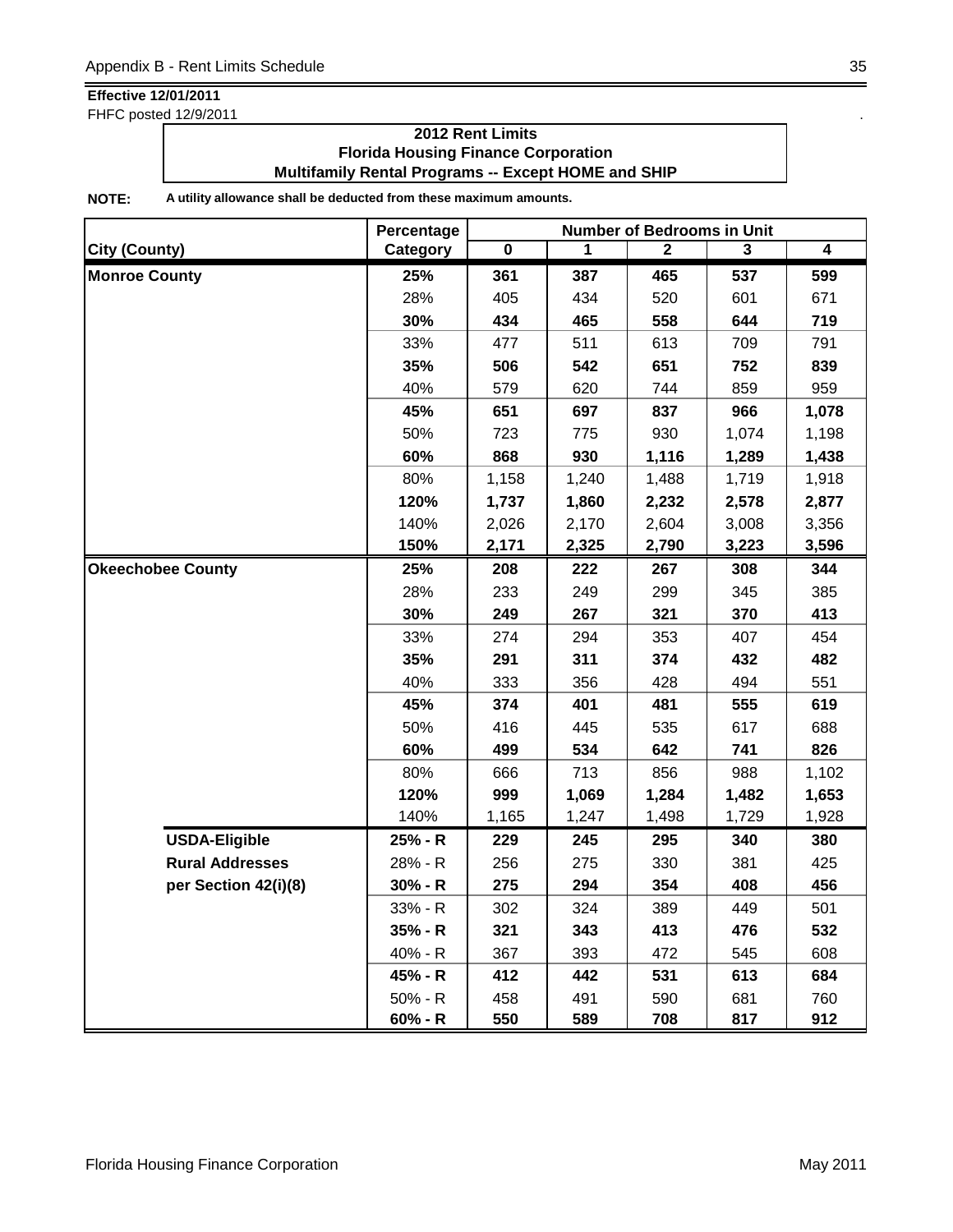FHFC posted 12/9/2011 .

### **2012 Rent Limits Florida Housing Finance Corporation Multifamily Rental Programs -- Except HOME and SHIP**

|                            | Percentage | <b>Number of Bedrooms in Unit</b> |       |                |       |                |  |
|----------------------------|------------|-----------------------------------|-------|----------------|-------|----------------|--|
| <b>City (County)</b>       | Category   | $\overline{\mathbf{0}}$           | 1     | $\overline{2}$ | 3     | $\overline{4}$ |  |
| <b>Putnam County</b>       | 25%        | 201                               | 215   | 258            | 298   | 333            |  |
|                            | 28%        | 225                               | 241   | 289            | 334   | 373            |  |
|                            | 30%        | 241                               | 258   | 310            | 358   | 399            |  |
|                            | 33%        | 265                               | 284   | 341            | 393   | 439            |  |
|                            | 35%        | 281                               | 301   | 362            | 417   | 466            |  |
|                            | 40%        | 322                               | 345   | 414            | 477   | 533            |  |
|                            | 45%        | 362                               | 388   | 465            | 537   | 599            |  |
|                            | 50%        | 402                               | 431   | 517            | 596   | 666            |  |
|                            | 60%        | 483                               | 517   | 621            | 716   | 799            |  |
|                            | 80%        | 644                               | 690   | 828            | 955   | 1,066          |  |
|                            | 120%       | 966                               | 1,035 | 1,242          | 1,432 | 1,599          |  |
|                            | 140%       | 1,127                             | 1,207 | 1,449          | 1,671 | 1,865          |  |
| <b>HERA Special Limits</b> | 25% - HS   | 210                               | 225   | 270            | 312   | 348            |  |
| per Section 142(d)(2)(E)   | 28% - HS   | 235                               | 252   | 302            | 349   | 389            |  |
| (est. 2010)                | 30% - HS   | 252                               | 270   | 324            | 374   | 417            |  |
| For use by projects that   | 33% - HS   | 277                               | 297   | 356            | 412   | 459            |  |
| placed in service at least | 35% - HS   | 294                               | 315   | 378            | 437   | 487            |  |
| one building on or         | 40% - HS   | 336                               | 360   | 432            | 499   | 557            |  |
| before 12/31/2008          | 45% - HS   | 378                               | 405   | 486            | 561   | 626            |  |
|                            | 50% - HS   | 420                               | 450   | 540            | 624   | 696            |  |
|                            | 60% - HS   | 504                               | 540   | 648            | 749   | 835            |  |
| <b>USDA-Eligible</b>       | 25% - R    | 229                               | 245   | 295            | 340   | 380            |  |
| <b>Rural Addresses</b>     | 28% - R    | 256                               | 275   | 330            | 381   | 425            |  |
| per Section 42(i)(8)       | $30% - R$  | 275                               | 294   | 354            | 408   | 456            |  |
|                            | 33% - R    | 302                               | 324   | 389            | 449   | 501            |  |
|                            | $35% - R$  | 321                               | 343   | 413            | 476   | 532            |  |
|                            | 40% - R    | 367                               | 393   | 472            | 545   | 608            |  |
|                            | 45% - R    | 412                               | 442   | 531            | 613   | 684            |  |
|                            | $50% - R$  | 458                               | 491   | 590            | 681   | 760            |  |
|                            | $60% - R$  | 550                               | 589   | 708            | 817   | 912            |  |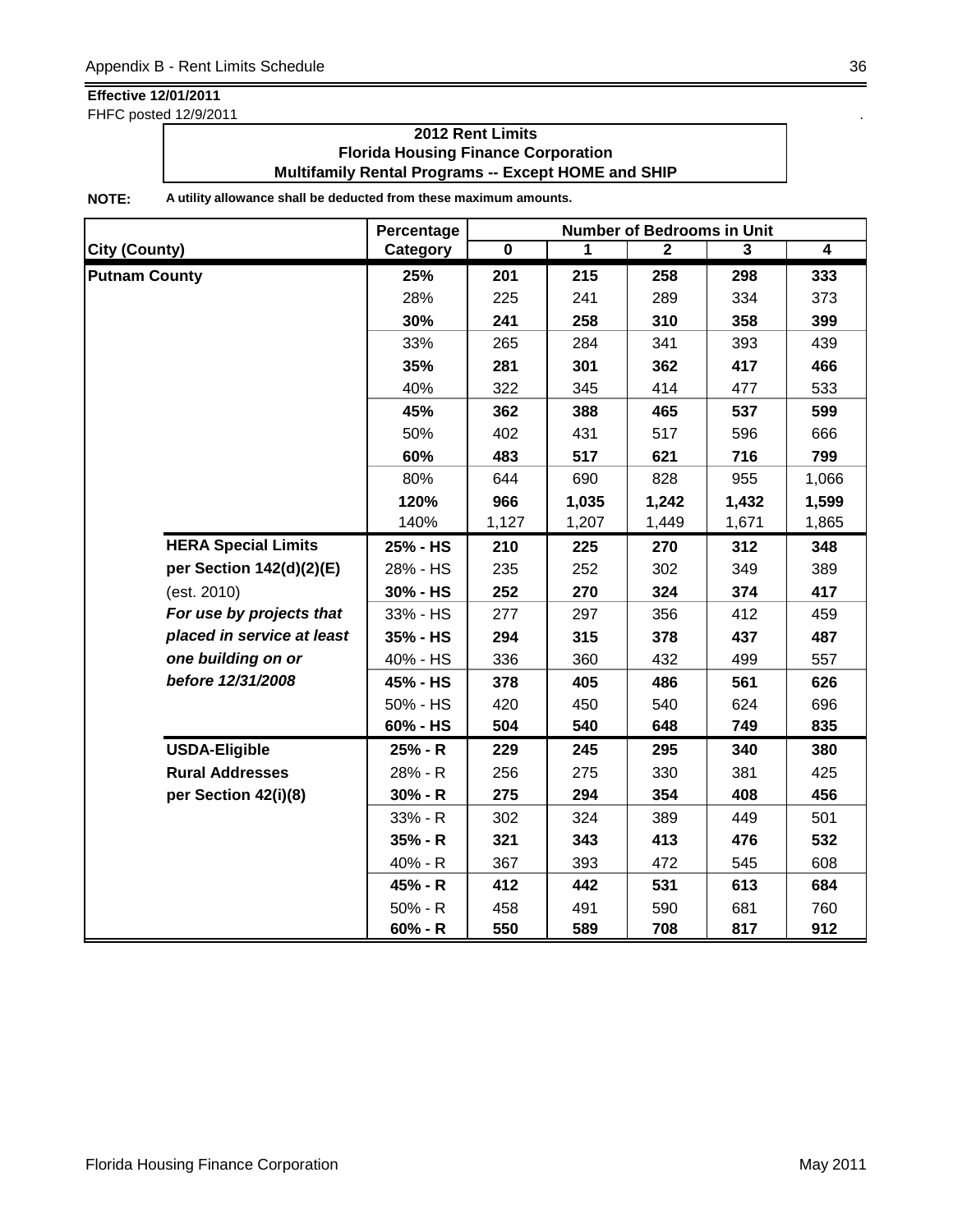FHFC posted 12/9/2011 .

### **2012 Rent Limits Florida Housing Finance Corporation Multifamily Rental Programs -- Except HOME and SHIP**

|                        | Percentage<br><b>Number of Bedrooms in Unit</b> |             |       |              |       |                         |
|------------------------|-------------------------------------------------|-------------|-------|--------------|-------|-------------------------|
| <b>City (County)</b>   | Category                                        | $\mathbf 0$ | 1     | $\mathbf{2}$ | 3     | $\overline{\mathbf{4}}$ |
| <b>Sumter County</b>   | 25%                                             | 221         | 236   | 284          | 328   | 366                     |
|                        | 28%                                             | 247         | 265   | 318          | 367   | 410                     |
|                        | 30%                                             | 265         | 284   | 341          | 394   | 439                     |
|                        | 33%                                             | 292         | 312   | 375          | 433   | 483                     |
|                        | 35%                                             | 309         | 331   | 398          | 459   | 512                     |
|                        | 40%                                             | 354         | 379   | 455          | 525   | 586                     |
|                        | 45%                                             | 398         | 426   | 511          | 591   | 659                     |
|                        | 50%                                             | 442         | 473   | 568          | 656   | 732                     |
|                        | 60%                                             | 531         | 568   | 682          | 788   | 879                     |
|                        | 80%                                             | 708         | 758   | 910          | 1,051 | 1,172                   |
|                        | 120%                                            | 1,062       | 1,137 | 1,365        | 1,576 | 1,758                   |
|                        | 140%                                            | 1,239       | 1,326 | 1,592        | 1,839 | 2,051                   |
| <b>USDA-Eligible</b>   | 25% - R                                         | 229         | 245   | 295          | 340   | 380                     |
| <b>Rural Addresses</b> | 28% - R                                         | 256         | 275   | 330          | 381   | 425                     |
| per Section 42(i)(8)   | $30% - R$                                       | 275         | 294   | 354          | 408   | 456                     |
|                        | $33% - R$                                       | 302         | 324   | 389          | 449   | 501                     |
|                        | $35% - R$                                       | 321         | 343   | 413          | 476   | 532                     |
|                        | 40% - R                                         | 367         | 393   | 472          | 545   | 608                     |
|                        | 45% - R                                         | 412         | 442   | 531          | 613   | 684                     |
|                        | $50\% - R$                                      | 458         | 491   | 590          | 681   | 760                     |
|                        | $60% - R$                                       | 550         | 589   | 708          | 817   | 912                     |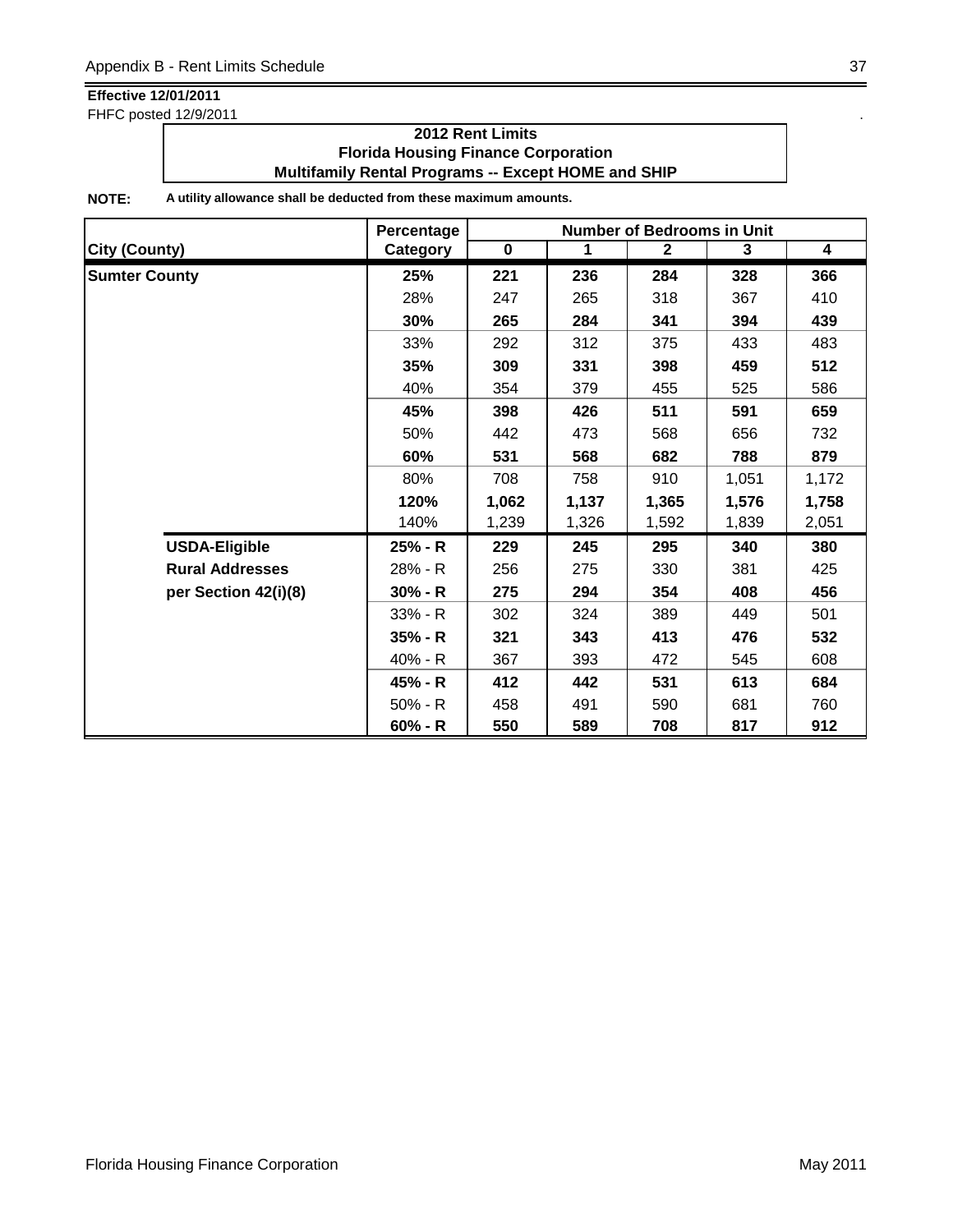FHFC posted 12/9/2011 .

### **2012 Rent Limits Florida Housing Finance Corporation Multifamily Rental Programs -- Except HOME and SHIP**

|                            | Percentage | <b>Number of Bedrooms in Unit</b> |       |              |       |                |
|----------------------------|------------|-----------------------------------|-------|--------------|-------|----------------|
| <b>City (County)</b>       | Category   | $\overline{\mathbf{0}}$           | 1     | $\mathbf{2}$ | 3     | $\overline{4}$ |
| <b>Suwannee County</b>     | 25%        | 202                               | 216   | 260          | 300   | 335            |
|                            | 28%        | 226                               | 242   | 291          | 336   | 375            |
|                            | 30%        | 243                               | 260   | 312          | 360   | 402            |
|                            | 33%        | 267                               | 286   | 343          | 396   | 442            |
|                            | 35%        | 283                               | 303   | 364          | 420   | 469            |
|                            | 40%        | 324                               | 347   | 416          | 480   | 536            |
|                            | 45%        | 364                               | 390   | 468          | 540   | 603            |
|                            | 50%        | 405                               | 433   | 520          | 600   | 670            |
|                            | 60%        | 486                               | 520   | 624          | 720   | 804            |
|                            | 80%        | 648                               | 694   | 832          | 961   | 1,072          |
|                            | 120%       | 972                               | 1,041 | 1,248        | 1,441 | 1,608          |
|                            | 140%       | 1,134                             | 1,214 | 1,456        | 1,681 | 1,876          |
| <b>HERA Special Limits</b> | 25% - HS   | 214                               | 229   | 275          | 318   | 355            |
| per Section 142(d)(2)(E)   | 28% - HS   | 240                               | 257   | 308          | 357   | 398            |
| (est. 2009)                | 30% - HS   | 257                               | 275   | 330          | 382   | 426            |
| For use by projects that   | 33% - HS   | 282                               | 303   | 363          | 420   | 469            |
| placed in service at least | 35% - HS   | 300                               | 321   | 385          | 446   | 497            |
| one building on or         | 40% - HS   | 343                               | 367   | 441          | 510   | 569            |
| before 12/31/2008          | 45% - HS   | 385                               | 413   | 496          | 573   | 640            |
|                            | 50% - HS   | 428                               | 459   | 551          | 637   | 711            |
|                            | 60% - HS   | 514                               | 551   | 661          | 765   | 853            |
| <b>USDA-Eligible</b>       | 25% - R    | 229                               | 245   | 295          | 340   | 380            |
| <b>Rural Addresses</b>     | 28% - R    | 256                               | 275   | 330          | 381   | 425            |
| per Section 42(i)(8)       | $30% - R$  | 275                               | 294   | 354          | 408   | 456            |
|                            | 33% - R    | 302                               | 324   | 389          | 449   | 501            |
|                            | 35% - R    | 321                               | 343   | 413          | 476   | 532            |
|                            | 40% - R    | 367                               | 393   | 472          | 545   | 608            |
|                            | 45% - R    | 412                               | 442   | 531          | 613   | 684            |
|                            | $50% - R$  | 458                               | 491   | 590          | 681   | 760            |
|                            | $60% - R$  | 550                               | 589   | 708          | 817   | 912            |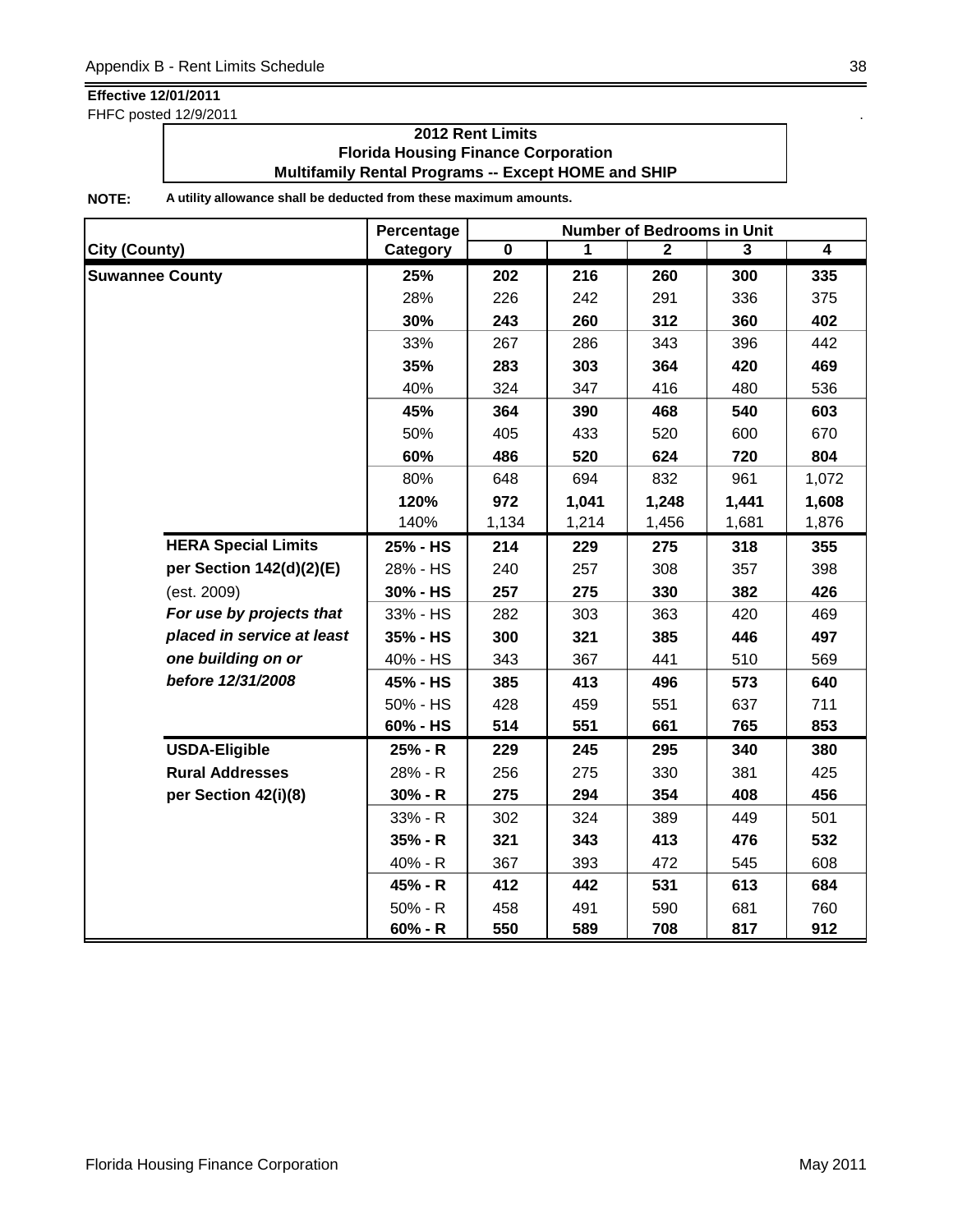FHFC posted 12/9/2011 .

### **2012 Rent Limits Florida Housing Finance Corporation Multifamily Rental Programs -- Except HOME and SHIP**

|                            | Percentage | <b>Number of Bedrooms in Unit</b> |       |              |                |                |
|----------------------------|------------|-----------------------------------|-------|--------------|----------------|----------------|
| <b>City (County)</b>       | Category   | $\overline{\mathbf{0}}$           | 1     | $\mathbf{2}$ | $\overline{3}$ | $\overline{4}$ |
| <b>Taylor County</b>       | 25%        | 210                               | 225   | 270          | 312            | 348            |
|                            | 28%        | 235                               | 252   | 303          | 350            | 390            |
|                            | 30%        | 252                               | 270   | 324          | 375            | 418            |
|                            | 33%        | 278                               | 297   | 357          | 412            | 460            |
|                            | 35%        | 294                               | 315   | 378          | 437            | 488            |
|                            | 40%        | 337                               | 361   | 433          | 500            | 558            |
|                            | 45%        | 379                               | 406   | 487          | 563            | 627            |
|                            | 50%        | 421                               | 451   | 541          | 625            | 697            |
|                            | 60%        | 505                               | 541   | 649          | 750            | 837            |
|                            | 80%        | 674                               | 722   | 866          | 1,001          | 1,116          |
|                            | 120%       | 1,011                             | 1,083 | 1,299        | 1,501          | 1,674          |
|                            | 140%       | 1,179                             | 1,263 | 1,515        | 1,751          | 1,953          |
| <b>HERA Special Limits</b> | 25% - HS   | 220                               | 236   | 283          | 327            | 365            |
| per Section 142(d)(2)(E)   | 28% - HS   | 247                               | 264   | 317          | 367            | 409            |
| (est. 2009)                | 30% - HS   | 264                               | 283   | 340          | 393            | 438            |
| For use by projects that   | 33% - HS   | 291                               | 312   | 374          | 432            | 482            |
| placed in service at least | 35% - HS   | 308                               | 331   | 397          | 458            | 511            |
| one building on or         | 40% - HS   | 353                               | 378   | 454          | 524            | 585            |
| before 12/31/2008          | 45% - HS   | 397                               | 425   | 510          | 590            | 658            |
|                            | 50% - HS   | 441                               | 473   | 567          | 655            | 731            |
|                            | 60% - HS   | 529                               | 567   | 681          | 786            | 877            |
| <b>USDA-Eligible</b>       | 25% - R    | 229                               | 245   | 295          | 340            | 380            |
| <b>Rural Addresses</b>     | 28% - R    | 256                               | 275   | 330          | 381            | 425            |
| per Section 42(i)(8)       | $30% - R$  | 275                               | 294   | 354          | 408            | 456            |
|                            | 33% - R    | 302                               | 324   | 389          | 449            | 501            |
|                            | 35% - R    | 321                               | 343   | 413          | 476            | 532            |
|                            | 40% - R    | 367                               | 393   | 472          | 545            | 608            |
|                            | 45% - R    | 412                               | 442   | 531          | 613            | 684            |
|                            | $50% - R$  | 458                               | 491   | 590          | 681            | 760            |
|                            | $60% - R$  | 550                               | 589   | 708          | 817            | 912            |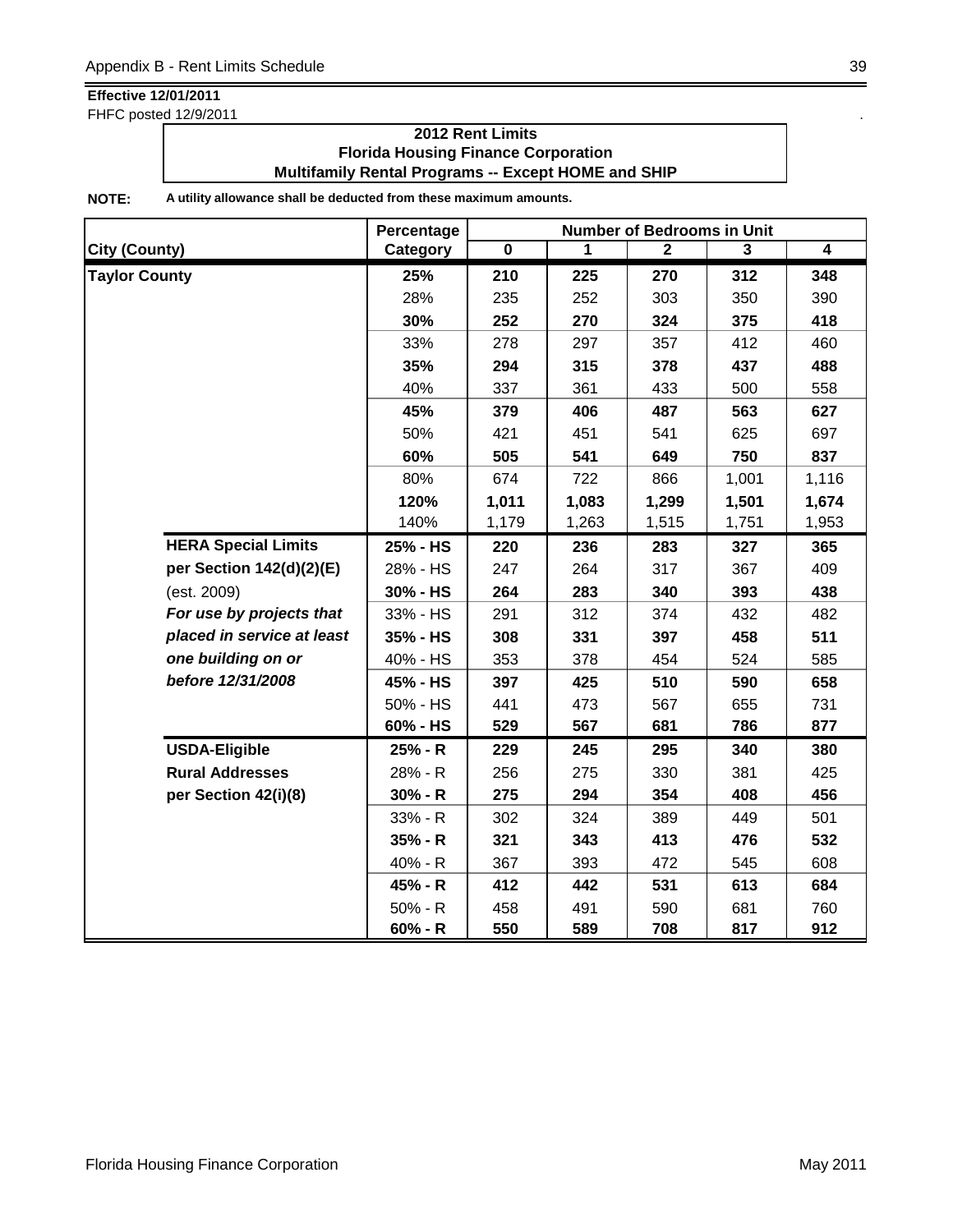FHFC posted 12/9/2011 .

### **2012 Rent Limits Florida Housing Finance Corporation Multifamily Rental Programs -- Except HOME and SHIP**

|                        | Percentage | <b>Number of Bedrooms in Unit</b> |              |              |       |                         |
|------------------------|------------|-----------------------------------|--------------|--------------|-------|-------------------------|
| <b>City (County)</b>   | Category   | $\mathbf 0$                       | $\mathbf{1}$ | $\mathbf{2}$ | 3     | $\overline{\mathbf{4}}$ |
| <b>Union County</b>    | 25%        | 235                               | 252          | 303          | 350   | 390                     |
|                        | 28%        | 263                               | 282          | 339          | 392   | 437                     |
|                        | 30%        | 282                               | 303          | 363          | 420   | 468                     |
|                        | 33%        | 311                               | 333          | 400          | 462   | 515                     |
|                        | 35%        | 329                               | 353          | 424          | 490   | 546                     |
|                        | 40%        | 377                               | 404          | 485          | 560   | 625                     |
|                        | 45%        | 424                               | 454          | 545          | 630   | 703                     |
|                        | 50%        | 471                               | 505          | 606          | 700   | 781                     |
|                        | 60%        | 565                               | 606          | 727          | 840   | 937                     |
|                        | 80%        | 754                               | 808          | 970          | 1,120 | 1,250                   |
|                        | 120%       | 1,131                             | 1,212        | 1,455        | 1,680 | 1,875                   |
|                        | 140%       | 1,319                             | 1,414        | 1,697        | 1,960 | 2,187                   |
| <b>USDA-Eligible</b>   | 25% - R    | 229                               | 245          | 295          | 340   | 380                     |
| <b>Rural Addresses</b> | 28% - R    | 256                               | 275          | 330          | 381   | 425                     |
| per Section 42(i)(8)   | $30% - R$  | 275                               | 294          | 354          | 408   | 456                     |
|                        | $33% - R$  | 302                               | 324          | 389          | 449   | 501                     |
|                        | $35% - R$  | 321                               | 343          | 413          | 476   | 532                     |
|                        | 40% - R    | 367                               | 393          | 472          | 545   | 608                     |
|                        | 45% - R    | 412                               | 442          | 531          | 613   | 684                     |
|                        | $50% - R$  | 458                               | 491          | 590          | 681   | 760                     |
|                        | $60% - R$  | 550                               | 589          | 708          | 817   | 912                     |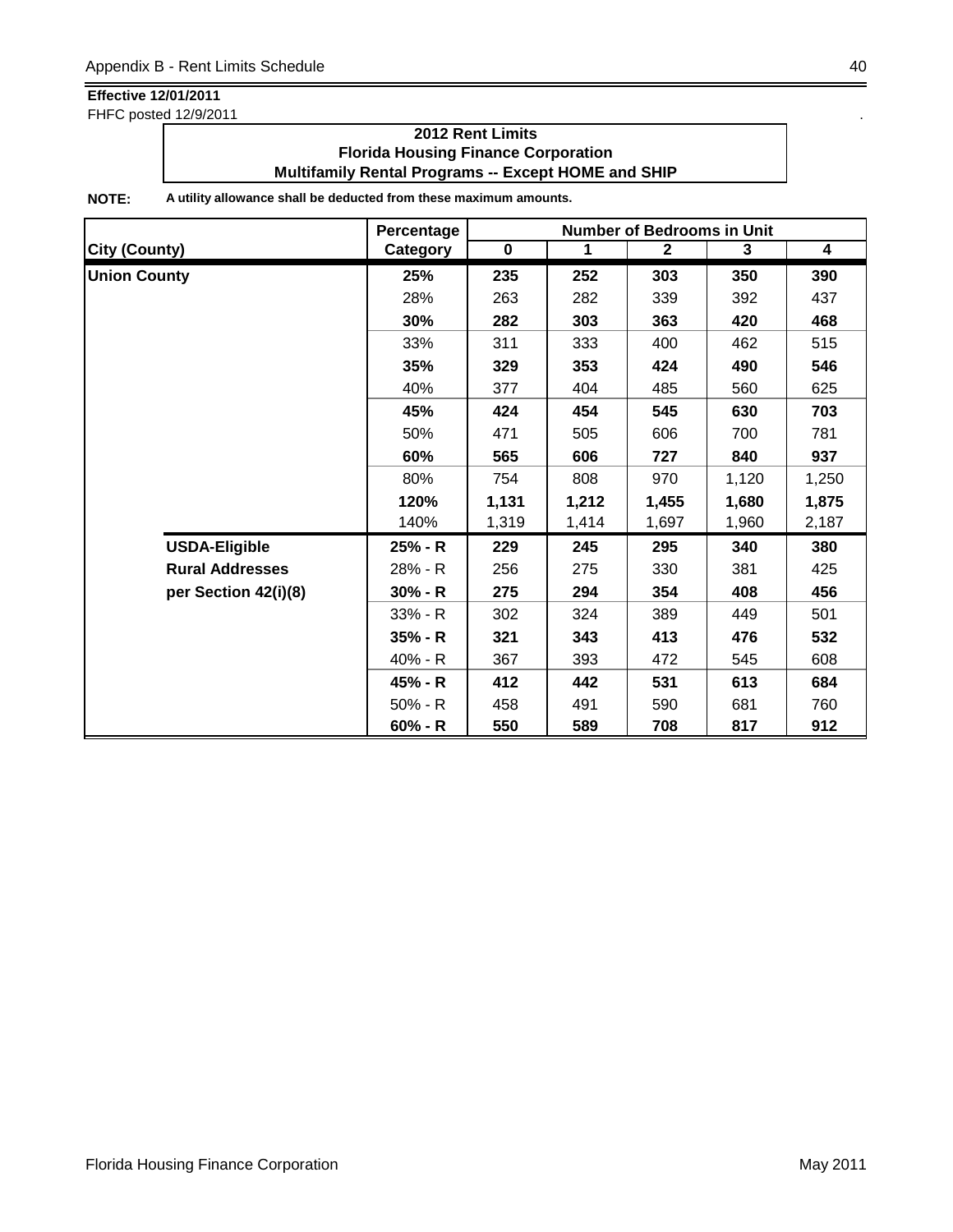FHFC posted 12/9/2011 .

### **2012 Rent Limits Florida Housing Finance Corporation Multifamily Rental Programs -- Except HOME and SHIP**

|                            | Percentage | <b>Number of Bedrooms in Unit</b> |       |                |       |                         |
|----------------------------|------------|-----------------------------------|-------|----------------|-------|-------------------------|
| <b>City (County)</b>       | Category   | $\mathbf 0$                       | 1     | $\overline{2}$ | 3     | $\overline{\mathbf{4}}$ |
| <b>Walton County</b>       | 25%        | 245                               | 263   | 315            | 364   | 406                     |
|                            | 28%        | 275                               | 294   | 353            | 408   | 455                     |
|                            | 30%        | 294                               | 315   | 378            | 437   | 488                     |
|                            | 33%        | 324                               | 347   | 416            | 481   | 537                     |
|                            | 35%        | 343                               | 368   | 441            | 510   | 569                     |
|                            | 40%        | 393                               | 421   | 505            | 583   | 651                     |
|                            | 45%        | 442                               | 473   | 568            | 656   | 732                     |
|                            | 50%        | 491                               | 526   | 631            | 729   | 813                     |
|                            | 60%        | 589                               | 631   | 757            | 875   | 976                     |
|                            | 80%        | 786                               | 842   | 1,010          | 1,167 | 1,302                   |
|                            | 120%       | 1,179                             | 1,263 | 1,515          | 1,750 | 1,953                   |
|                            | 140%       | 1,375                             | 1,473 | 1,767          | 2,042 | 2,278                   |
| <b>HERA Special Limits</b> | 25% - HS   | 260                               | 278   | 333            | 385   | 430                     |
| per Section 142(d)(2)(E)   | 28% - HS   | 291                               | 311   | 373            | 431   | 481                     |
| (est. 2010)                | 30% - HS   | 312                               | 334   | 400            | 462   | 516                     |
| For use by projects that   | 33% - HS   | 343                               | 367   | 440            | 509   | 567                     |
| placed in service at least | 35% - HS   | 364                               | 389   | 467            | 539   | 602                     |
| one building on or         | 40% - HS   | 416                               | 445   | 534            | 617   | 688                     |
| before 12/31/2008          | 45% - HS   | 468                               | 501   | 600            | 694   | 774                     |
|                            | 50% - HS   | 520                               | 556   | 667            | 771   | 860                     |
|                            | 60% - HS   | 624                               | 668   | 801            | 925   | 1,032                   |